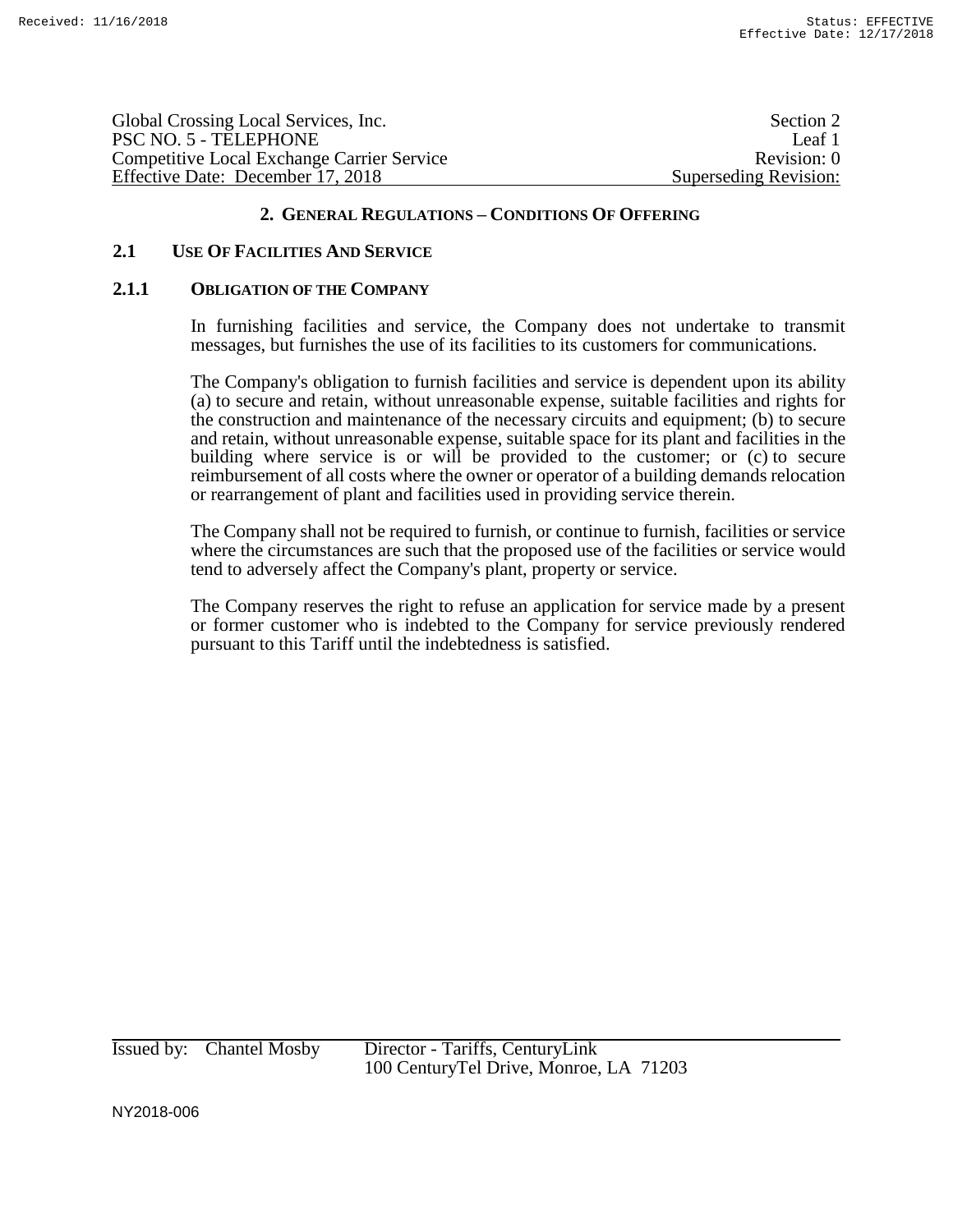| Global Crossing Local Services, Inc.              | Section 2             |
|---------------------------------------------------|-----------------------|
| PSC NO. 5 - TELEPHONE                             | Leaf <sub>2</sub>     |
| <b>Competitive Local Exchange Carrier Service</b> | Revision: 0           |
| Effective Date: December 17, 2018                 | Superseding Revision: |

### 2.1 **USE OF FACILITIES AND SERVICE**<br>2.1.1 **OBLIGATION OF THE COMPANY 2.1.1 OBLIGATION OF THE COMPANY (CONT'D)**

Customers and users may use services and facilities provided under this tariff to obtain access to services offered by other service providers. The Company is responsible under this tariff only for the services and facilities provided hereunder, and it assumes no responsibilities for any service provided by any other entity that purchases access to the Company network to originate or terminate its own services, or to communicate with its own customers.

The Company reserves the right to limit or to allocate the use of existing facilities, or of additional facilities offered by the Company, when necessary because of lack of facilities, or due to some other cause beyond the Company's control.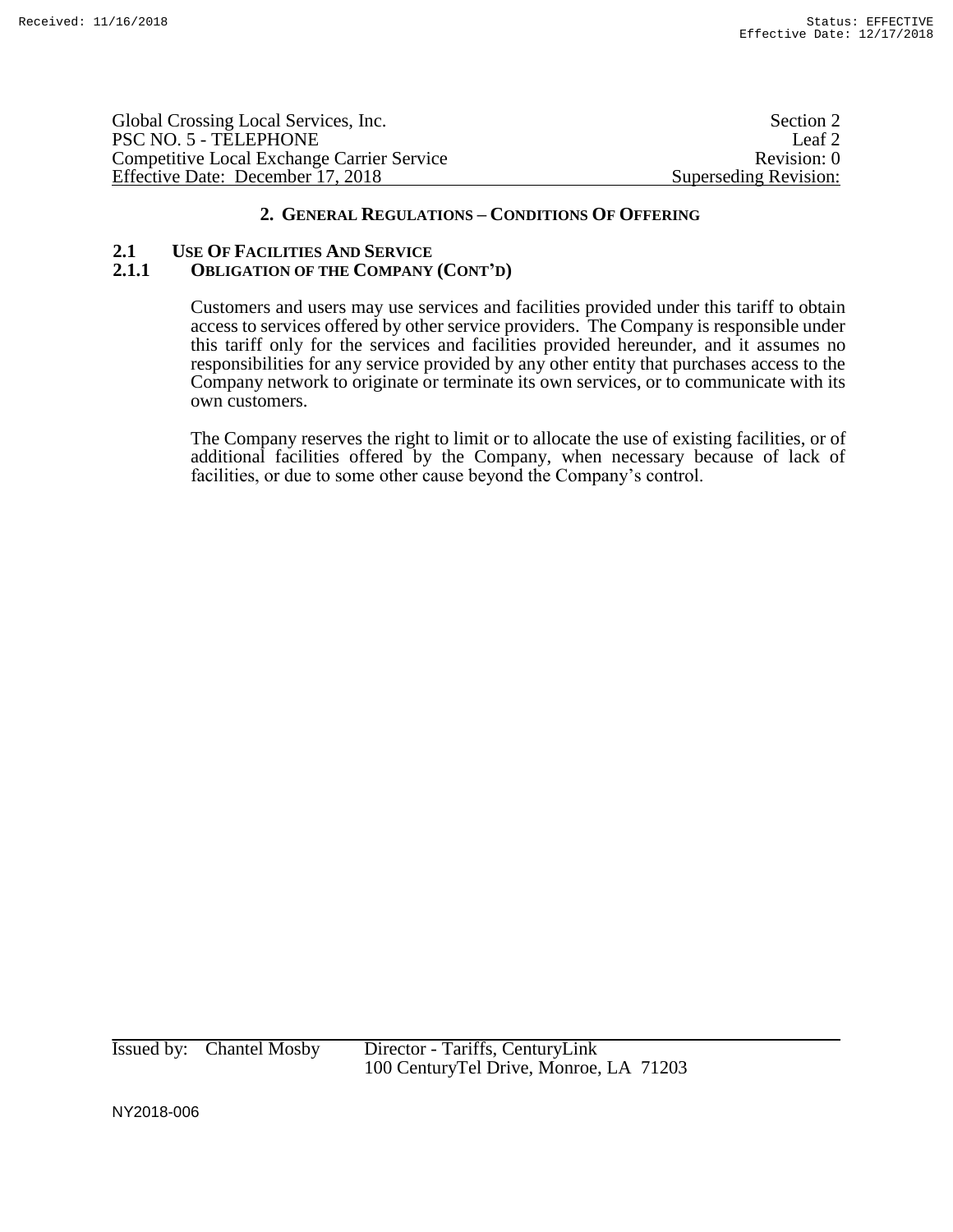Global Crossing Local Services, Inc. Section 2 and Section 2 and Section 2 and Section 2 and Section 2 and Section 2 and Section 2 and Section 2 and Section 2 and Section 2 and Section 2 and Section 2 and Section 2 and Sec PSC NO. 5 - TELEPHONE Leaf 3 Competitive Local Exchange Carrier Service Revision: 0 Effective Date: December 17, 2018 Superseding Revision:

# **2. GENERAL REGULATIONS – CONDITIONS OF OFFERING**

# **2.1 USE OF FACILITIES AND SERVICE (Cont'd)**

### **2.1.2 LIMITATIONS ON LIABILITY**

A. Indemnification by Customer

The customer and any authorized or joint users, jointly and severally shall indemnify, defend and hold the Company harmless against claims, loss, damage, expense (including attorneys' fees and court costs) for libel, slander, or infringement of copyright arising from the material transmitted over its facilities; against claims for infringement of patents arising from combining with, or used in connection with, facilities of the Company, equipment and systems of the customer; and against all other claims arising out of any act or omission of the customer in connection with facilities provided by the Company or the customer. In the event any such infringing use is enjoined, the customer, authorized user or joint user at its option and expense, shall obtain immediately a dismissal or stay of such injunction, obtain a license or other agreement to extinguish any claim of infringement, or terminate the claimed infringing use or modify such infringement.

B. Customer-Provided Equipment

The service and facilities furnished by the Company are subject to the following limitations: The Company shall not be liable for damage arising out of mistakes, omissions, interruptions, delays, errors or defects in transmission or other injury, including but not limited to injuries to persons or property from voltages or currents transmitted over the facilities of the Company caused by customer-provided equipment or premises wire.

Issued by: Chantel Mosby Director - Tariffs, CenturyLink 100 CenturyTel Drive, Monroe, LA 71203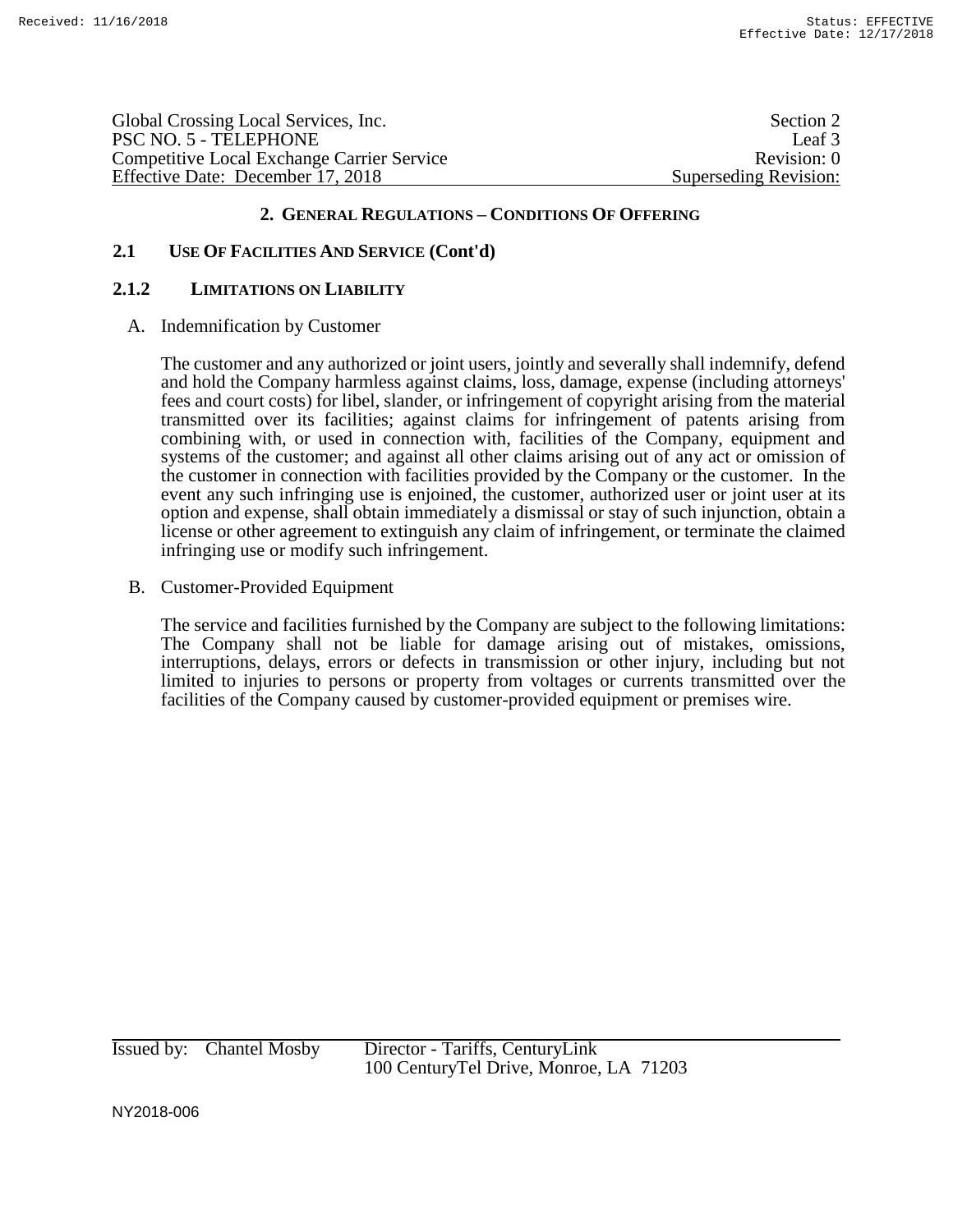Global Crossing Local Services, Inc. Section 2 and Section 2 and Section 2 and Section 2 and Section 2 and Section 2 and Section 2 and Section 2 and Section 2 and Section 2 and Section 2 and Section 2 and Section 2 and Sec PSC NO. 5 - TELEPHONE Leaf 4 Competitive Local Exchange Carrier Service Revision: 0 Effective Date: December 17, 2018 Superseding Revision:

# **2. GENERAL REGULATIONS – CONDITIONS OF OFFERING**

#### **2.1 USE OF FACILITIES AND SERVICE 2.1.2 LIMITATIONS ON LIABILITY (CONT'D)**

C. Use of Facilities of Other Companies

When the facilities of other companies are used in establishing a connection, the Company is not liable for any act, error, omission, or interruption caused by the other company or their agents or employees. This includes the provision of a signaling system database by another company.

D. The liability of the Company for damages arising out of the furnishing of its Services, including but not limited to mistakes, omissions, interruptions, delays, or errors, or other defects, representations, or use of these services or arising out of the failure to furnish the service, whether caused by acts or omission, shall be limited to the extension of allowances for interruption as set forth herein. The extension of such allowances for interruption shall be the sole remedy of the customer and the sole liability of the Company. The Company will not be liable for any direct, indirect, incidental, special, consequential, exemplary or punitive damages to customer because of any Company service, equipment or facilities, or the acts or omissions or negligence of the Company's employees or agents.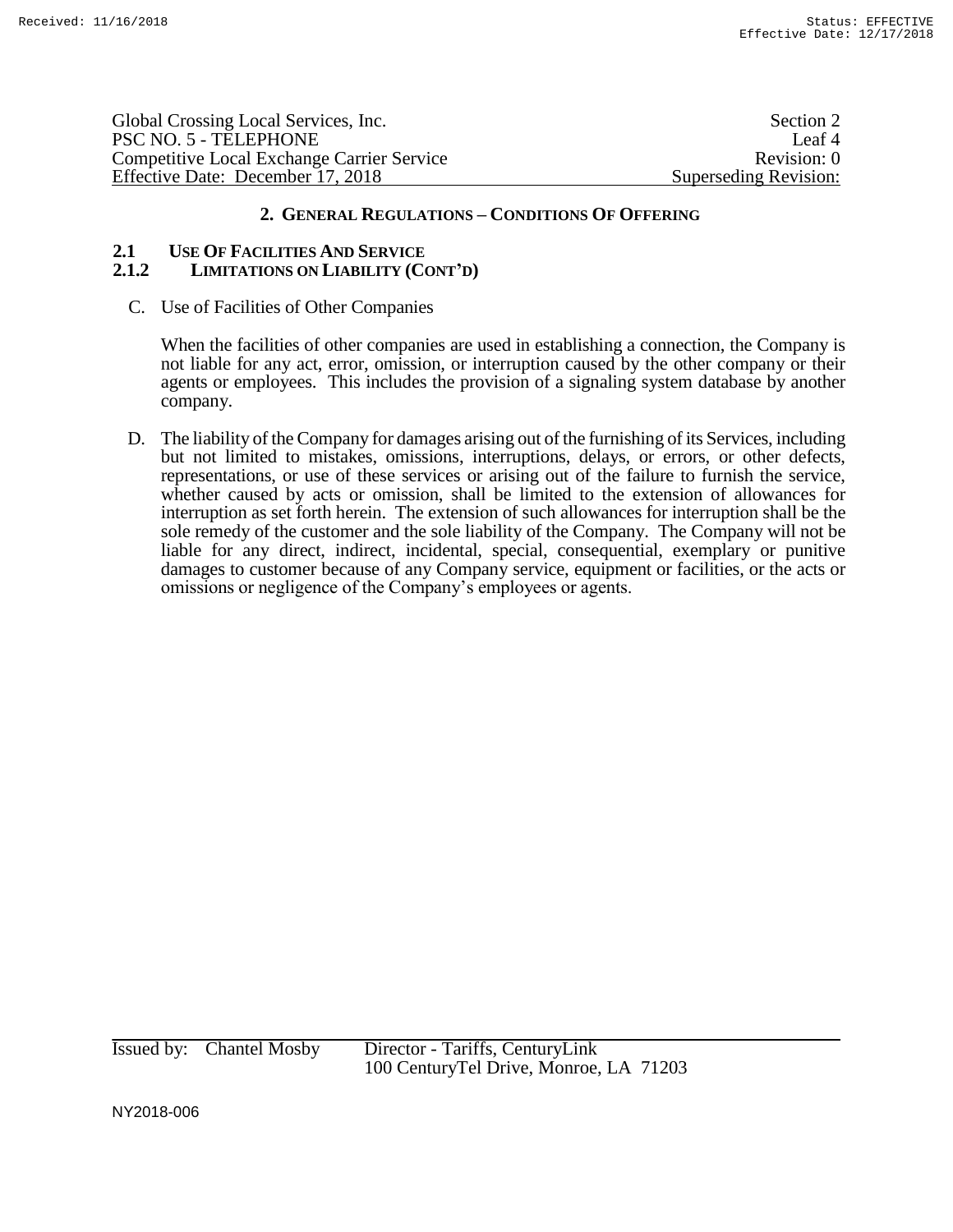Global Crossing Local Services, Inc. Section 2 PSC NO. 5 - TELEPHONE Leaf 5 Competitive Local Exchange Carrier Service Revision: 0 Effective Date: December 17, 2018 Superseding Revision:

## **2. GENERAL REGULATIONS – CONDITIONS OF OFFERING**

#### **2.1 USE OF FACILITIES AND SERVICE 2.1.2 LIMITATIONS ON LIABILITY (CONT'D)**

- E. The Company shall provide a reduced credit allowance as set forth herein, after notice by the customer for any delay or failure of performance or equipment due to causes beyond its control, including but not limited to: acts of God, fire, flood, explosion or other catastrophes; any law, order, regulation, direction, action, or request of the United States Government, or of any other government, including state and local governments having or claiming jurisdiction over the Company, or of any department, agency, commission, bureau, corporation, or other instrumentality of any one or more of these federal, state, or local governments, or of any civil or military authority; national emergencies; insurrections; riots; wars; unavailability of rightsof-way or materials; or strikes, lock-outs, work stoppages, or other labor difficulties.
- F. The Company shall not be liable for any act or omission of any entity furnishing to the Company or to the Company's customers facilities or equipment used for or with the services the Company offers.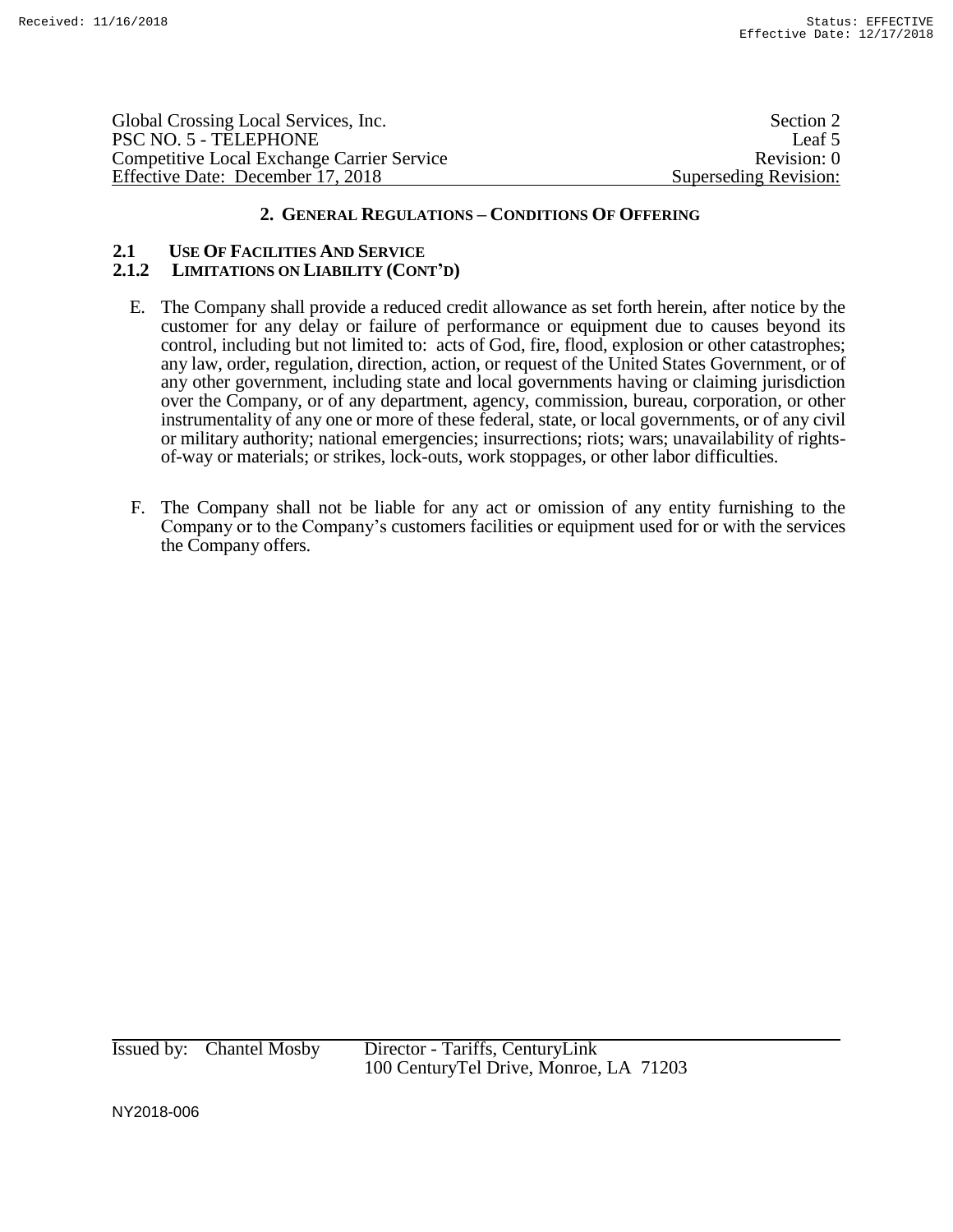Global Crossing Local Services, Inc. Section 2 PSC NO. 5 - TELEPHONE Leaf 6 Competitive Local Exchange Carrier Service Revision: 0 Effective Date: December 17, 2018 Superseding Revision:

## **2. GENERAL REGULATIONS – CONDITIONS OF OFFERING**

#### **2.1 USE OF FACILITIES AND SERVICE 2.1.2 LIMITATIONS ON LIABILITY (CONT'D)**

- G. The Company does not guarantee nor make any warranty with respect to installations it provides for use in an explosive atmosphere. The customer indemnifies and holds the Company harmless from any and all loss, claims, demands, suits, or other action, or any liability whatsoever, whether suffered, made, instituted, or asserted by any other party or person(s), and for any loss, damage, or destruction of any property, whether owned by the customer or others, caused or claimed to have been caused directly or indirectly by the installation, operation, failure to operate, maintenance, removal presence, condition, location, or use of any installation so provided. The Company reserves the right to require each customer to sign an agreement acknowledging acceptance of the provisions of this section 2.1.2.g as a condition precedent to such installations.
- H. The Company is not liable for any defacement of or damage to customer premises resulting from the furnishing of services or equipment on such premises or the installation or removal thereof, unless such defacement or damage is caused by negligence or willful misconduct of the Company's agents or employees.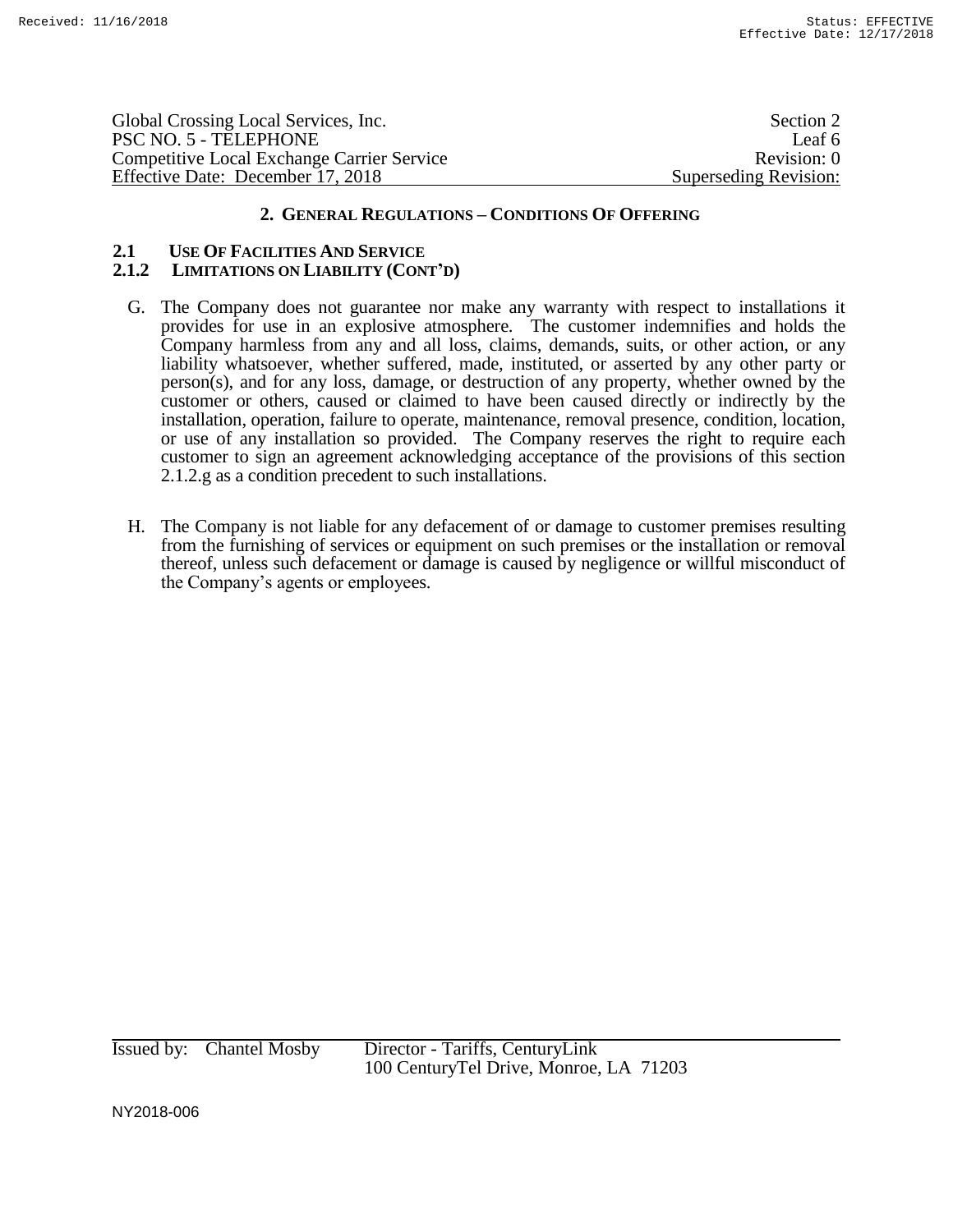| Global Crossing Local Services, Inc.              | Section 2             |
|---------------------------------------------------|-----------------------|
| PSC NO. 5 - TELEPHONE                             | Leaf 7                |
| <b>Competitive Local Exchange Carrier Service</b> | Revision: 0           |
| Effective Date: December 17, 2018                 | Superseding Revision: |
|                                                   |                       |

#### **2.1 USE OF FACILITIES AND SERVICE 2.1.2 LIMITATIONS ON LIABILITY (CONT'D)**

- I. .The entire liability for any claim, loss, damage or expense from any cause whatsoever shall in no event exceed sums actually paid Company by customer for the specific services giving rise to the claim. No action or proceeding against the Company shall be commenced more than one year after the service is rendered.
- J. The Company makes no warranties or representations, express or implied either in fact or by operation of law, statutory or otherwise, including warranties of merchantability or fitness for a particular use, except those expressly set forth herein.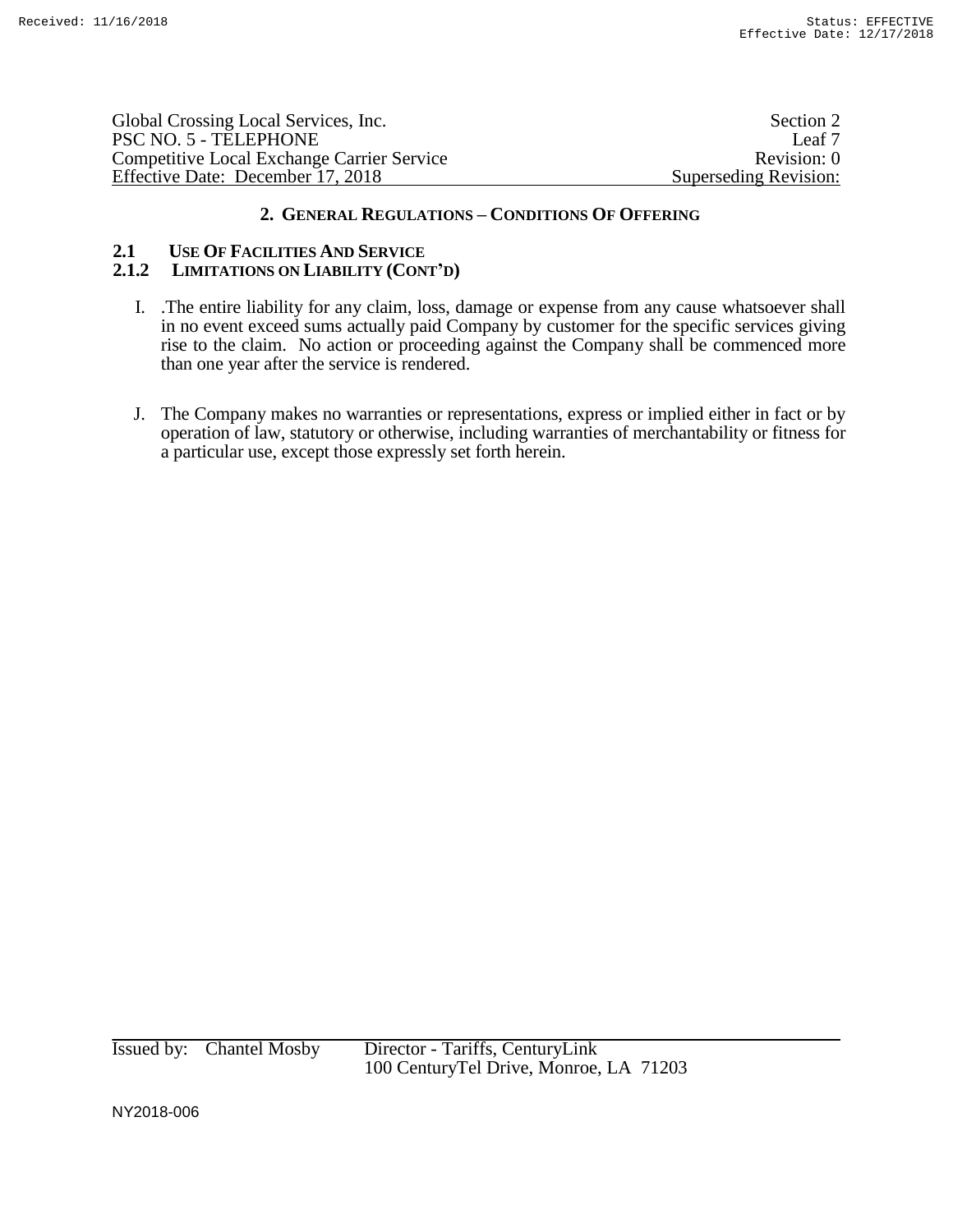Global Crossing Local Services, Inc. Section 2 and Section 2 and Section 2 and Section 2 and Section 2 and Section 2 and Section 2 and Section 2 and Section 2 and Section 2 and Section 2 and Section 2 and Section 2 and Sec PSC NO. 5 - TELEPHONE Leaf 8 Competitive Local Exchange Carrier Service Revision: 0 Effective Date: December 17, 2018 Superseding Revision:

# **2. GENERAL REGULATIONS – CONDITIONS OF OFFERING**

# **2.1 USE OF FACILITIES AND SERVICE (Cont'd)**

#### **2.1.3 USE OF SERVICE**

- A. Any service provided under this tariff may be resold to or shared with other persons at the option of customer, subject to compliance with any applicable laws or New York Public Service Commission regulations governing such resale or sharing. Customer remains solely responsible for all use of services ordered by it or billed to its telephone number(s) pursuant to this tariff, for determining who is authorized to use its services, and for notifying the Company of any unauthorized use. The customer shall not represent that the Company jointly participates with the customer in the provision of the service without the written consent of the Company.
- B. Joint use arrangements will be permitted for all services provided under this tariff. From each joint use arrangement, one member will be designated as the customer responsible for the manner in which the joint use of the service will be allocated. The Company will accept orders to start, rearrange, relocate, or discontinue service only from the customer. Without affecting the customer's ultimate responsibility for payment of all charges for the service, each joint user shall be responsible for the payment of the charges billed to it. The customershall not represent that the Company jointly participates with the customer in the provision of the service without the written consent of the Company.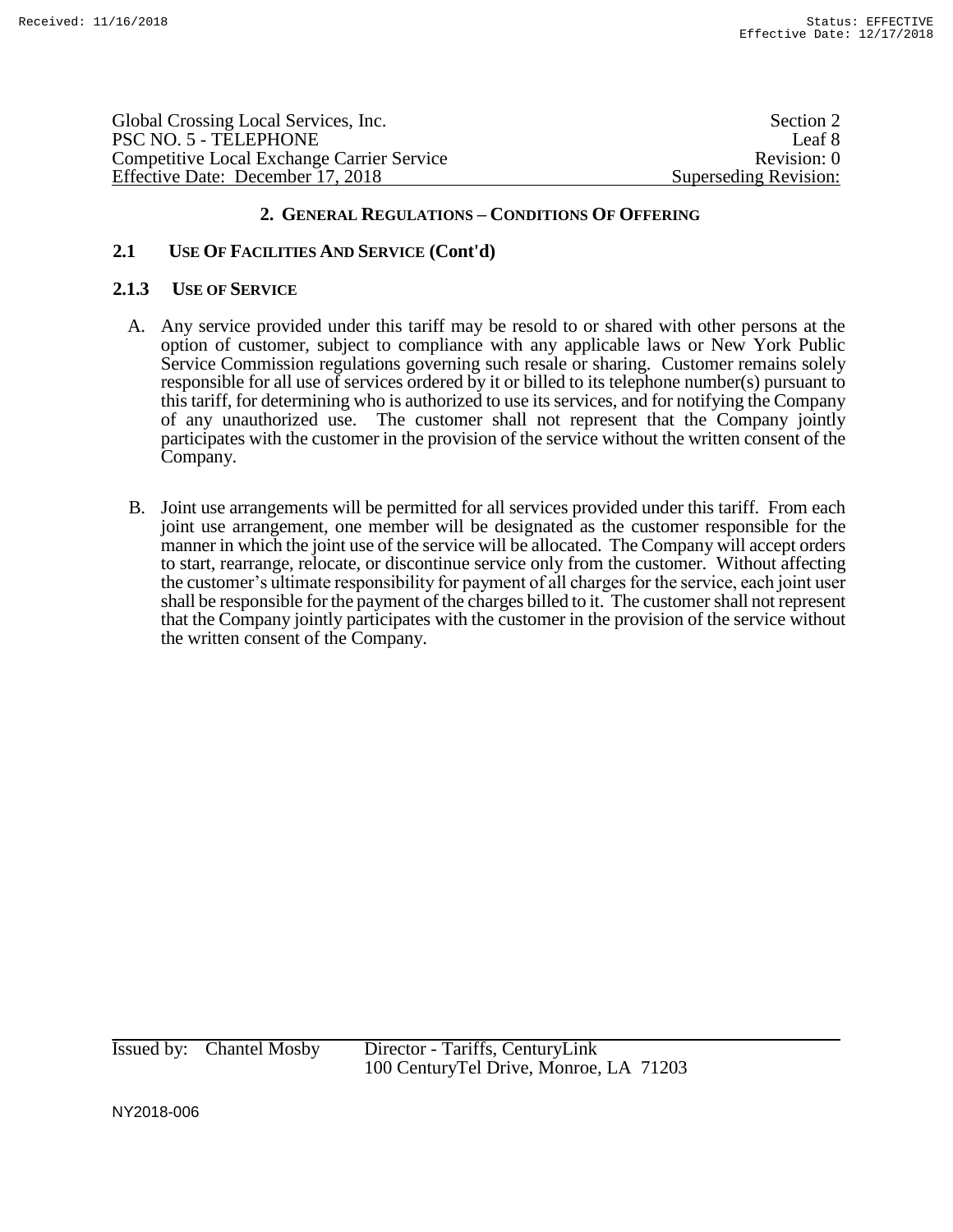| Global Crossing Local Services, Inc.              | Section 2             |
|---------------------------------------------------|-----------------------|
| PSC NO. 5 - TELEPHONE                             | Leaf 9                |
| <b>Competitive Local Exchange Carrier Service</b> | Revision: 0           |
| Effective Date: December 17, 2018                 | Superseding Revision: |
|                                                   |                       |

# **2.1 USE OF FACILITIES AND SERVICE**

# **2.1.3 USE OF SERVICE (CONT'D)**

- C. The services the Company offers shall not be used for any unlawful purpose or for any use as to which the customer has not obtained all required governmental approvals, authorizations, licenses, consents and permits.
- D. The Company may require applicants for service who intend to use the Company's offerings for resale and/or for shared use to file a letter with the Company confirming that their use of the Company's offerings complies with relevant laws and PSC regulations, policies, orders, and decisions.
- E. The Company may require a customer to immediately shut down its transmission of signals if said transmission is causing interference to others.
- F. A customer, joint user, or authorized user may not assign, or transfer in any manner, the service or any rights associated with the service without the written consent of the Company. The Company will permit a customer to transfer its existing service to another entity if the existing customer has paid all charges owed to the Company for regulated communications services. Such a transfer will be treated as a disconnection of existing service and installation of new service, and non-recurring installation charges as stated in this tariff will apply.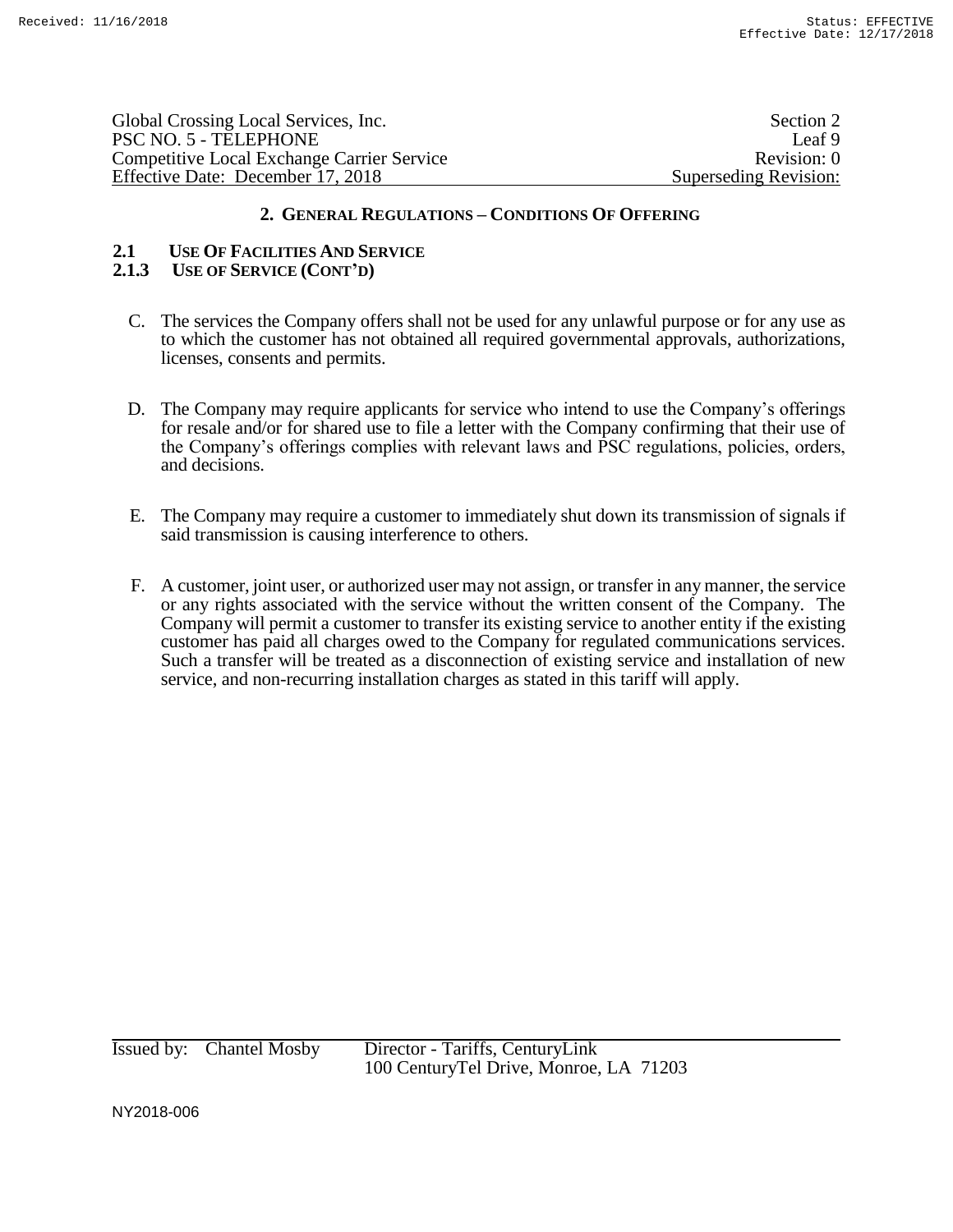| Global Crossing Local Services, Inc.              | Section 2             |
|---------------------------------------------------|-----------------------|
| PSC NO. 5 - TELEPHONE                             | Leaf 10               |
| <b>Competitive Local Exchange Carrier Service</b> | Revision: 0           |
| Effective Date: December 17, 2018                 | Superseding Revision: |

# **2.1 USE OF FACILITIES AND SERVICE (Cont'd)**

#### **2.1.4 USE AND OWNERSHIP OF EQUIPMENT**

- A. The Company's equipment, apparatus, channels and lines shall be carefully used. Equipment furnished by the Company shall remain its property and shall be returned to the Company whenever requested, within a reasonable period following the request, in good condition, reasonable wear and tear accepted. The customer is required to reimburse the Company for any loss of, or damage to, the facilities or equipment on the customer's premises, including loss or damage caused by agents, employees or independent contractors of the customer through any negligence.
- B. The Company shall use reasonable efforts to maintain only the facilities and equipment that it furnishes to the customer. The customer may not, nor may customer permit others to, rearrange, disconnect, remove, attempt to repair, or otherwise interfere with any of the facilities or equipment installed by the Company, except upon the written consent of the Company.
- C. The Company may substitute, change or rearrange any equipment or facility at any time and from time to time, but shall not thereby alter the technical parameters of the service provided the customer.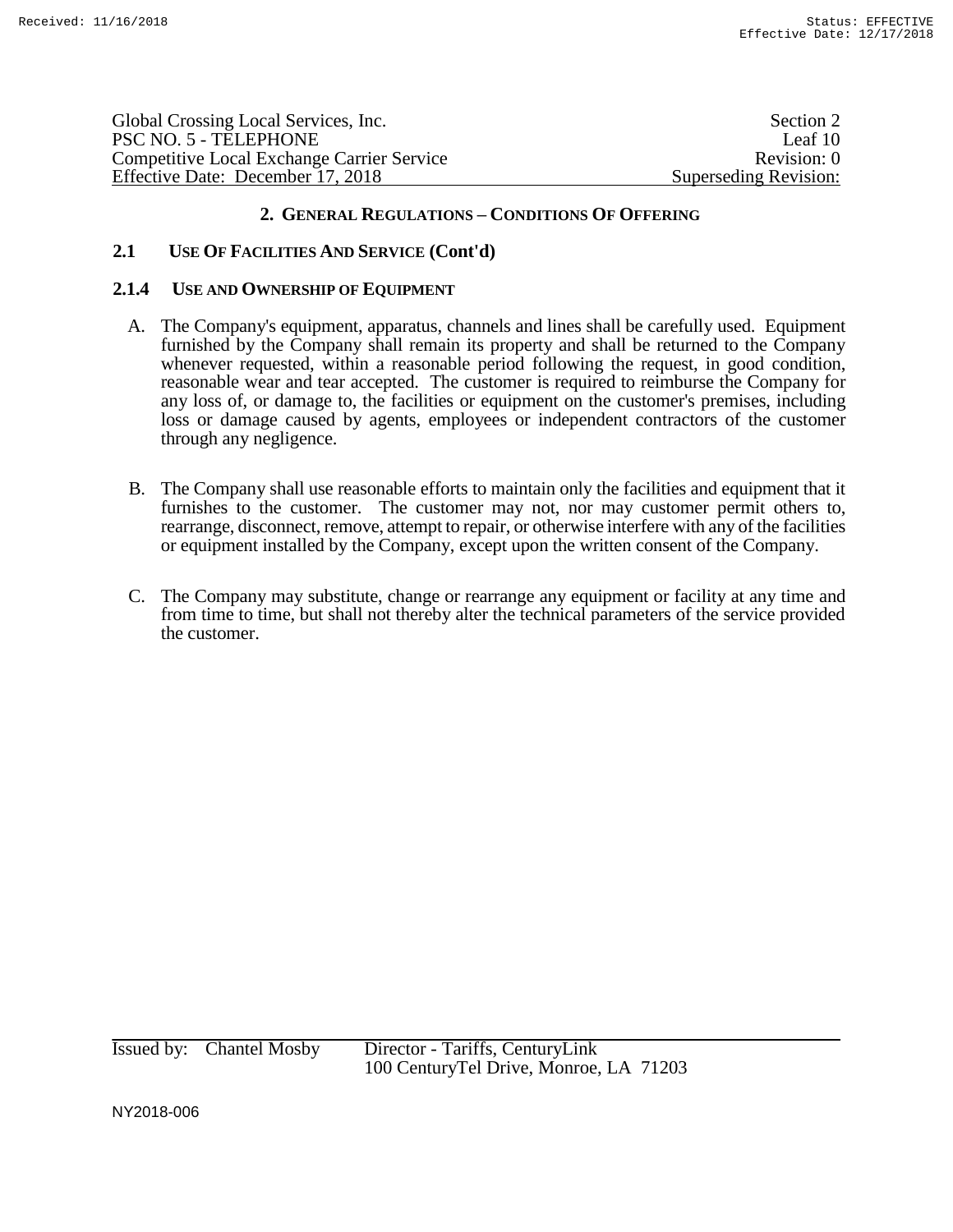| Global Crossing Local Services, Inc.              | Section 2             |
|---------------------------------------------------|-----------------------|
| PSC NO. 5 - TELEPHONE                             | Leaf 11               |
| <b>Competitive Local Exchange Carrier Service</b> | Revision: 0           |
| Effective Date: December 17, 2018                 | Superseding Revision: |

# **2.1 USE OF FACILITIES AND SERVICE**

## **2.1.4 USE AND OWNERSHIP OF EQUIPMENT (CONT'D)**

- D. Equipment the Company provides or installs at the customer Premises for use in connection with the services the Company offers shall not be used for any purpose other than that for which the Company provided it.
- E. The customer shall be responsible for the payment of service charges as set forth herein for visits by the Company's agents or employees to the premises of the customer when the service difficulty or trouble report results from the use of equipment or facilities provided by any party other than the Company, including but not limited to the customer.
- F. The Company shall not be responsible for the installation, operation, or maintenance of any customer provided communications equipment. Where such equipment is connected to the facilities furnished pursuant to this tariff, the responsibility of the Company shall be limited to the furnishing of facilities offered under this tariff and to the maintenance and operation of such facilities. Subject to this responsibility, the Company shall not be responsible for:
- (1) the transmission of signals by customer-provided equipment or for the quality of, or defects in, such transmission; or
- (2) the reception of signals by customer-provided equipment.

Issued by: Chantel Mosby Director - Tariffs, CenturyLink 100 CenturyTel Drive, Monroe, LA 71203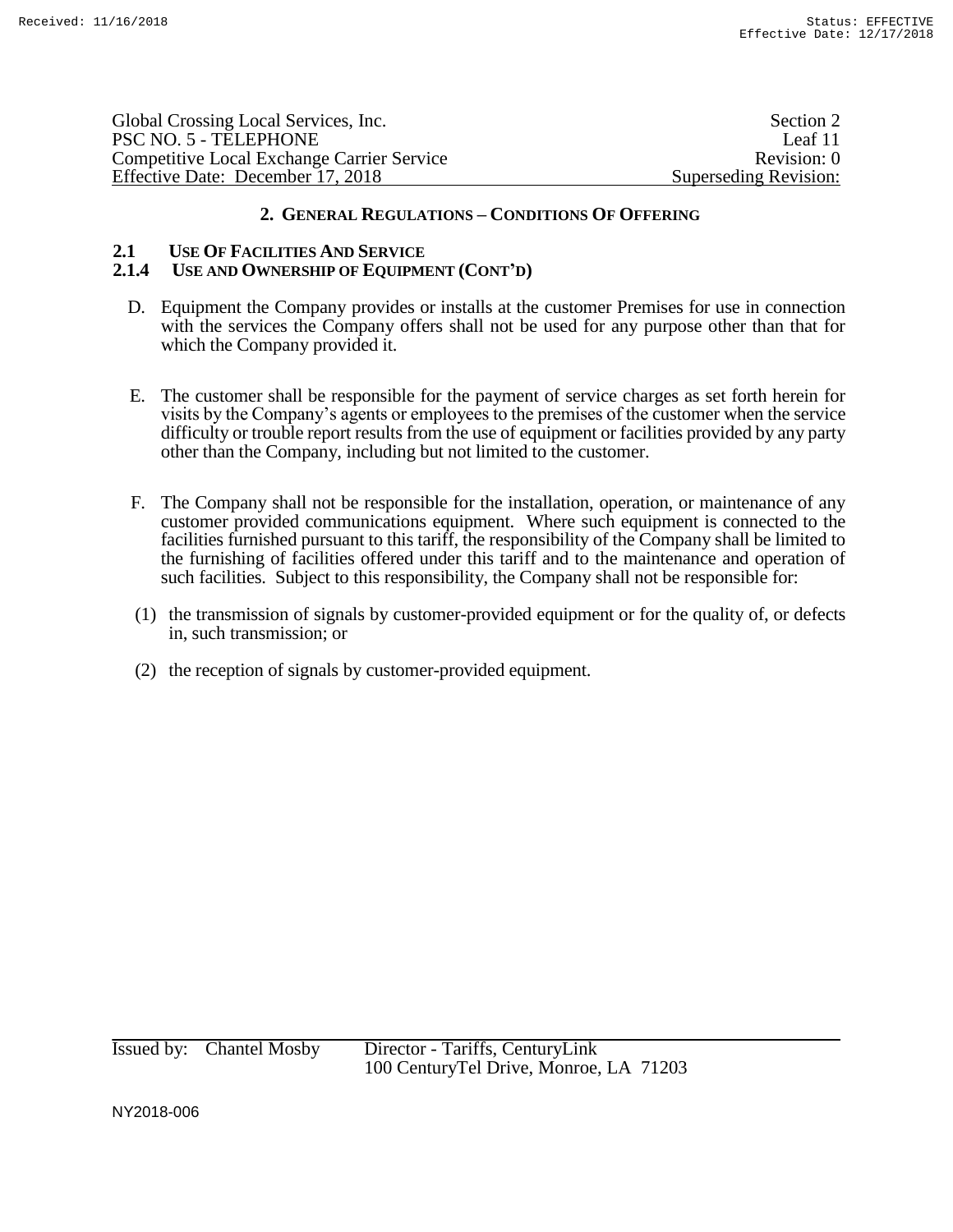| Global Crossing Local Services, Inc.              | Section 2             |
|---------------------------------------------------|-----------------------|
| PSC NO. 5 - TELEPHONE                             | Leaf 12               |
| <b>Competitive Local Exchange Carrier Service</b> | Revision: 0           |
| Effective Date: December 17, 2018                 | Superseding Revision: |

# **2.1 USE OF FACILITIES AND SERVICE**

# **2.1.4 USE AND OWNERSHIP OF EQUIPMENT (CONT'D)**

- G. At the customer's request, installation and/or maintenance may be performed outside the Company's regular business hours or in hazardous locations. In such cases, charges based on cost of the actual labor, material, or other costs incurred by or charged to the Company will apply. If installation is started during regular business hours but, at the customer's request, extends beyond regular business hours into time periods including, but not limited to, weekends, holidays, and/or night hours, additional charges may apply.
- H. Subject to the agreement of the Company and to all of the regulations contained in this tariff, special construction of facilities may be undertaken on a reasonable efforts basis at the request of the customer. Special construction is that construction undertaken:
- (1) where facilities are not presently available, and there is no other requirement for the facilities so constructed;
- (2) of a type other than that which the Company would normally utilize in the furnishing of its services;
- (3) over a route other than that which the Company would normally utilize in the furnishing of its services;

Issued by: Chantel Mosby Director - Tariffs, CenturyLink 100 CenturyTel Drive, Monroe, LA 71203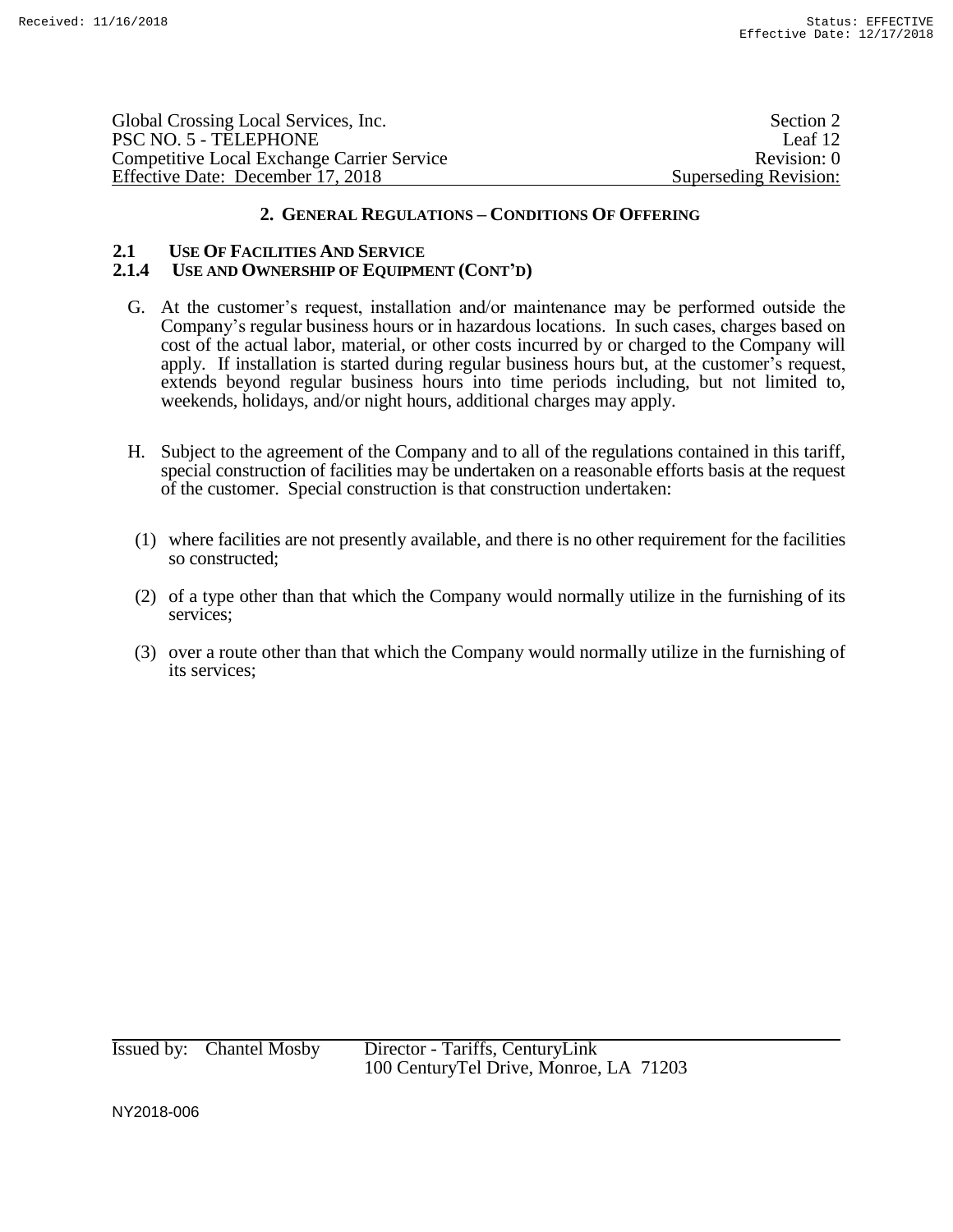Global Crossing Local Services, Inc.<br>
PSC NO. 5 - TELEPHONE Leaf 13 PSC NO. 5 - TELEPHONE Competitive Local Exchange Carrier Service Revision: 0 Effective Date: December 17, 2018 Superseding Revision:

# **2. GENERAL REGULATIONS – CONDITIONS OF OFFERING**

# **2.1 USE OF FACILITIES AND SERVICE**

# **2.1.4 USE AND OWNERSHIP OF EQUIPMENT**

- H. (Cont'd)
- (4) in a quantity greater than that which the Company would normally construct;
- (5) on an expedited basis;
- (6) on a temporary basis until permanent facilities are available;
- (7) involving abnormal costs; or
- (8) in advance of its normal construction.
- I. Title to all facilities provided in accordance with this tariff remains in the Company, its agents or contractors.

Issued by: Chantel Mosby Director - Tariffs, CenturyLink 100 CenturyTel Drive, Monroe, LA 71203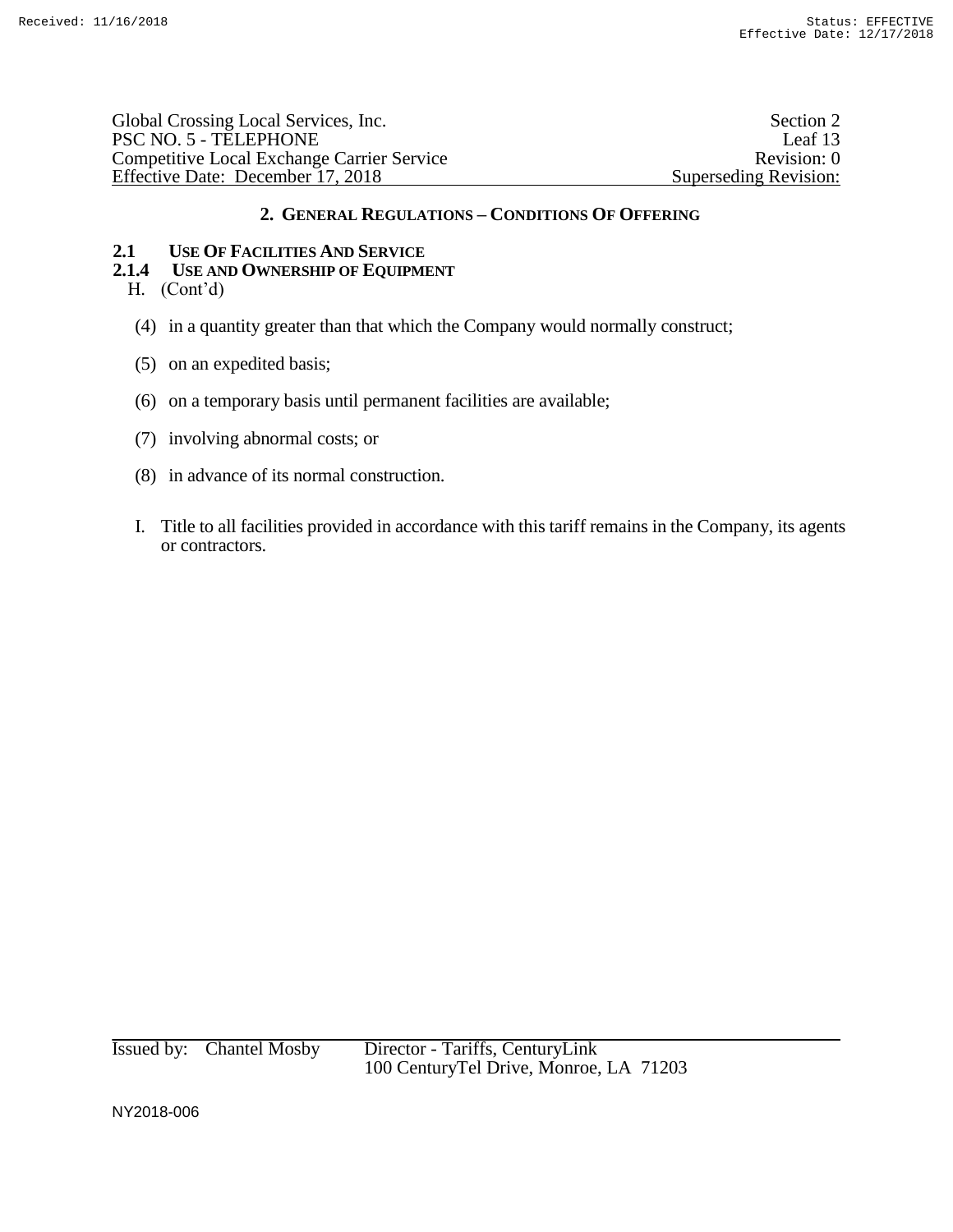| Global Crossing Local Services, Inc.              | Section 2             |
|---------------------------------------------------|-----------------------|
| PSC NO. 5 - TELEPHONE                             | Leaf 14               |
| <b>Competitive Local Exchange Carrier Service</b> | Revision: 0           |
| Effective Date: December 17, 2018                 | Superseding Revision: |
|                                                   |                       |

# **2.1 USE OF FACILITIES AND SERVICE (Cont'd)**

#### **2.1.5 DIRECTORY ERRORS**

In the absence of gross negligence or willful misconduct, and except for the allowances stated below, no liability for damages arising from errors or mistakes in or omissions of any directory listings, or errors or mistakes in or omissions of listings obtainable from the directory assistance operator, including errors in the reporting thereof, shall attach to the Company.

An allowance for errors or mistakes in or omissions of any published directory listings or for errors or mistakes in or omissions of listings obtainable from the directory assistance operator shall be given as follows:

- A. Free Listings: For free or non-charge published directory listings credit shall be given at the rate of one times the monthly tariff rate for an additional or charge listing affected for the life of the directory or the charge period during which the error, mistake or omission occurs.
- B. Charge Listings: For each additional or charge published directory listings, credit shall be given at the monthly tariff rate for each such listing for the life of the directory or the charge period during which the error, mistake or omission occurs.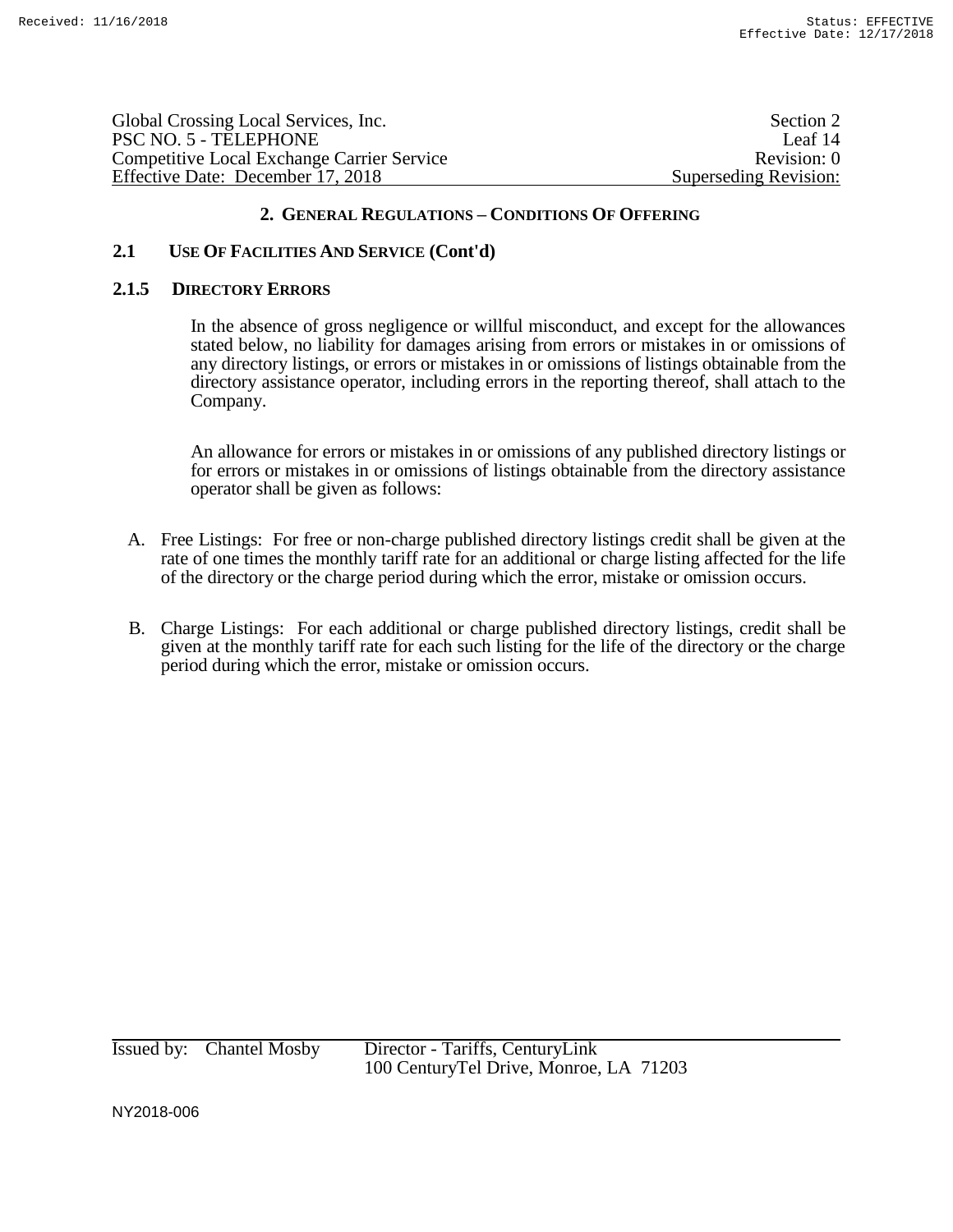| Section 2             |
|-----------------------|
| Leaf 15               |
| Revision: 0           |
| Superseding Revision: |
|                       |

#### **2.1 USE OF FACILITIES AND SERVICE 2.1.5 DIRECTORY ERRORS (CONT'D)**

- C. Operator records: For free or charge listings obtainable from records used by the directory assistance operator, upon notification to the Company of the error, mistake or omission in such records by the subscriber, the Company shall be allowed a period of three business days to make a correction. If the correction is not made in that time, credit shall be given at the rate of 2/30ths of the basic monthly rate for the line or lines in question for each day thereafter that the records remain uncorrected.
- D. Credit limitation: The total amount of the credit provided for the preceding paragraphs 1 and 2 shall not exceed, on a monthly basis, the total of the charges for each charge listing plus the basic monthly rate, as specified in paragraph 2, for the line or lines in question.
- E. Definitions: As used in Paragraphs 1, 2 and 3 above, the terms "error," "mistake" or "omission" shall refer to a discrepancy in the directory listing or directory assistance records which the Company has failed to correct and where the error affects the ability to locate a particular subscriber's correct telephone number. The terms shall refer to addresses only to the extent that an error, mistake or omission of an address places the subscriber on a street or a community different from the one provided to the Company.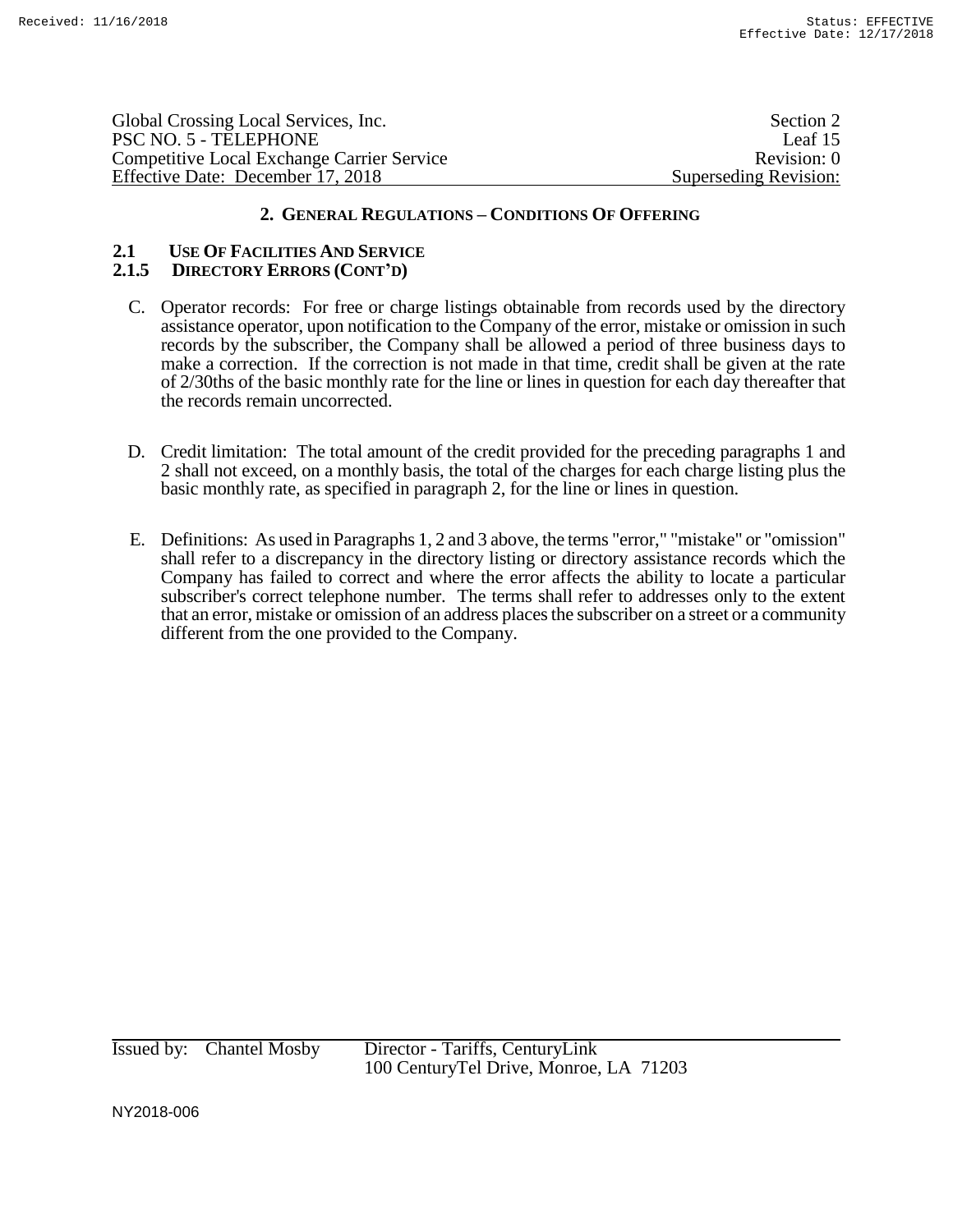| PSC NO. 5 - TELEPHONE             | Global Crossing Local Services, Inc.              | Section 2             |
|-----------------------------------|---------------------------------------------------|-----------------------|
|                                   |                                                   | Leaf 16               |
|                                   | <b>Competitive Local Exchange Carrier Service</b> | Revision: 0           |
| Effective Date: December 17, 2018 |                                                   | Superseding Revision: |

#### **2.1 USE OF FACILITIES AND SERVICE 2.1.5 DIRECTORY ERRORS (CONT'D)**

F. Notice: Such allowances or credits as specified in Paragraphs 1 and 2 above, shall be given upon notice to the Company by the subscriber that such error, mistake or omission has occurred; provided, however, that when it is administratively feasible for the Company to have knowledge of such error, mistake or omission, the Company shall give credit without the requirement of notification by the subscribers.

## **2.2 MINIMUM PERIOD OF SERVICE**

A. The minimum period of service is one month, twenty-four (24) hours per day, except as otherwise provided in this Tariff. For the purpose of computing charges in this tariff, a month is considered to have thirty (30) days. The customer must pay the regular tariffed rate for the service they subscribe to for the minimum period of service. If a customer disconnects service before the end of the minimum service period, that customer is responsible for paying the regular rates for the remainder of the minimum service period. When the service is moved within the same building, to another building on the same premise, or to a different premise entirely and no installation is required of the Company, the period of service at each location is accumulated to calculate if the customer has met the minimum period of service obligation.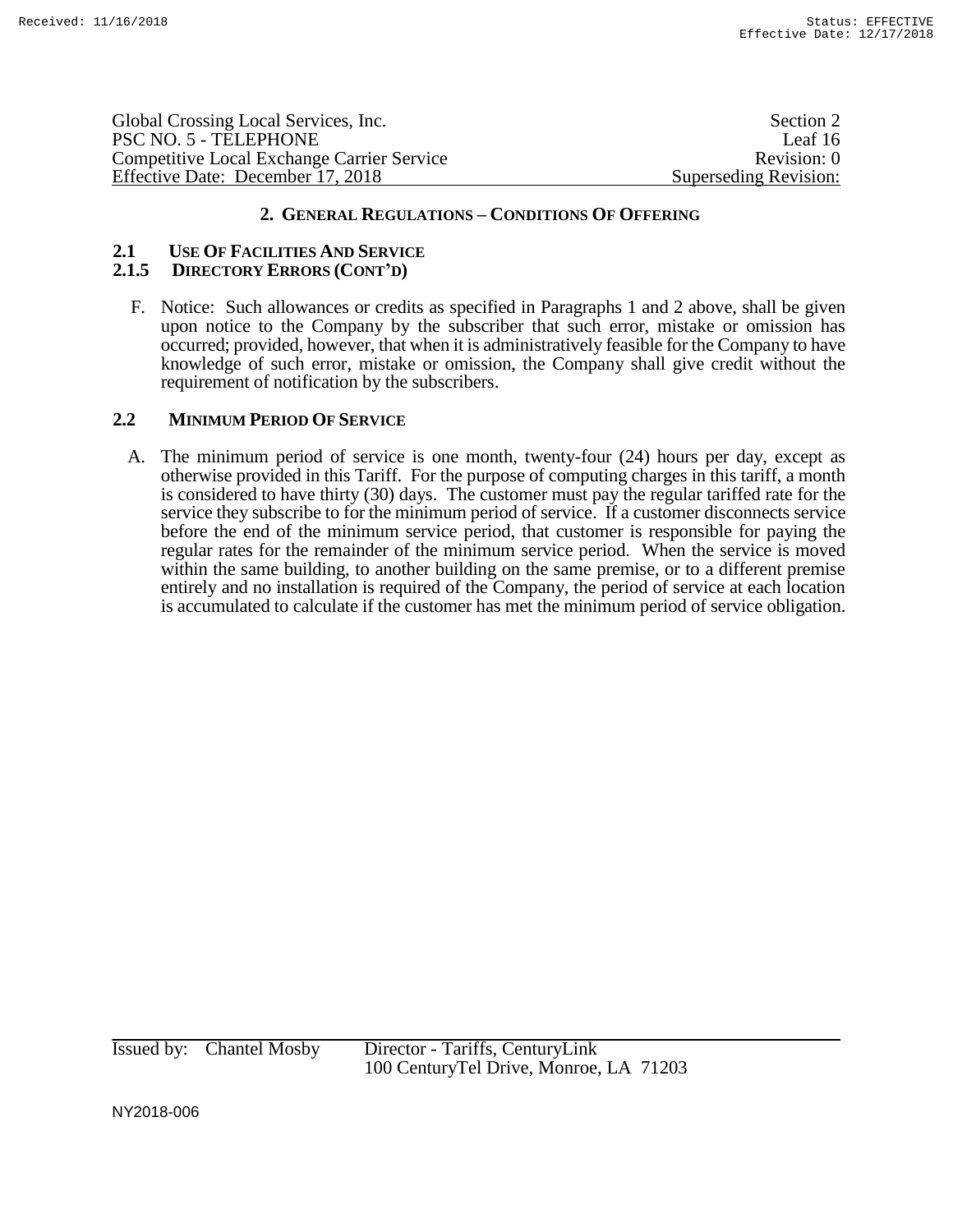| Global Crossing Local Services, Inc.              | Section 2             |
|---------------------------------------------------|-----------------------|
| PSC NO. 5 - TELEPHONE                             | Leaf 17               |
| <b>Competitive Local Exchange Carrier Service</b> | Revision: 0           |
| Effective Date: December 17, 2018                 | Superseding Revision: |

# **2.2 MINIMUM PERIOD OF SERVICE (Cont'd)**

- B. If service is terminated before the end of the minimum period of service as a result of condemnation of property, damage to property requiring the premises to be abandoned, or by the death of the customer, the customer is not obligated to pay for service for the remainder of the minimum period.
- C. If service is switched over to a new customer at the same premises after the first month's service, the minimum period of service requirements is assigned to the new customer if the new customer agrees in writing to accept them. For facilities not taken over by the new customer, the original customer is responsible for the remaining payment for the minimum service period in accordance with the terms under which the service was originally furnished.
- D. Customers may be required to enter into written service orders which shall contain or reference a specific description of the service ordered, the rates to be charged, the duration of the services, and the terms and conditions in this tariff. Customer will also be required to execute any other documents as may be reasonably requested by the Company.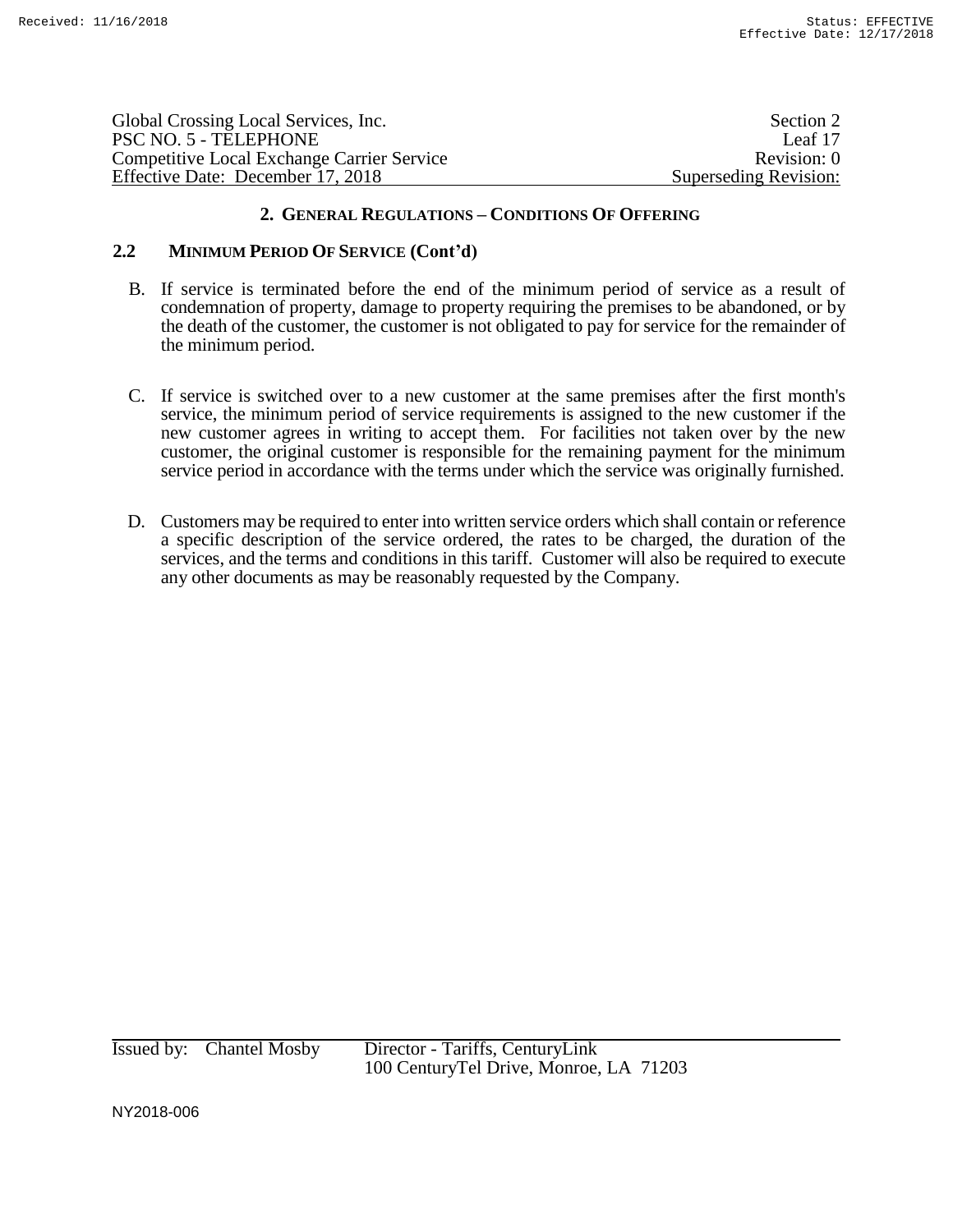| Global Crossing Local Services, Inc.       | Section 2             |
|--------------------------------------------|-----------------------|
| PSC NO. 5 - TELEPHONE                      | Leaf 18               |
| Competitive Local Exchange Carrier Service | Revision: 0           |
| Effective Date: December 17, 2018          | Superseding Revision: |

# **2.2 MINIMUM PERIOD OF SERVICE (Cont'd)**

- E. At the expiration of the initial contract term specified in each service order, or in any extension thereof, service shall continue on a month to month basis at the then current rates unless terminated by either party upon 30 days written notice. Any termination shall not relieve customer of its obligation to pay any charges incurred under the service order and this tariff prior to termination. The rights and obligations which by their nature extend beyond the termination of the term of the service order shall survive such termination.
- F. Service may be terminated upon written notice to the customer if:
- (1) the customer is using the service in violation of this tariff; or
- (2) the customer is using the service in violation of the law.
- G. This tariff shall be interpreted and governed by the laws of the State of New York without regard for its choice of laws provision.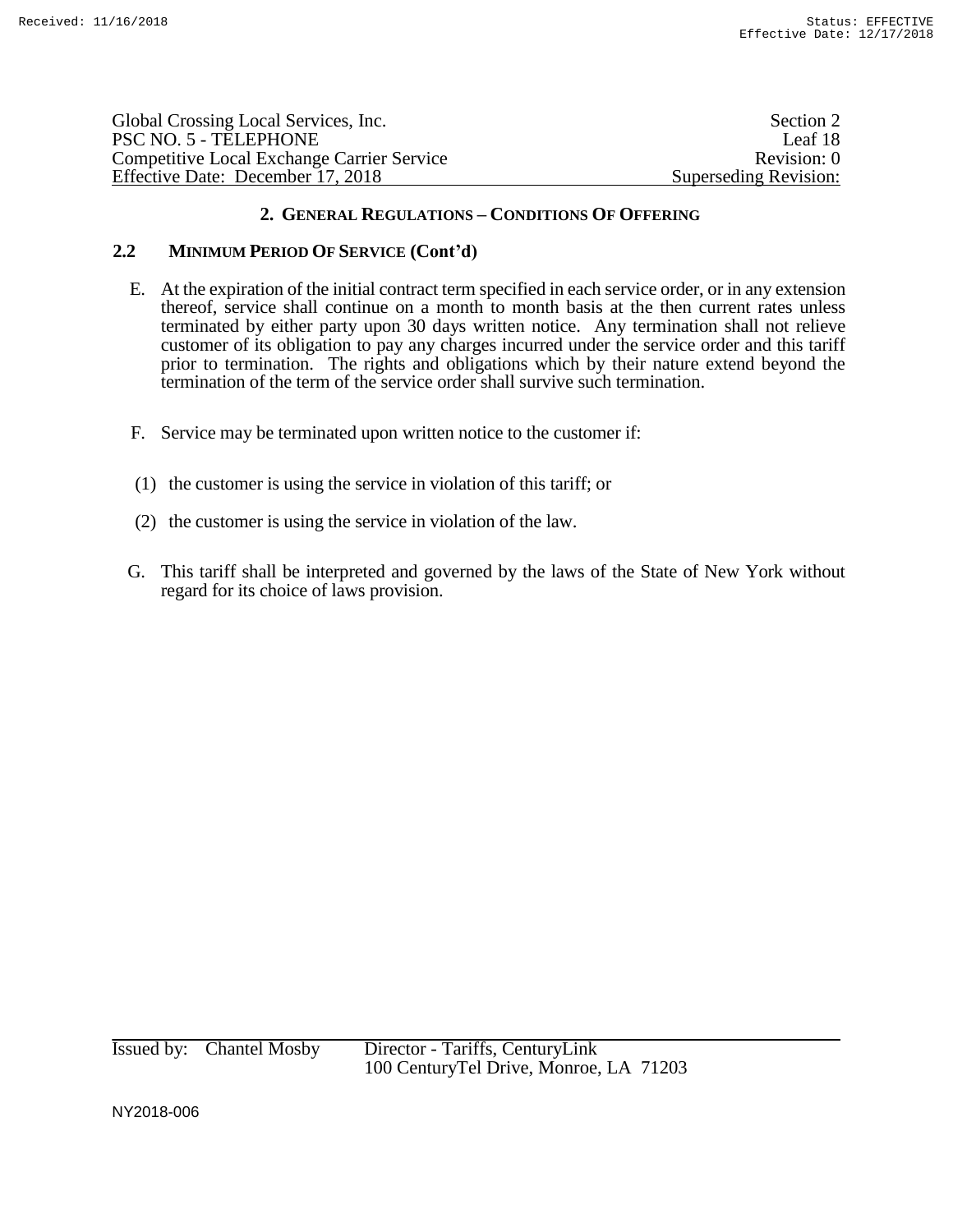| Global Crossing Local Services, Inc.              | Section 2             |
|---------------------------------------------------|-----------------------|
| PSC NO. 5 - TELEPHONE                             | Leaf 19               |
| <b>Competitive Local Exchange Carrier Service</b> | Revision: 0           |
| Effective Date: December 17, 2018                 | Superseding Revision: |
|                                                   |                       |

#### **2.3 FLEXIBLE PRICING**

#### **2.3.1 GENERAL**

Flexible Pricing sets minimum and maximum rates that can be charged for certain types of telephone service. The Company may change a specific rate within the range of the established minimum and maximum rates on one day's notice to customers and the Public Service Commission.

## **2.3.2 CONDITIONS**

- A. The Company reserves the right to change prices at any time subject to regulatory requirements by filing a revised Rate Attachment with the Commission.
- B. Individual written notice to customers of rate changes shall be made in accordance with Commission regulations. Where there are no regulations, notification will be made in a manner appropriate to the circumstances involved.
- C. A customer can request that the Company disconnect service that is provided under the Flexible Pricing due to a price increase. The customer will be credited for the difference between the new price and the old price retroactive to the effective date of the price increase if the customer notifies the Company of its desire to disconnect service within 20 days of receiving notification of the price increase.
- D. A rate shall not be changed unless it has been in effect for at least thirty (30) days.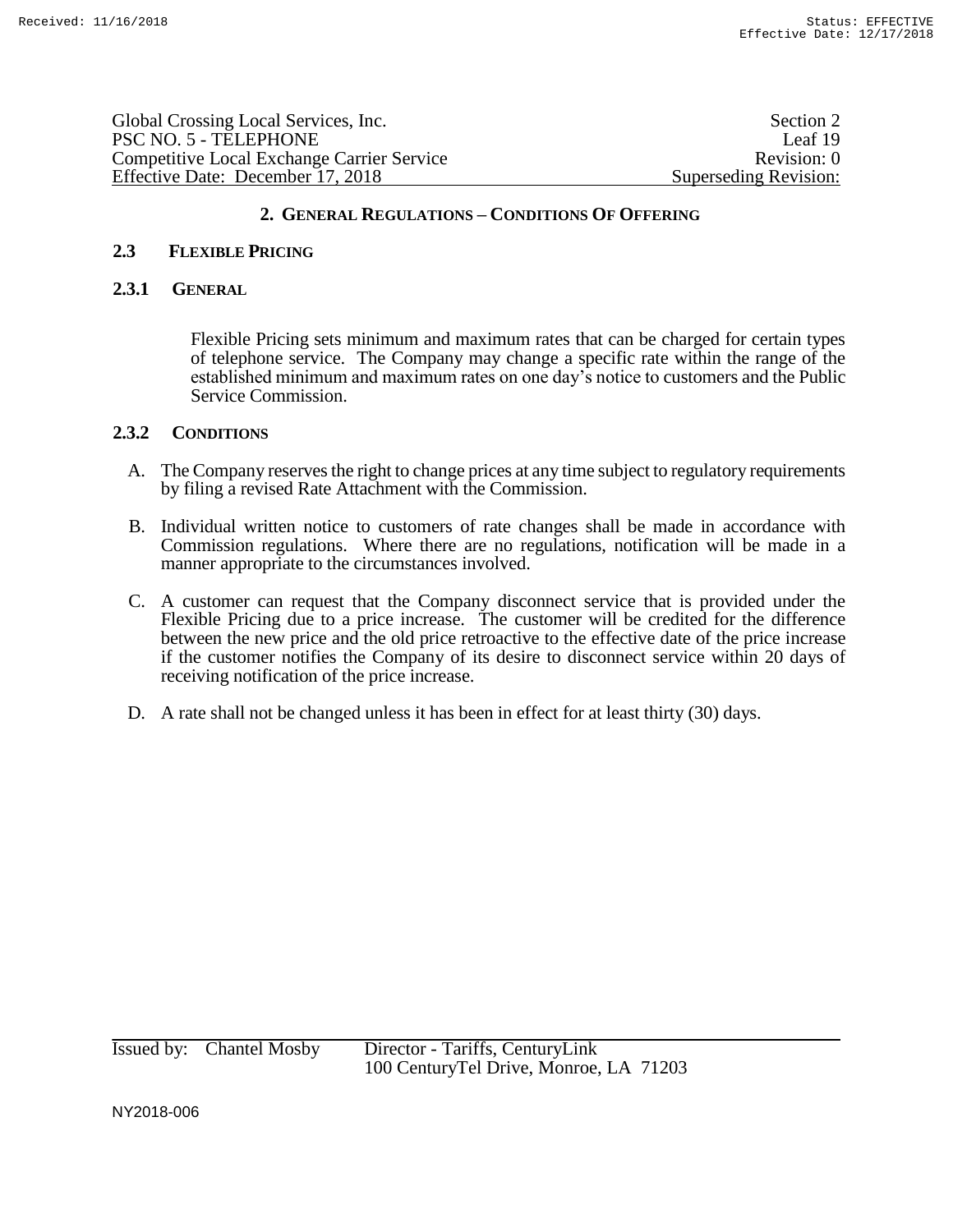| Global Crossing Local Services, Inc.              | Section 2             |
|---------------------------------------------------|-----------------------|
| PSC NO. 5 - TELEPHONE                             | Leaf $201$            |
| <b>Competitive Local Exchange Carrier Service</b> | Revision: 0           |
| Effective Date: December 17, 2018                 | Superseding Revision: |

## **2.3 FLEXIBLE PRICING (Cont'd)**

#### **2.3.3 CHARGES BASED ON DURATION OF USE**

Where charges for a service are specified based on the duration of use, such as the duration of a telephone call, the following rules apply:

- A. Calls are measured in durational increments identified for each service. All calls which are fractions of a measurement increment are rounded up to the next whole unit.
- B. Timing on completed calls begins when the call is answered by the called party. Answering is determined by hardware answer supervision in all cases where this signaling is provided by the terminating local carrier and any intermediate carrier(s). Timing for operator service person-to-person calls start with completion of the connection to the person called or an acceptable substitute, or to the PBX station called.
- C. Timing terminates on all calls when the calling party hangs up or the Company's network receives an on-hook signal from the terminating carrier.
- D. Calls originating in one time period and terminating in another will be billed in proportion to the rates in effect during different segments of the call.
- E. All times refer to local time.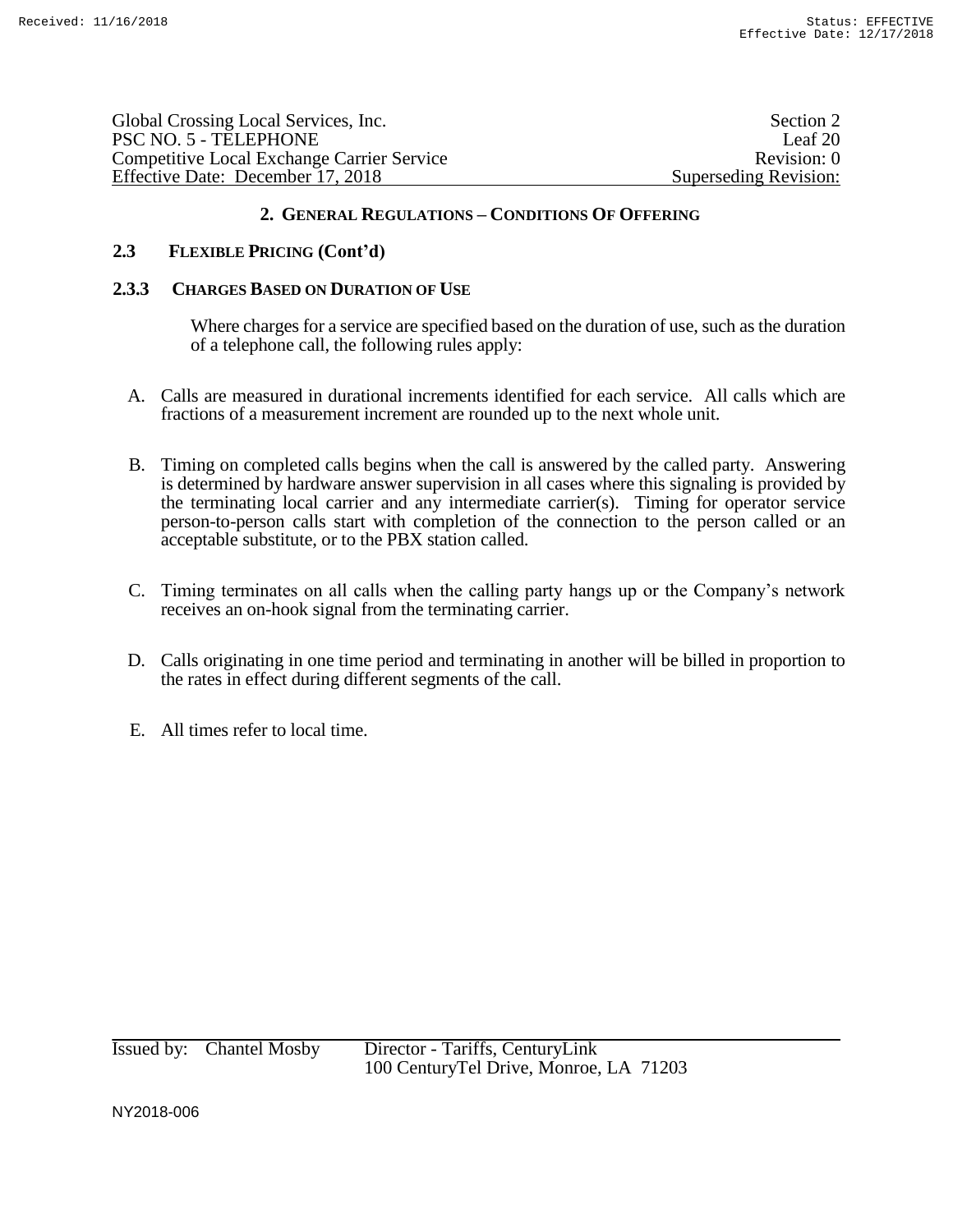| Global Crossing Local Services, Inc.              | Section 2             |
|---------------------------------------------------|-----------------------|
| PSC NO. 5 - TELEPHONE                             | Leaf $21$             |
| <b>Competitive Local Exchange Carrier Service</b> | Revision: 0           |
| Effective Date: December 17, 2018                 | Superseding Revision: |
|                                                   |                       |

## **2.3 FLEXIBLE PRICING (Cont'd)**

#### **2.3.4 CHARGES BASED UPON DISTANCE**

Where charges for a service are specified based upon distance, the following rules apply:

- A. Distance between two points is measured as airline distance between the Rate Centers of the originating and terminating telephone lines. The Rate Center is a set of geographic coordinates, as referenced in National Exchange Carrier Associates, Inc. Tariff FCC No. 4 associated with each NPA-NXX combination (where NPA is the area code and NXX is the first three digits of a seven-digit telephone number). Where there is no telephone number associated with an access line on the Company's network (such as a dedicated 800 or WATS access line), the Company will apply the Rate Center of the customer's main billing telephone number.
- B. The airline distance between any two Rate Centers is determined as follows:
- (1) Obtain the "V" (vertical) and "H" (horizontal) coordinates for each Rate Center from the abovereferenced NECA tariff.
- (2) Compute the difference between the "V" coordinates of the two rate centers; and the difference between the two "H" coordinates.
- (3) Square each difference obtained in step (2) above.
- (4) Add the square of the "V" difference and the square of the "H" difference obtained in step (3) above.
- (5) Divide the sum of the squares by 10. Round to the next higher whole number if any fraction is obtained.
- (6) Obtain the square root of the whole number result obtained above. Round to the next higher whole number if any fraction is obtained. This is the airline mileage.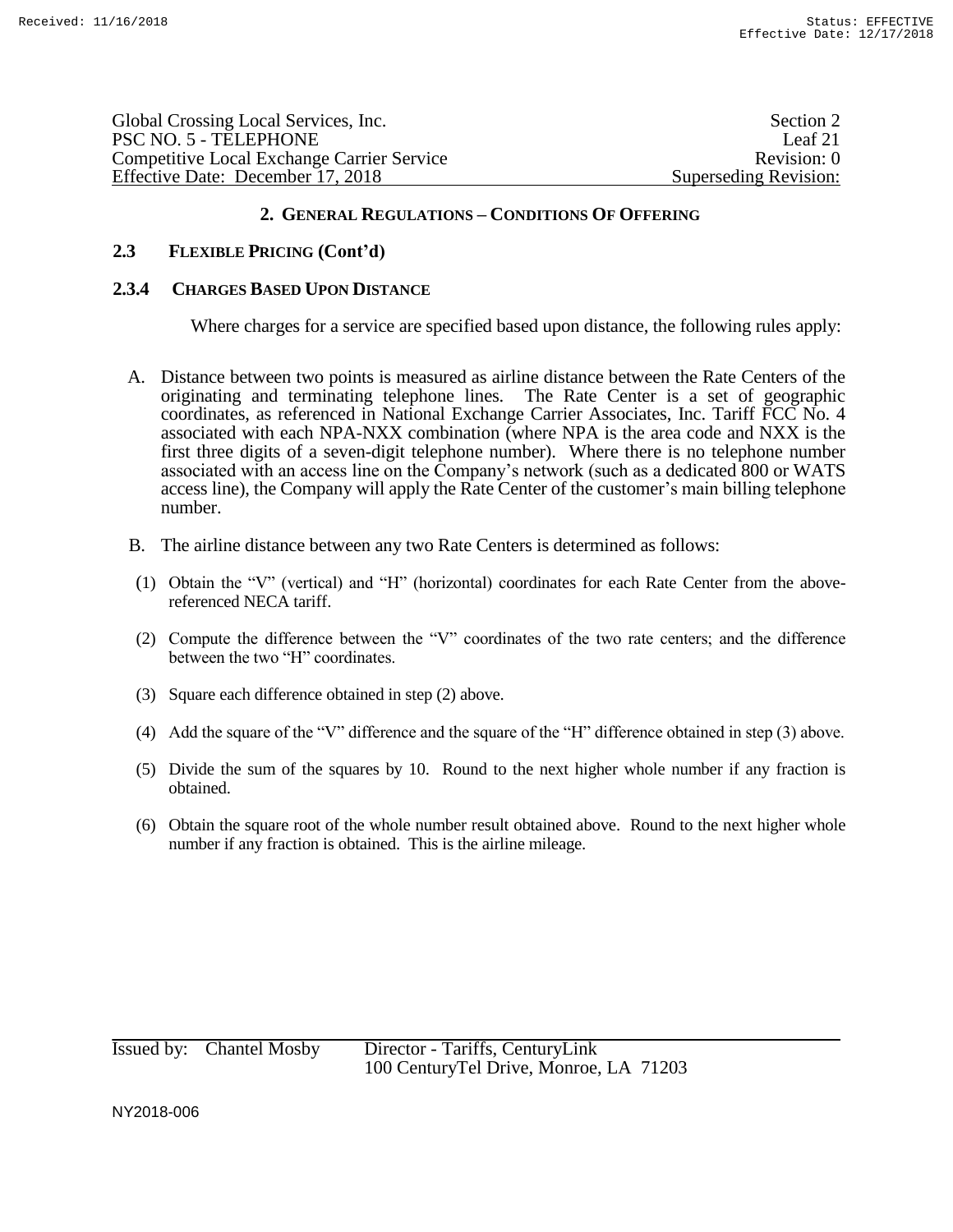| Section 2             |
|-----------------------|
| Leaf 22               |
| Revision: 0           |
| Superseding Revision: |
|                       |

# **2.4 PAYMENT FOR SERVICE RENDERED**

### **2.4.1 RESPONSIBILITY FOR ALL CHARGES**

- A. Any applicant for facilities or service may be required to sign an application form requesting the Company to furnish the facilities or service in accordance with the rates, charges, rules and regulations from time to time in force and effect. The customer is responsible for all local and toll calls originating from the customer's premises and for all calls charged to the customer's line where any person answering the customer's line agrees to accept such charge.
- B. The customer is responsible for the payment of all charges for facilities and services furnished by the Company to the customer and to all users authorized by the customer, regardless of whether those services are used by the customer itself or are resold to or shared with other persons.
- C. Non-recurring charges are due and payable within 25 days after the date an invoice is mailed to the customer by the Company.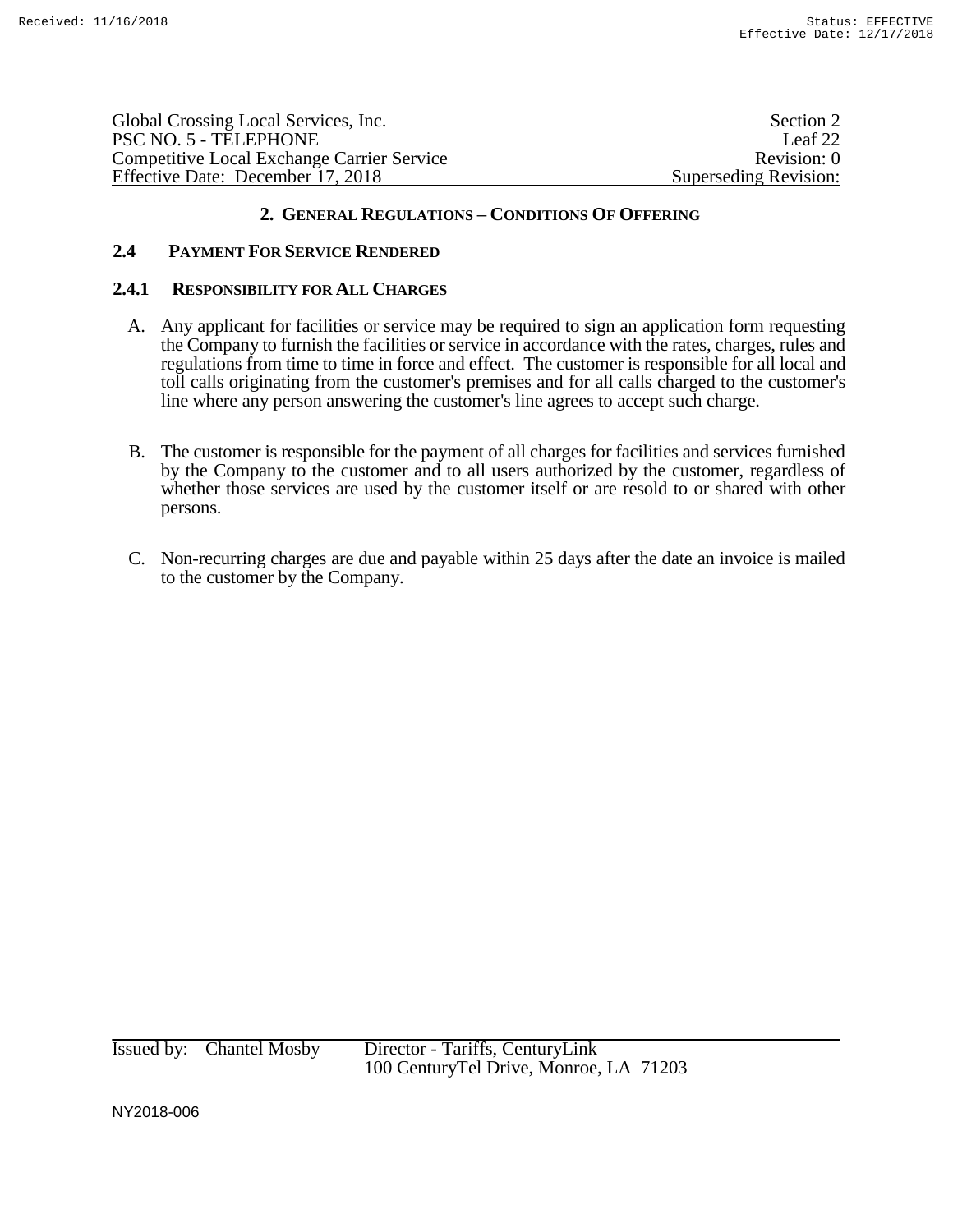| Section 2             |
|-----------------------|
| Leaf 23               |
| Revision: 0           |
| Superseding Revision: |
|                       |

# **2.4 PAYMENT FOR SERVICE RENDERED**

# **2.4.1 RESPONSIBILITY FOR ALL CHARGES (CONT'D)**

- D. The Company shall present invoices for recurring charges monthly to the customer, in advance of the month in which service is provided, and recurring charges shall be due and payable within 25 days after the invoice is mailed.
- E. When service does not begin on the first day of the month, or end on the last day of the month, the charge for the fraction of the month in which service was furnished will be calculated on a pro rate basis. For this purpose, every month is considered to have 30 days.
- F. Billing of the customer by the Company will begin on the Service Commencement Date, which is the first day following the date on which the Company notifies the customer that the service or facility is available for use, except that the Service Commencement Date may be postponed by mutual agreement of the parties, or if the service or facility does not conform to standards set forth in this tariff or the service order. Billing accrues through and includes the day that the service, circuit, arrangement or component is discontinued.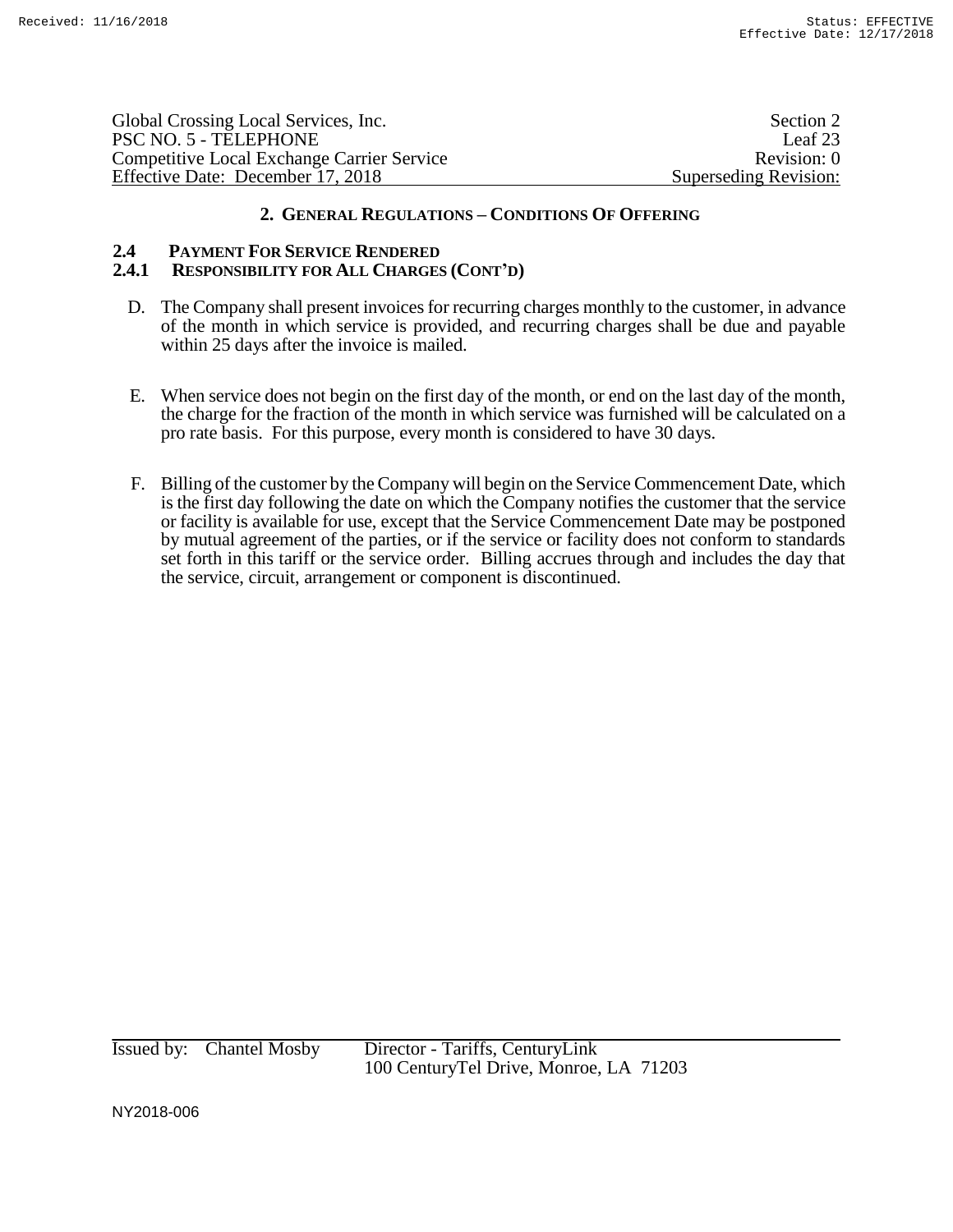| Global Crossing Local Services, Inc.              | Section 2             |
|---------------------------------------------------|-----------------------|
| PSC NO. 5 - TELEPHONE                             | Leaf 24               |
| <b>Competitive Local Exchange Carrier Service</b> | Revision: 0           |
| Effective Date: December 17, 2018                 | Superseding Revision: |

# **2.4 PAYMENT FOR SERVICE RENDERED**

### **2.4.1 RESPONSIBILITY FOR ALL CHARGES (CONT'D)**

G. To safeguard its interest, the Company may require a customer to make an advance payment before services and facilities are furnished. The advance payment will not exceed an amount equal to the non-recurring charge(s) and one month's charges for the service or facility. In addition, where special construction is involved, the advance payment may also include an amount equal to the estimated non-recurring charges for the special construction and recurring charges (if any) for a period to be set between the Company and the customer. The advance payment will be credited to the customer's initial bill. An advance payment may be required from business customers in addition to a deposit.

## **2.4.2 DEPOSITS**

Subject to special provisions as may be set forth below and in Sections 2.8 and 2.9 of this Tariff, any applicant or customer whose financial responsibility is not established to the satisfaction of the Company may be required to deposit a sum up to an amount equal to the total of the estimated charges for services provided in this tariff for up to two months for the facilities and service. If the minimum period of service for the requested facilities and service is more than one month, as specified in this tariff, the customer may also be required to deposit a sum up to an amount equal to the total charges for service for the minimum service period less any connection charge paid by the customer.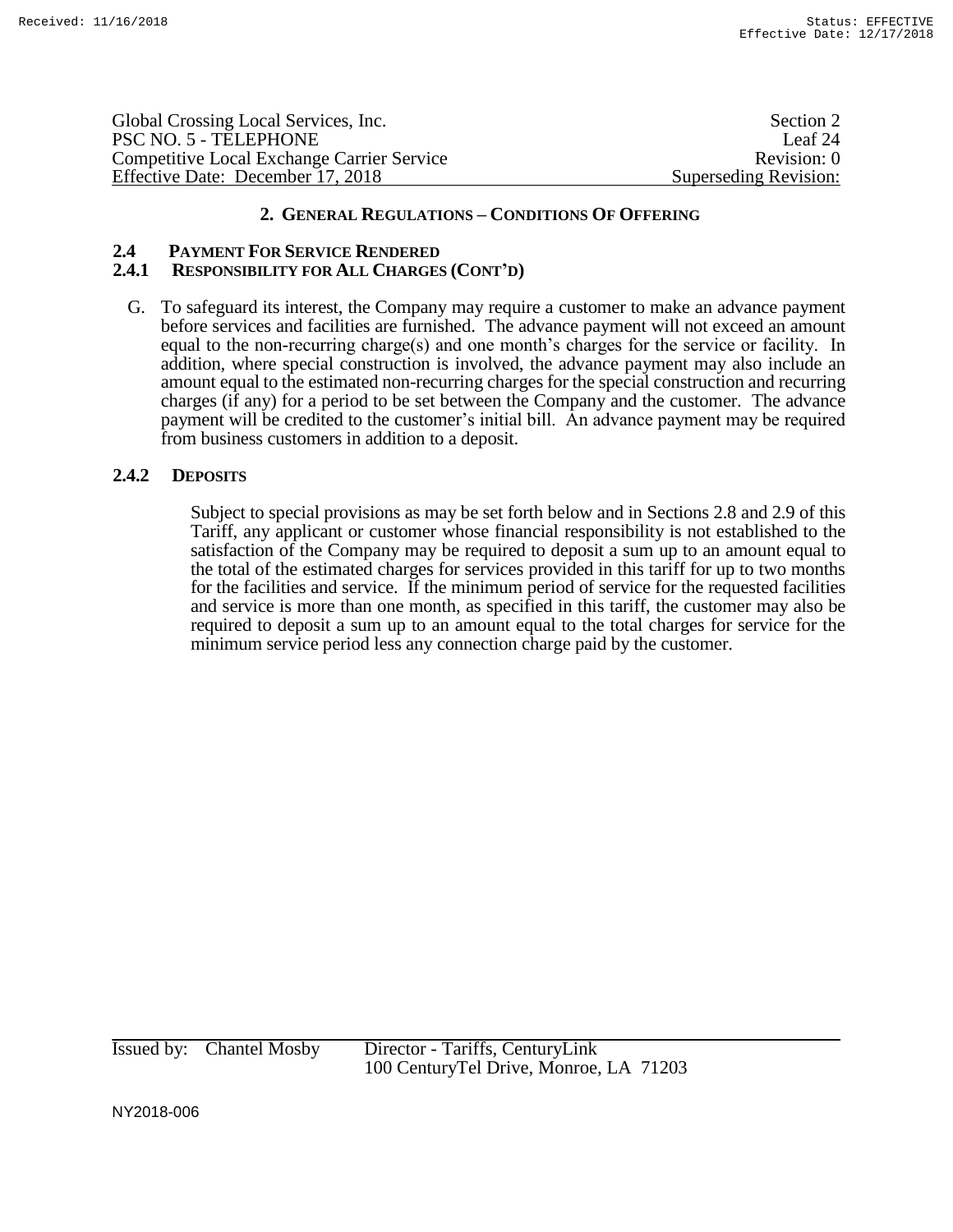| Global Crossing Local Services, Inc.              | Section 2             |
|---------------------------------------------------|-----------------------|
| PSC NO. 5 - TELEPHONE                             | Leaf 25               |
| <b>Competitive Local Exchange Carrier Service</b> | Revision: 0           |
| Effective Date: December 17, 2018                 | Superseding Revision: |

#### **2.4 PAYMENT FOR SERVICE RENDERED 2.4.2 DEPOSITS (CONT'D)**

The fact that a deposit has been made shall in no way relieve the applicant or customer from complying with the Tariff regulations for the prompt payment of bills on presentation. Each applicant from whom a deposit is collected will be given a certificate of deposit and circular containing the terms and conditions applicable to deposits, in accordance with the Rules and Regulations of the Commission pertaining to customer deposits.

#### A. Interest on Deposits

Simple interest at the rate specified by the Commission shall be credited or paid to the customer while the Company holds the deposit.

#### B. Inadequate Deposit

If the amount of a deposit is proven to be less than required to meet the requirements specified above, the customer shall be required to pay an additional deposit upon request.

## C. Return of Deposit

When a deposit is to be returned, the customer may request that the full amount of the deposit be issued by check. If the customer requests that the full amount be credited to amounts owed the Company, the Company will process the transaction on the billing date and apply the deposit to any amount currently owed to the Company and return any remaining amount of the deposit to the customer by check.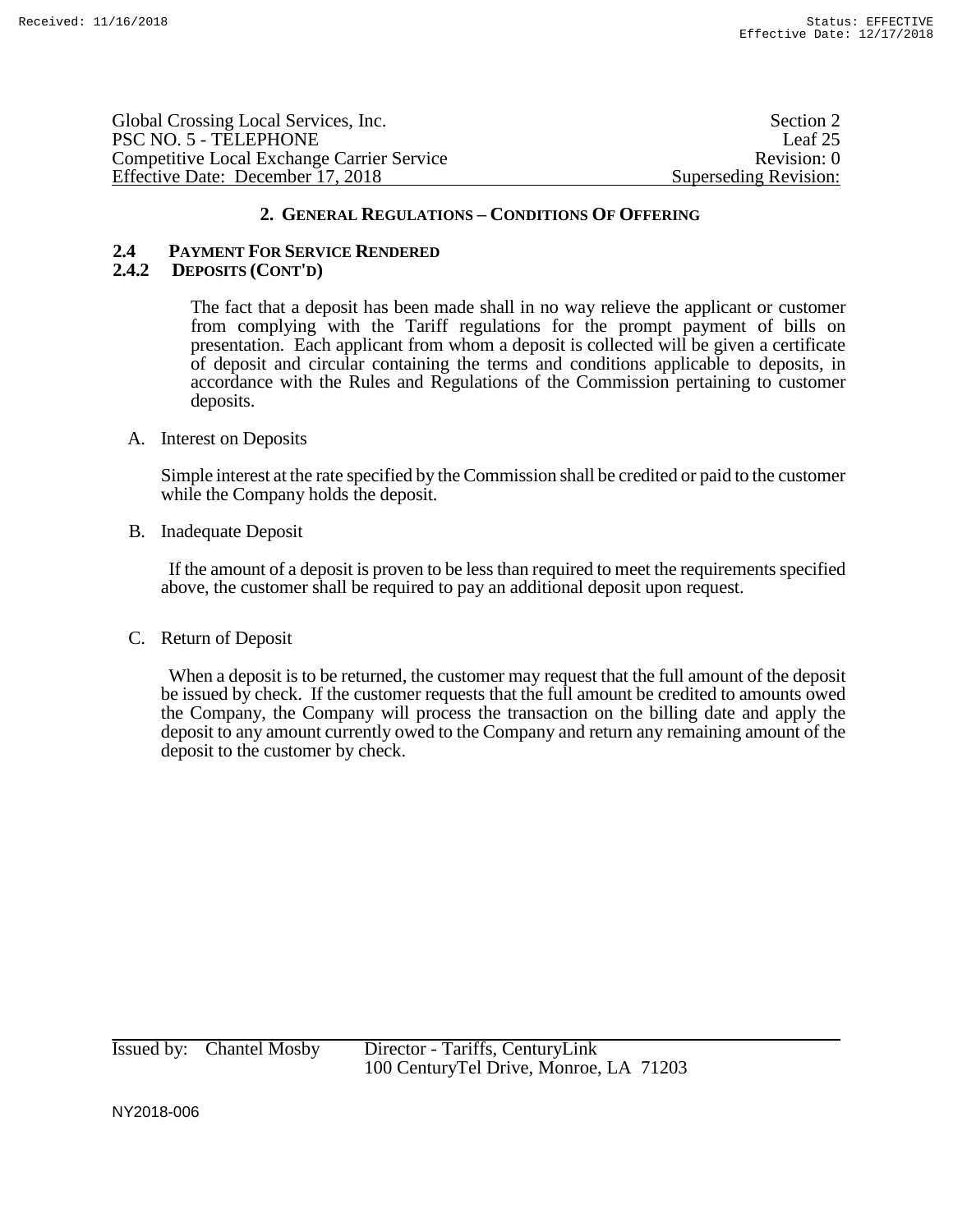Global Crossing Local Services, Inc. Section 2 and Section 2 and Section 2 and Section 2 and Section 2 and Section 2 and Section 2 and Section 2 and Section 2 and Section 2 and Section 2 and Section 2 and Section 2 and Sec PSC NO. 5 - TELEPHONE Leaf 26 Competitive Local Exchange Carrier Service Revision: 0 Effective Date: December 17, 2018 Superseding Revision:

### **2. GENERAL REGULATIONS – CONDITIONS OF OFFERING**

## **2.4 PAYMENT FOR SERVICE RENDERED (Cont'd)**

#### **2.4.3 PAYMENT OF CHARGES**

Charges for facilities and service, other than usage charges, are due monthly in advance. All other charges are payable upon request of the Company. Bills are due on the due date shown on the bill and are payable at any business office of the Company, by U.S. Mail, or at any location designated by the Company. If objection is not received by the Company within three months after the bill is rendered, the items and charges appearing thereon shall be determined to be correct and binding upon the customer. A bill will not be deemed correct and binding upon the customer if the Company has records on the basis of which an objection may be considered, or if the customer has in his or her possession such Company records. If objection results in a refund to the customer, such refund will be with interest at the greater of the unadjusted customer deposit rate or the applicable late payment rate, if any, for the service classification under which the customer was billed. Interest will be paid from the date when the customer overpayment was made, adjusted for any changes in the deposit rate or late payment rate, compounded monthly, until the overpayment is refunded. Notwithstanding the foregoing, no interest will be paid by the Company on customer overpayments that are refunded within 30 days after the overpayment is received by the Company.

Where an objection to the bill involves a superseded service order, the items and charges appearing on the bill shall be deemed to be correct and binding upon the customer if objection is not received by the Company within two months after the bill is rendered.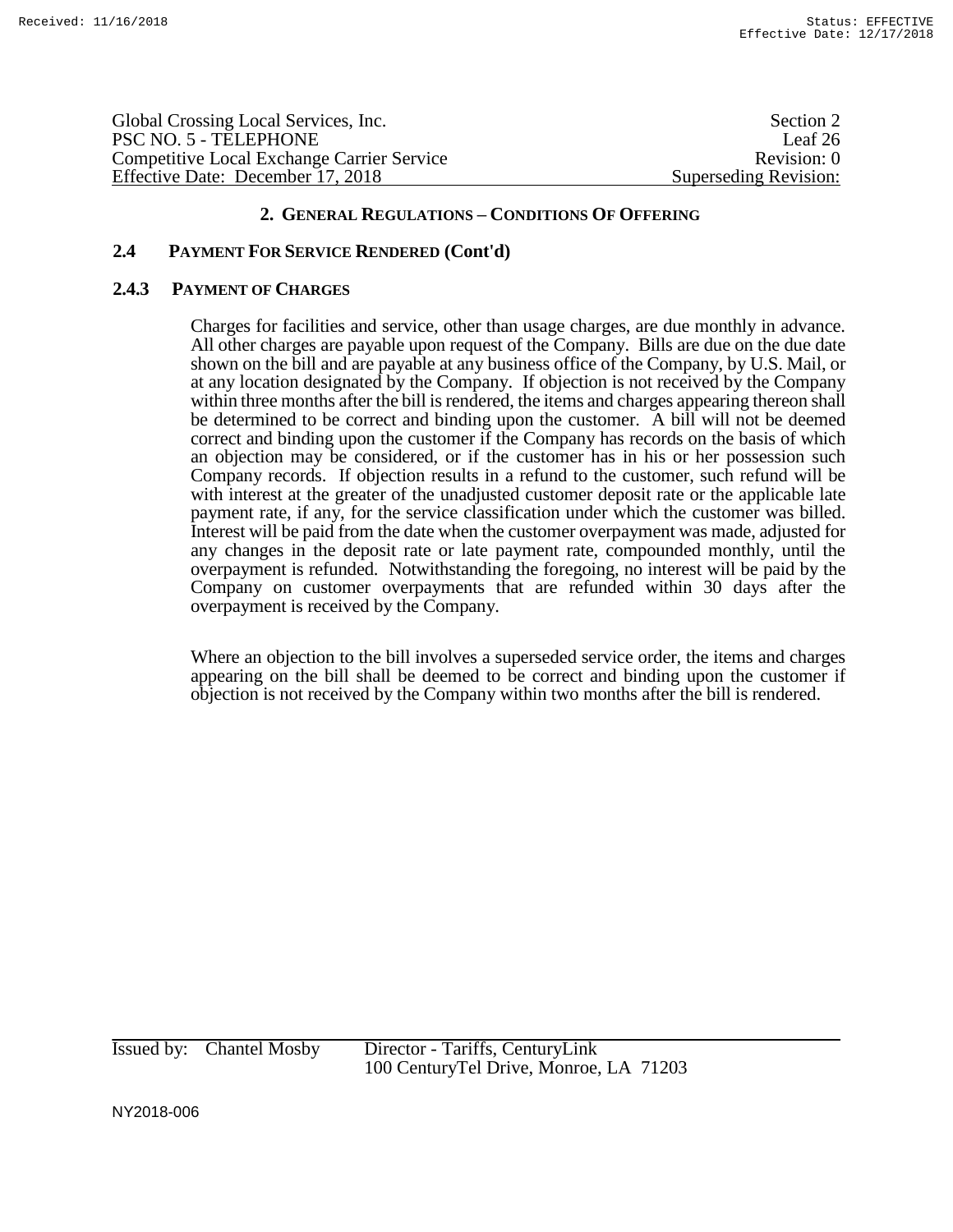| Global Crossing Local Services, Inc.              | Section 2             |
|---------------------------------------------------|-----------------------|
| PSC NO. 5 - TELEPHONE                             | Leaf 27               |
| <b>Competitive Local Exchange Carrier Service</b> | Revision: 0           |
| Effective Date: December 17, 2018                 | Superseding Revision: |
|                                                   |                       |

# **2.4 PAYMENT FOR SERVICE RENDERED (Cont'd)**

### **2.4.4 RETURN CHECK CHARGE**

When a check which has been presented to the Company by a customer in payment for charges is returned by a financial institution which refuses to honor it for insufficient funds or a non-existent account, the customer shall be responsible for the payment of a Returned Check Charge of \$15.00 for business customers.

## **2.4.5 LATE PAYMENT CHARGES**

- A. Customer bills for telephone service are due on the due date specified on the bill. A customer is in default unless payment is made on or before the due date specified on the bill. If payment is not received in funds that are immediately available by the customer's next billing date, a late payment charge of 1.5% will be applied to all amounts previously billed under this Tariff, excluding one month's local service charge, but including arrears and unpaid late payment charges.
- B. Late payment charges do not apply to those portions (and only those portions) of unpaid balances that are associated with disputed amounts. Undisputed amounts on the same bill are subject to late payment charges if unpaid and carried forward to the next bill.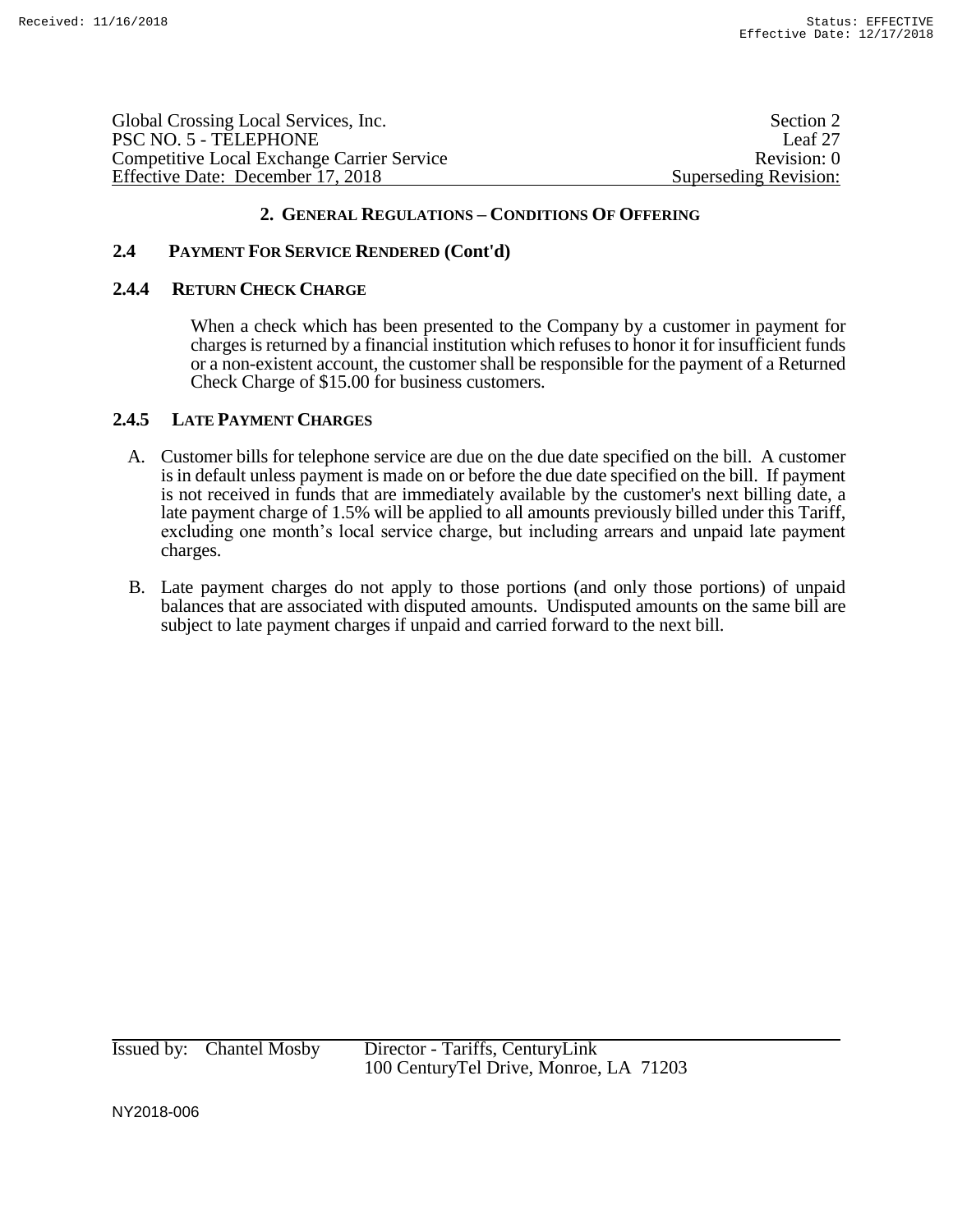| Global Crossing Local Services, Inc.              | Section 2             |
|---------------------------------------------------|-----------------------|
| PSC NO. 5 - TELEPHONE                             | Leaf 28               |
| <b>Competitive Local Exchange Carrier Service</b> | Revision: 0           |
| Effective Date: December 17, 2018                 | Superseding Revision: |

### **2.4 PAYMENT FOR SERVICE RENDERED 2.4.5 LATE PAYMENT CHARGES (CONT'D)**

- C. Late payment charges do not apply to final accounts.
- D. Late payment charges do not apply to government agencies of the State of New York. These agencies are required to make payment in accordance with the provisions of Article XI-A of the State Finance Law (Chapter 153 of the Laws of 1984).
- E. Collection procedures and the requirement for a deposit are unaffected by the application of a late payment charge.

# **2.4.6 CUSTOMER OVERPAYMENTS**

The Company will provide interest on customer overpayments that are not refunded within 30 days of the date the Company receives the overpayment. An overpayment is considered to have occurred when payment in excess of the correct charges for service is made because of erroneous Company billing. The customer will be issued reimbursement for the overpayment, plus interest, or, if agreed to by the customer, credit for the amount will be provided on the next regular Company bill. The rate of interest shall be the greater of the customer deposit interest rate or the Company's applicable Late Payment Charge.

Interest shall be paid from the date when overpayment was made, adjusted for any changes in the deposit rate or late payment rate, and compounded monthly, until the date when the overpayment is refunded. The date when overpayment is considered to have been made will be the date on which the customer's overpayment was originally recorded to the customer's account by the Company.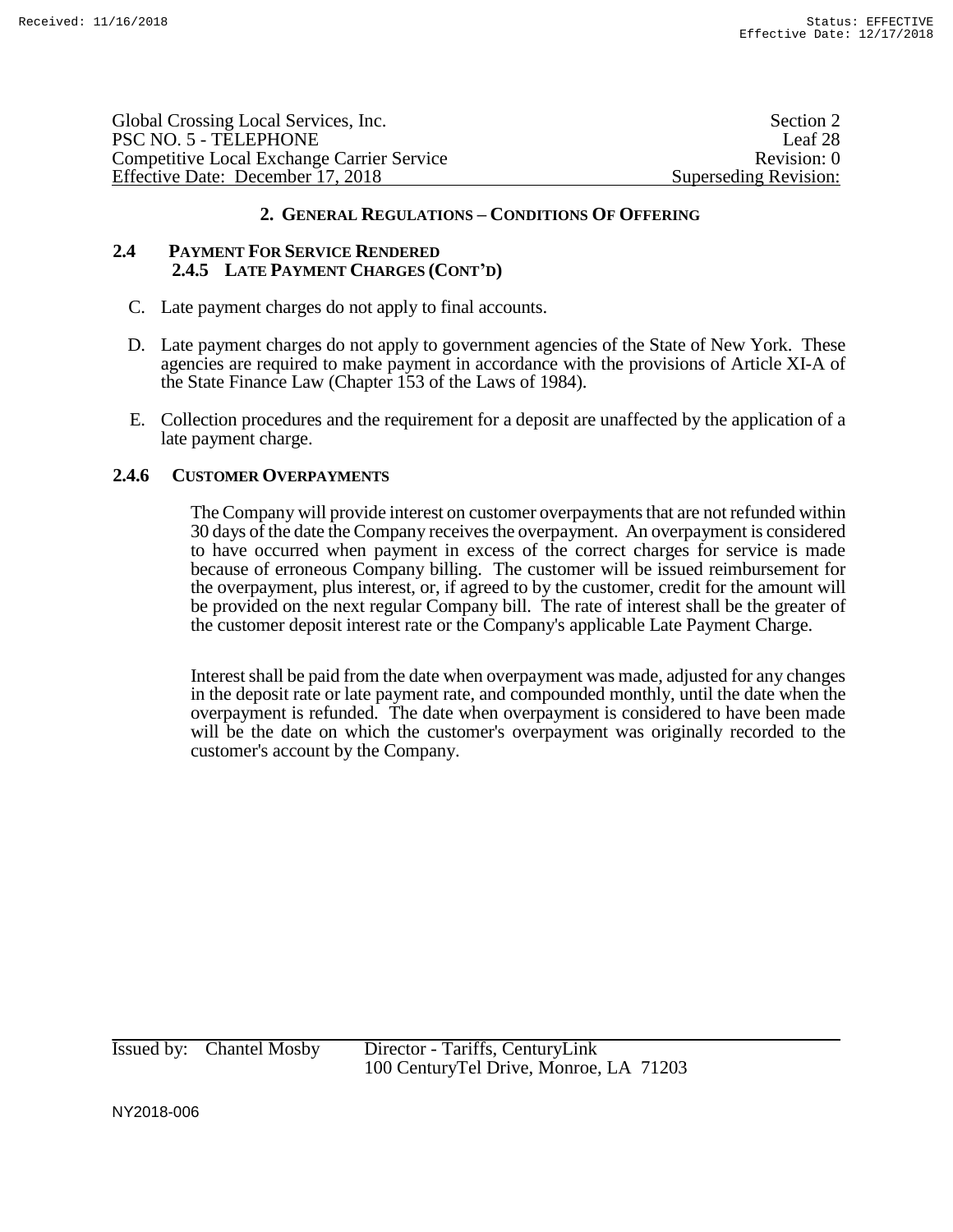| Global Crossing Local Services, Inc.              | Section 2             |
|---------------------------------------------------|-----------------------|
| PSC NO. 5 - TELEPHONE                             | Leaf 29               |
| <b>Competitive Local Exchange Carrier Service</b> | Revision: 0           |
| Effective Date: December 17, 2018                 | Superseding Revision: |

### **2.5 ACCESS TO CUSTOMER'S PREMISES**

The customer shall be responsible for making arrangements or obtaining permission for safe and reasonable access for Company employees or agents of the Company to enter the premises of the customer or any joint user or customer of the customer at any reasonable hour for the purpose of inspecting, repairing, testing or removing any part of the Company's facilities.

#### **2.6 TELEPHONE SURCHARGES**

# **2.6.1 GENERAL**

In addition to the rates and charges applicable according to the rules and regulations of this Tariff, various surcharges apply to the customer's monthly bill statement as outlined in 2.6.2 and 2.6.3 below. If there are surcharge rates applicable to a particular city, village, town or county tax district or other jurisdictional taxing entity, the rate will be listed on Statement 1 which is at the end of this section.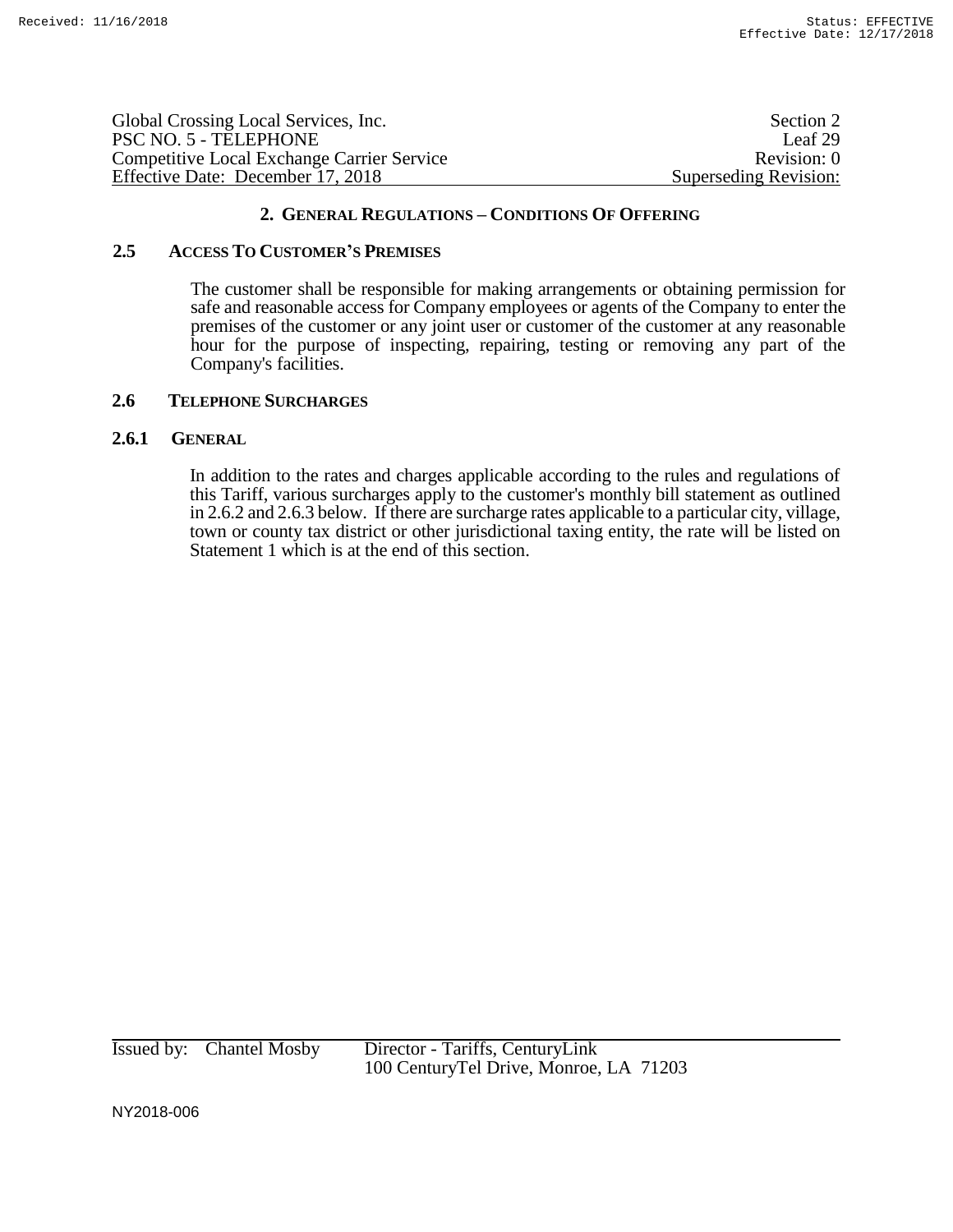| Global Crossing Local Services, Inc.              | Section 2             |
|---------------------------------------------------|-----------------------|
| PSC NO. 5 - TELEPHONE                             | Leaf 30               |
| <b>Competitive Local Exchange Carrier Service</b> | Revision: 0           |
| Effective Date: December 17, 2018                 | Superseding Revision: |

## **2.6 TELEPHONE SURCHARGES (Cont'd)**

#### **2.6.2 SURCHARGE FOR STATE GROSS INCOME AND GROSS EARNINGS TAXES**

A monthly surcharge to recover the additional expense related to the State Gross Income and Gross Earnings Taxes applies to the recurring and nonrecurring rates and charges for all intrastate service except returned check charges, late payment charges and rates for local coin calls. The applicable Gross Revenue Surcharge rates are shown on Statement 1 which is at the end of this section. Any changes to these rates will be filed on 15 days' notice to customers and the Commission, and as directed by the Commission. Whenever the state levies a new tax on the Company's gross revenues, repeals such a tax, or changes the rate of such a tax, the Commission may approve new surcharge factors, and the Company will file a revised statement as directed or approved by the Commission.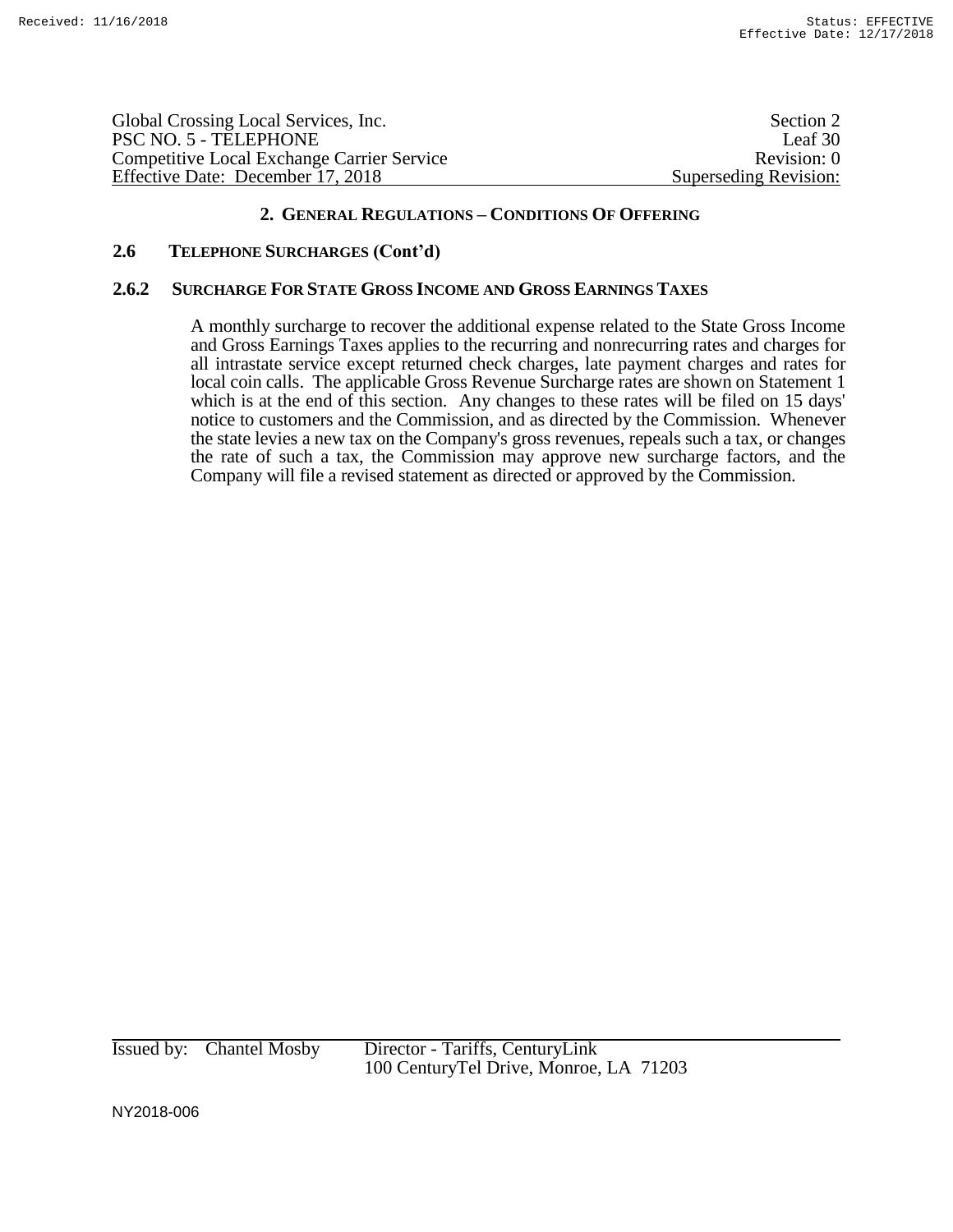| Global Crossing Local Services, Inc.              | Section 2             |
|---------------------------------------------------|-----------------------|
| PSC NO. 5 - TELEPHONE                             | Leaf 31               |
| <b>Competitive Local Exchange Carrier Service</b> | Revision: 0           |
| Effective Date: December 17, 2018                 | Superseding Revision: |
|                                                   |                       |

# **2.6 TELEPHONE SURCHARGES (Cont'd)**

# **2.6.3 VILLAGE OR MUNICIPAL SURCHARGE ON LOCAL UTILITY GROSS REVENUE TAXES**

In certain cities and villages, a municipal surcharge related to the Local Utility Gross Revenue Taxes applies to the recurring and nonrecurring rates and charges for all intrastate service except returned check charges, late payment charges and rates for local coin calls. The percentage rate of the surcharge in each locality where such a surcharge applies is listed on Statement 1 which is at the end of this section.

The surcharge statement shall be filed at least fifteen business days before the effective date. The effective date of the statement shall not be prior to the effective date of the surcharge and no sooner than the date when the tax enactment is filed with the Secretary of State. The surcharge shall be applicable to bills subject to the tax enactment that are rendered on or after the effective date of the statement. If the tax enactment either ceases to be effective or is modified so as to reduce the tax rate, the surcharge will be changed accordingly within 5 business days.

Introduction, cancellation, or modification of a surcharge will be effective on the date of the customer's first bill rendered after the effective date of the change.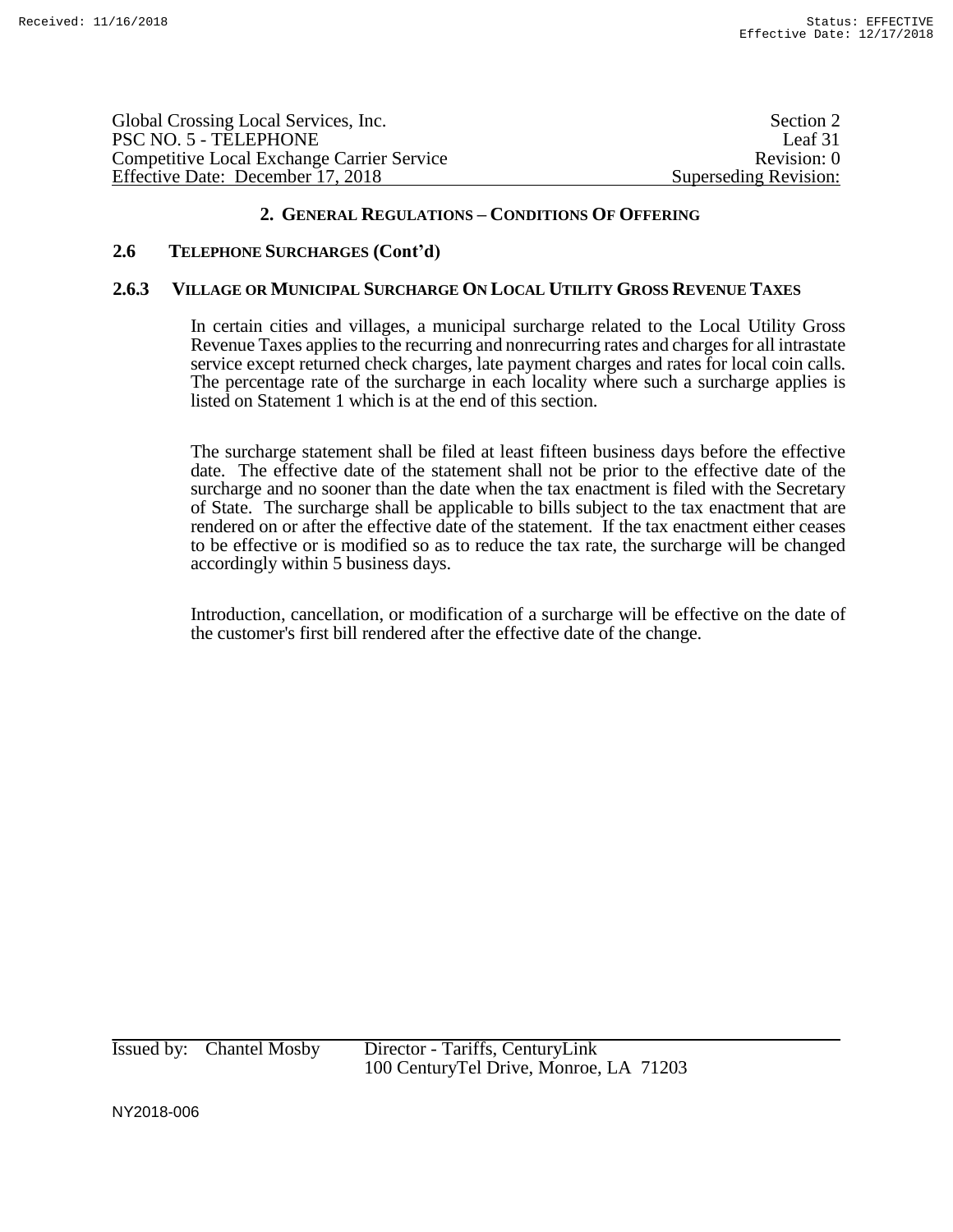| Global Crossing Local Services, Inc.              | Section 2             |
|---------------------------------------------------|-----------------------|
| PSC NO. 5 - TELEPHONE                             | Leaf 32               |
| <b>Competitive Local Exchange Carrier Service</b> | Revision: 0           |
| Effective Date: December 17, 2018                 | Superseding Revision: |

#### **2.7 SUSPENSION OR TERMINATION OF SERVICE**

#### **2.7.1 SUSPENSION OR TERMINATION FOR NONPAYMENT**

In the event that any bill rendered, or any deposit required is not paid, the Company may suspend service or terminate service until the bill or the required deposit has been paid. If service is suspended or terminated for nonpayment, the customer will be billed a Connection Charge as well as any payment due and any applicable deposits upon reconnection.

- A. Termination shall not be made until at least 20 days after written notification has been mailed to the billing address of the customer.
- B. Suspension will not be made until at least 8 days after written notification has been mailed to the customer and 20 days before the termination notice.

Telephone service shall not be suspended or terminated for non-payment of a bill rendered or a required deposit on weekends or New Year's Day, Lincoln's Birthday, Washington's Birthday, Memorial Day, Independence Day, Labor Day, Columbus Day, Election Day, Veteran's Day, Thanksgiving Day, Christmas, or other Federal or State holidays proclaimed by the President or the Governor or days on which the Company is not open for business.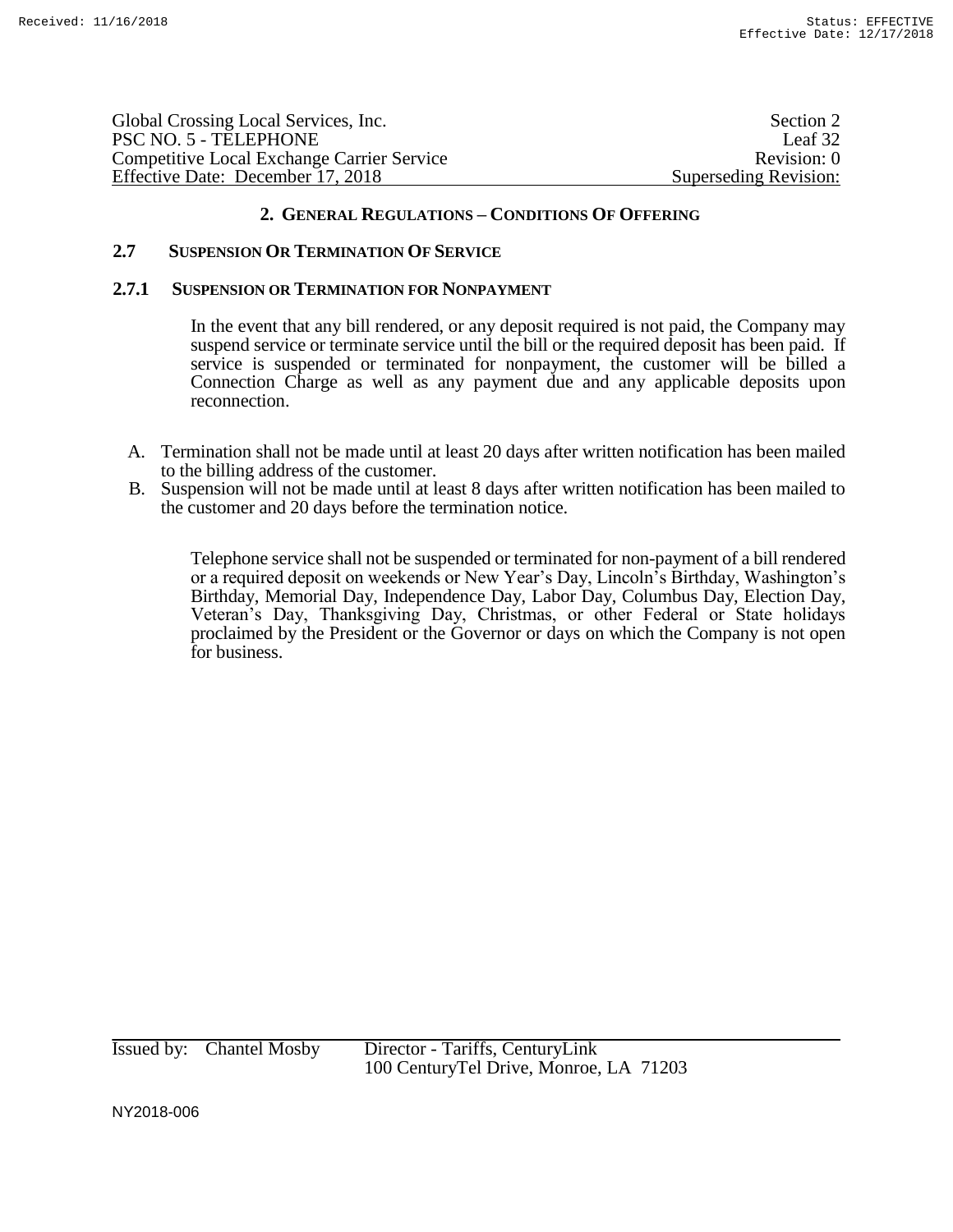| Global Crossing Local Services, Inc.              | Section 2             |
|---------------------------------------------------|-----------------------|
| PSC NO. 5 - TELEPHONE                             | Leaf 33               |
| <b>Competitive Local Exchange Carrier Service</b> | Revision: 0           |
| Effective Date: December 17, 2018                 | Superseding Revision: |
|                                                   |                       |

# **2.7 SUSPENSION OR TERMINATION OF SERVICE (Cont'd)**

#### **2.7.2 EXCEPTIONS TO SUSPENSION AND TERMINATION**

Telephone service shall not be suspended or terminated for:

- A. Nonpayment for service for which a bill has not been rendered;
- B. Nonpayment for service which have not been rendered, except the initial advance payment of new customers;
- C. Nonpayment of any billed charge which is in dispute or for the nonpayment of a deposit which is in dispute during the period before a determination of the dispute is made by the Company in accordance with Company's complaint handling procedures. These procedures are in accordance with the Public Service Commission Rules and Regulations contained in Part 633 of 16 NYCRR.

Telephone service may be suspended or terminated for nonpayment of the undisputed portion of a disputed bill or deposit if the customer does not pay the undisputed portion after being asked to do so.

- D. Nonpayment of back billed amounts as outlined in 2.9.10.
- E. Nonpayment of charges other than local telephone service, deposits or advance payments.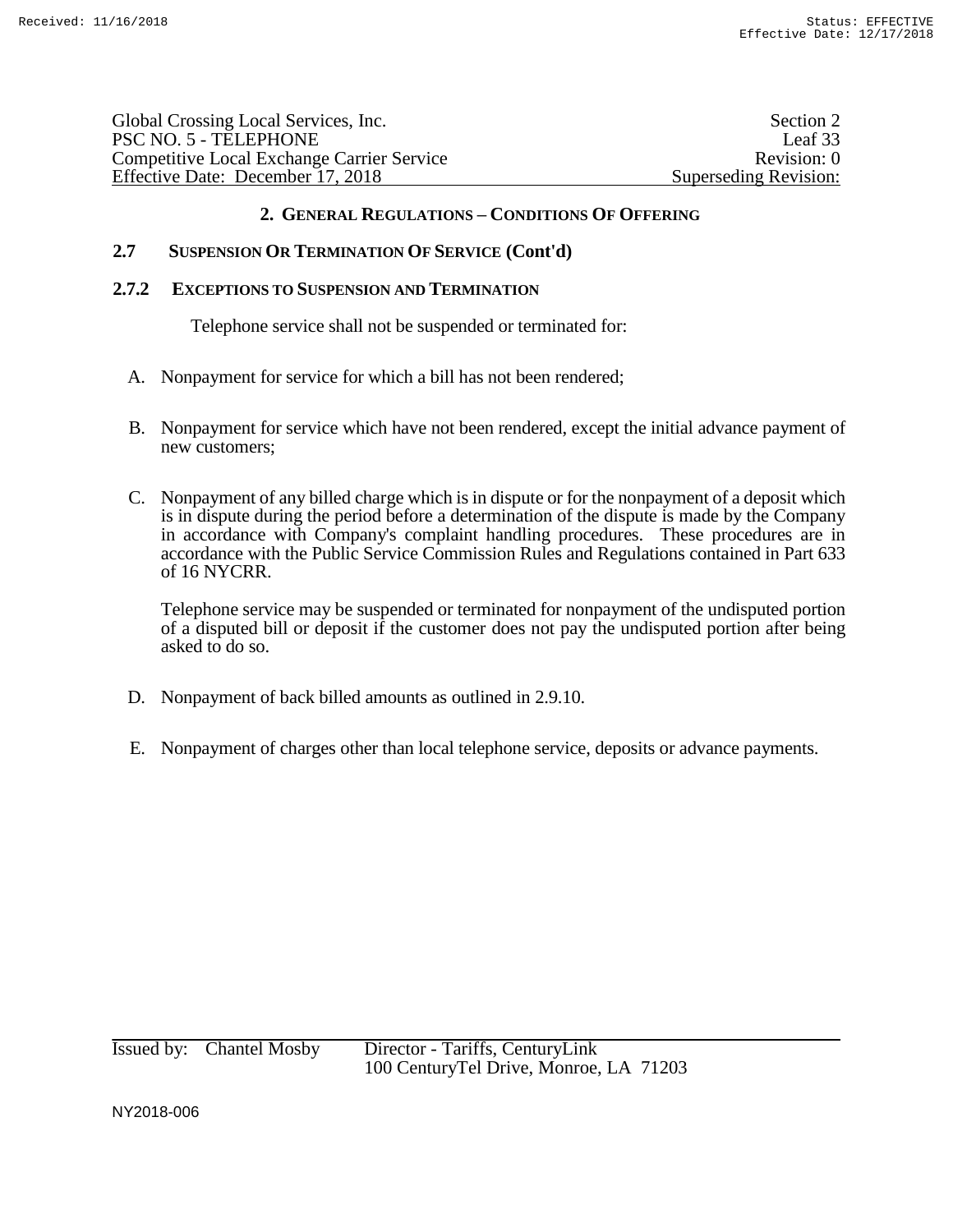| Section 2             |
|-----------------------|
| Leaf 34               |
| Revision: 0           |
| Superseding Revision: |
|                       |

# **2.7 SUSPENSION OR TERMINATION OF SERVICE (Cont'd)**

#### **2.7.3 VERIFICATION OF NONPAYMENT**

Telephone service shall not be suspended or terminated for nonpayment of a bill rendered or a required deposit unless:

- A. The Company has verified, in a manner approved by the Public Service Commission, that payment has not been received at any office of the Company or at any office of an authorized collection agent through the end of the period indicated in the notice, and
- B. The Company has checked the customer's account on the day that suspension or termination is to occur to determine whether payment has been posted to the customer's account as of the opening of business on that day.

# **2.7.4 TERMINATION FOR CAUSE OTHER THAN NONPAYMENT**

## A. General

The Company, after notice in writing to the customer and after having given the customer an appropriate opportunity to respond to such notice, may terminate service and sever the connection(s) from the customer's premises under the following conditions: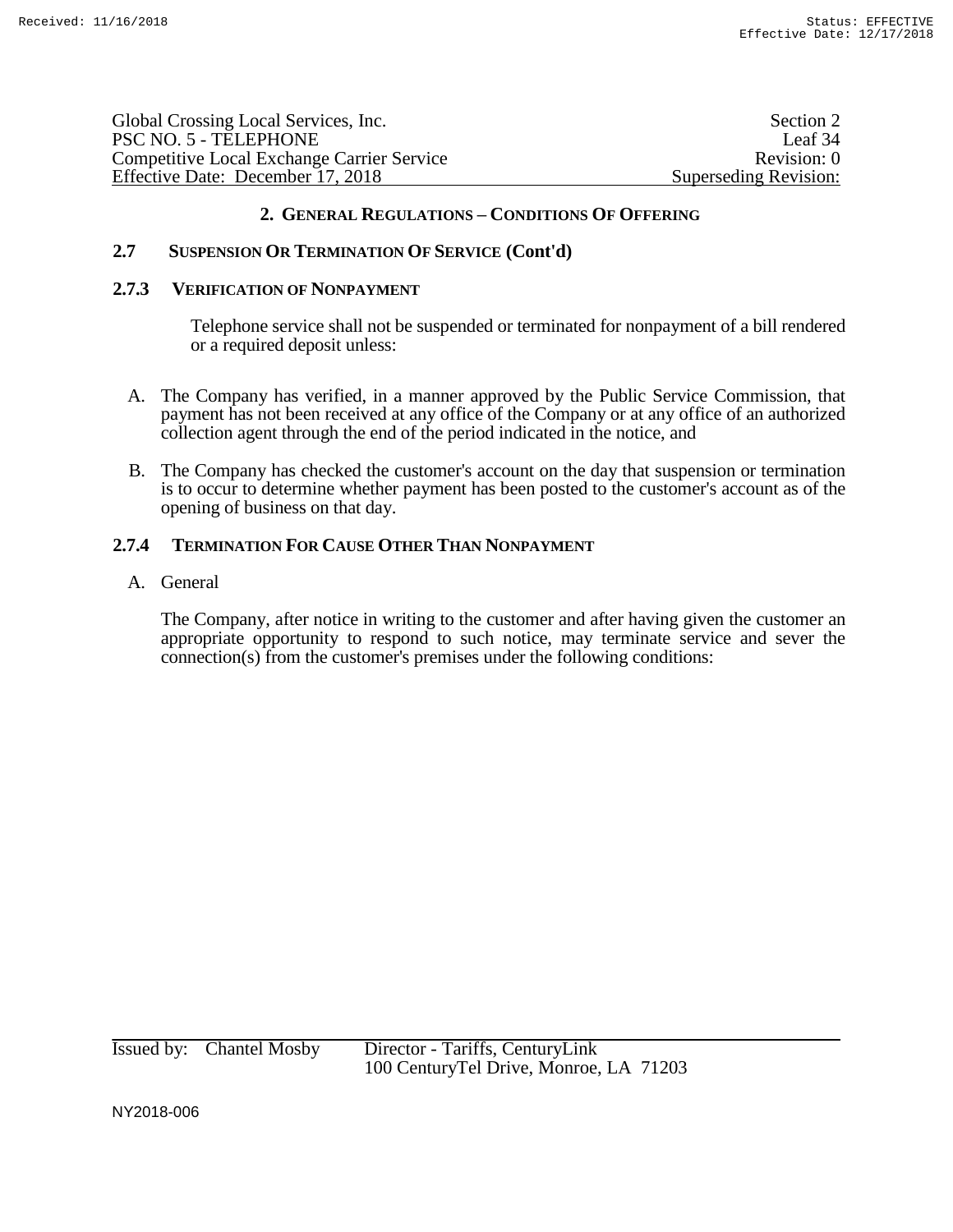| Global Crossing Local Services, Inc.              | Section 2             |
|---------------------------------------------------|-----------------------|
| PSC NO. 5 - TELEPHONE                             | Leaf 35               |
| <b>Competitive Local Exchange Carrier Service</b> | Revision: 0           |
| Effective Date: December 17, 2018                 | Superseding Revision: |

#### **2.7 SUSPENSION OR TERMINATION OF SERVICE**

- **2.7.4 TERMINATION FOR CAUSE OTHER THAN NONPAYMENT**
	- A. General (Cont'd)
		- (1) in the event of prohibited, unlawful or improper use of the facilities or service, or any other violation by the customer of the rules and regulations governing the facilities and service furnished, or
		- (2) if, in the judgment of the Company, any use of the facilities or service by the customer may adversely affect the Company's personnel, plant, property or service. The Company shall have the right to take immediate action, including termination of the service and severing of the connection, without notice to the customer when injury or damage to telephone personnel, plant, property or service is occurring, or is likely to occur, or
		- (3) in the event of unauthorized use, where the customer fails to take reasonable steps to prevent the unauthorized use of the facilities or service received from the Company, or
		- (4) in the event that service is connected for a customer who is indebted to the Company for service or facilities previously furnished, that service may be terminated by the Company unless the customer satisfies the indebtedness within 20 days after written notification. See Section 2.9.5 regarding Deferred Payment Agreements.

Issued by: Chantel Mosby Director - Tariffs, CenturyLink 100 CenturyTel Drive, Monroe, LA 71203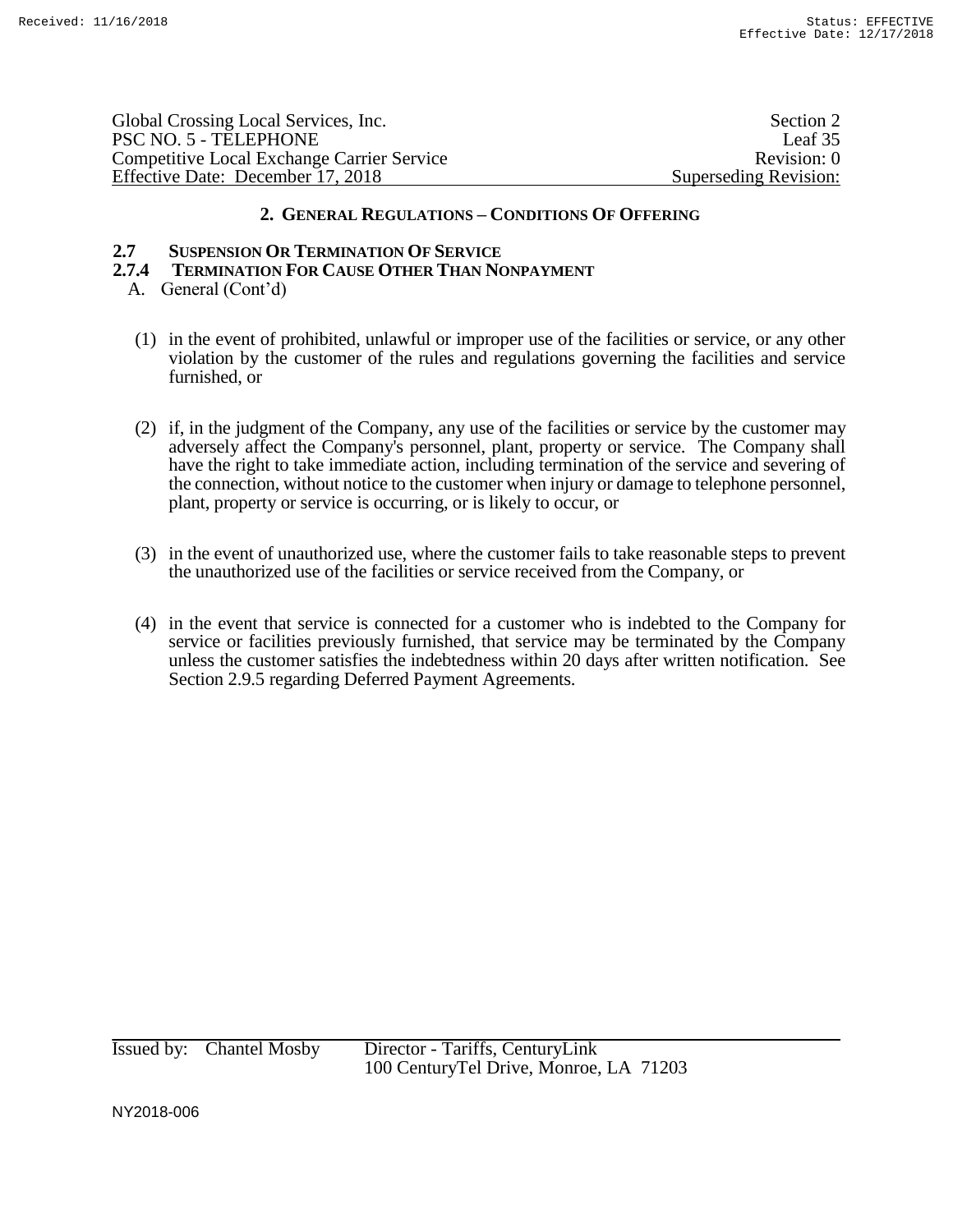| Section 2             |
|-----------------------|
| Leaf 36               |
| Revision: 0           |
| Superseding Revision: |
|                       |

# **2.7 SUSPENSION OR TERMINATION OF SERVICE**

# **2.7.4 TERMINATION FOR CAUSE OTHER THAN NONPAYMENT (CONT'D)**

B. Prohibited, Unlawful or Improper Use of the Facilities or Service

Prohibited, unlawful or improper use of the facilities or service includes, but is not limited to:

- (1) The use of facilities or service of the Company without payment of tariff charges;
- (2) Calling or permitting others to call another person or persons so frequently or at such times of the day or in such manner as to harass, frighten, abuse or torment such other person or persons;
- (3) The use of profane or obscene language;
- (4) The use of the service in such a manner such that it interferes with the service of other customers or prevents them from making or receiving calls;
- (5) The use of a mechanical dialing device or recorded announcement equipment to seize a customer's line, thereby interfering with the customer's use of the service;
- (6) Permitting fraudulent use.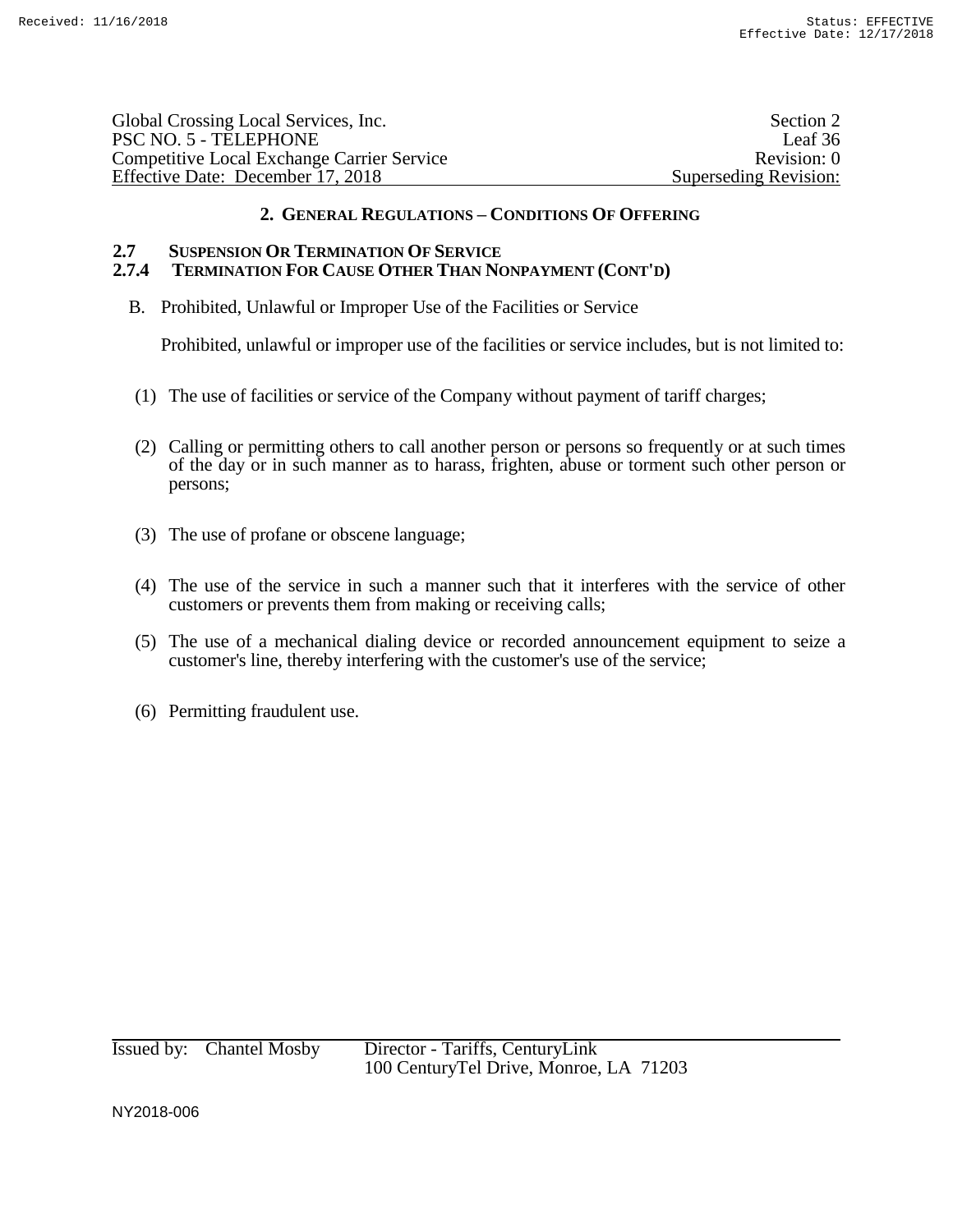| Global Crossing Local Services, Inc.       | Section 2             |
|--------------------------------------------|-----------------------|
| PSC NO. 5 - TELEPHONE                      | Leaf 37               |
| Competitive Local Exchange Carrier Service | Revision: 0           |
| Effective Date: December 17, 2018          | Superseding Revision: |

#### **2.7 SUSPENSION OR TERMINATION OF SERVICE 2.7.4 TERMINATION FOR CAUSE OTHER THAN NONPAYMENT (CONT'D)**

- C. Abandonment or Unauthorized Use of Facilities
- (1) If it is determined that facilities have been abandoned, or are being used by unauthorized persons, or that the customer has failed to take reasonable steps to prevent unauthorized use, the Company may terminate telephone service.
- (2) In the event that telephone service is terminated for abandonment of facilities or unauthorized use and service is subsequently restored to the same customer at the same location:
	- (a) No charge shall apply for the period during which service had been terminated, and
	- (b) Reconnection charges will apply when service is restored. However, no charge shall be made for reconnection if the service was terminated due to an error on the part of the Company.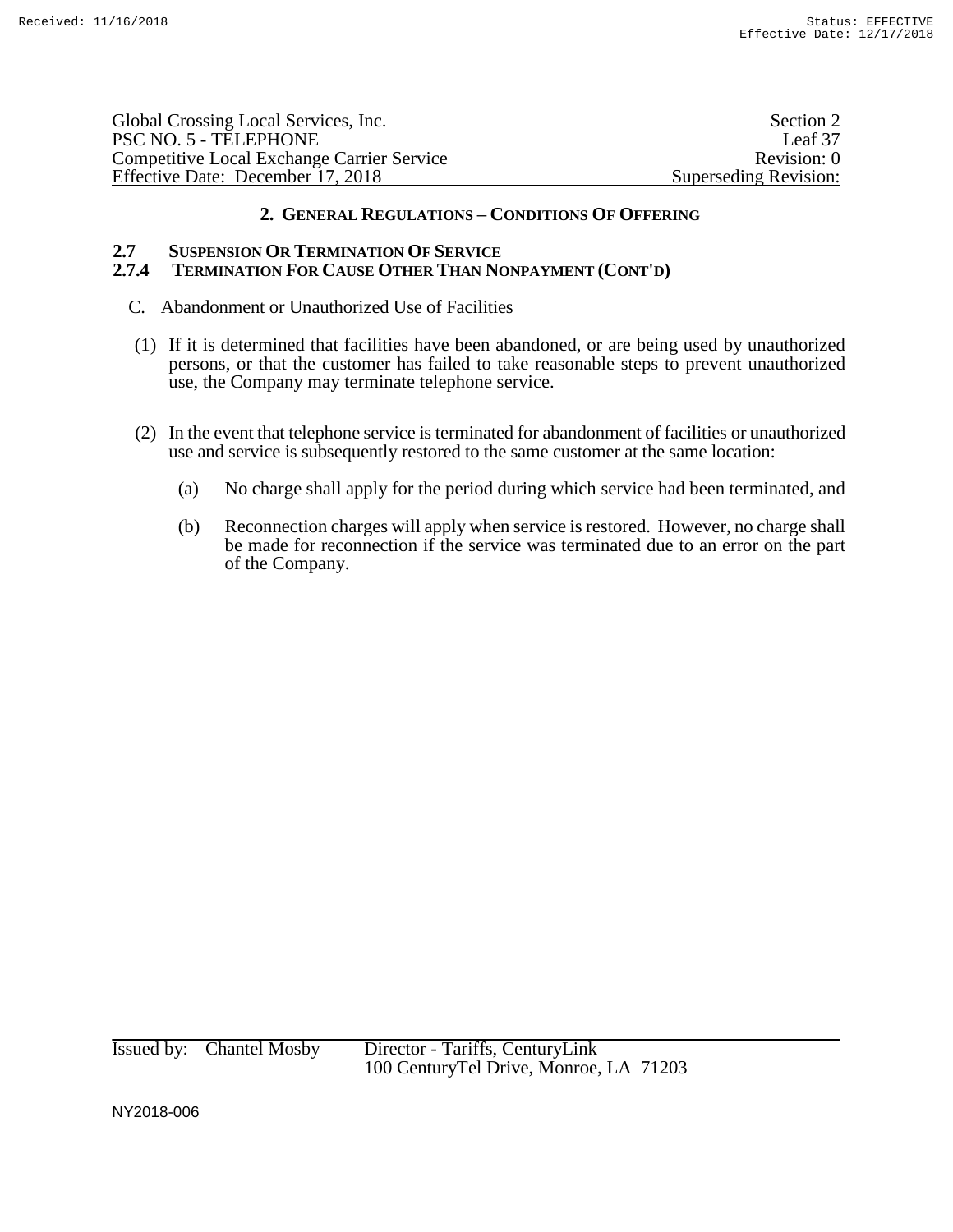Global Crossing Local Services, Inc. Section 2 PSC NO. 5 - TELEPHONE Leaf 38 Competitive Local Exchange Carrier Service Revision: 0 Effective Date: December 17, 2018 Superseding Revision:

# **2. GENERAL REGULATIONS – CONDITIONS OF OFFERING**

# **2.7 SUSPENSION OR TERMINATION OF SERVICE**

# **2.7.4 TERMINATION FOR CAUSE OTHER THAN NONPAYMENT (CONT'D)**

D. Change in the Company's Ability to Secure Access

Any change in the Company's ability (a) to secure and retain suitable facilities and rights for the construction and maintenance of the necessary circuits and equipment or (b) to secure and retain suitable space for its plant and facilities in the building where service is provided to the customer may require termination of a customer's service until such time as new arrangements can be made. No charges will be assessed the customer while service is terminated, and no connection charges will apply when the service is restored.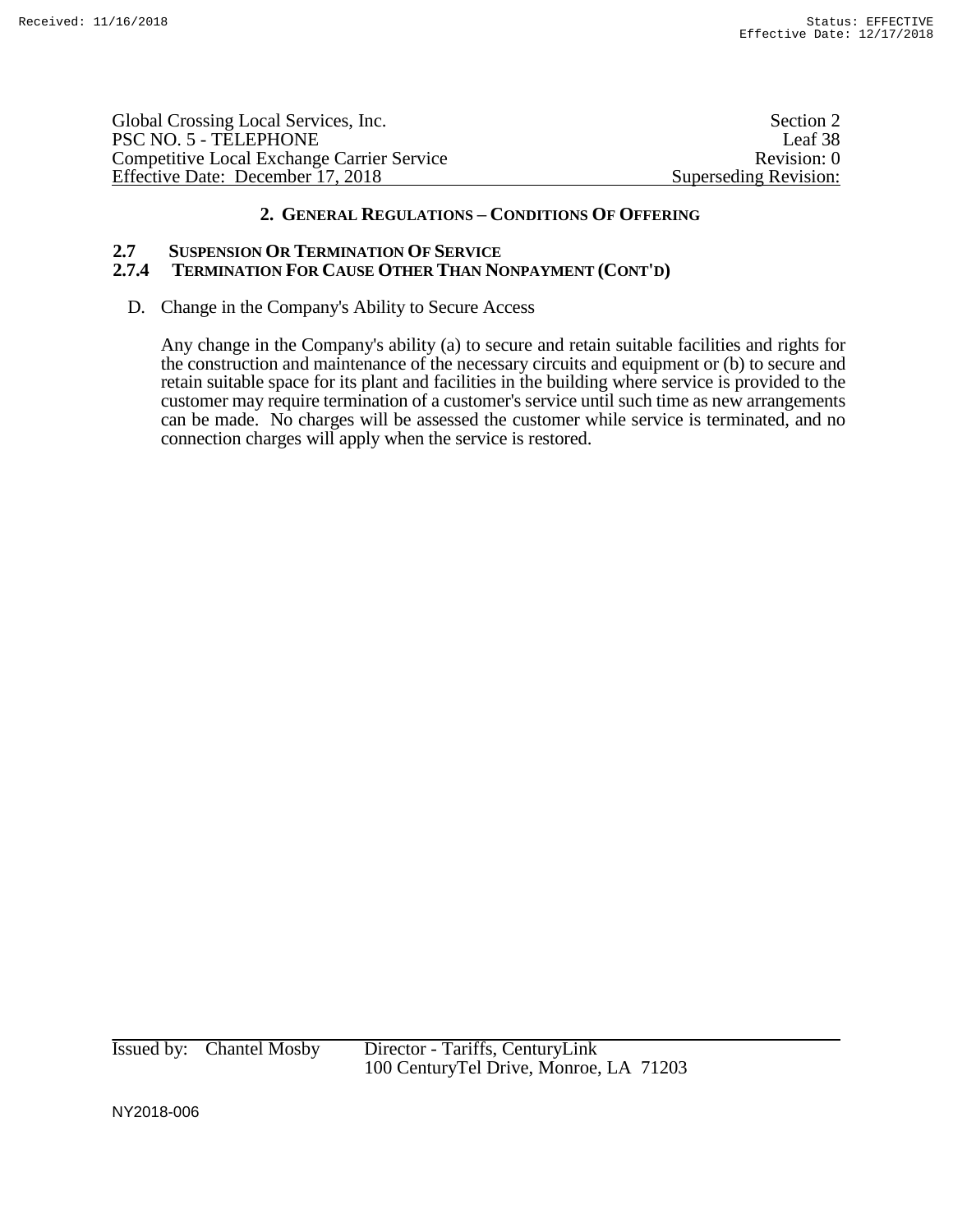| Global Crossing Local Services, Inc.       | Section 2             |
|--------------------------------------------|-----------------------|
| PSC NO. 5 - TELEPHONE                      | Leaf 39               |
| Competitive Local Exchange Carrier Service | Revision: 0           |
| Effective Date: December 17, 2018          | Superseding Revision: |

# **2.7 SUSPENSION OR TERMINATION OF SERVICE (Cont'd)**

#### **2.7.5 DISCONTINUANCE OF SERVICE**

- A. Upon violation of any of the other material terms or conditions for furnishing service the Company may, by giving 30 days' prior notice in writing to the customer, discontinue or suspend service without incurring any liability if such violation continues during that period.
- B. Upon condemnation of any material portion of the facilities used by the Company to provide service to a customer or if a casualty renders all or any material portion of such facilities inoperable beyond feasible repair, the Company, by notice to the customer, may discontinue or suspend service without incurring any liability.
- C. Upon any governmental prohibition or required alteration of the services to be provided or any violation of an applicable law or regulation, the Company may immediately discontinue service without incurring any liability.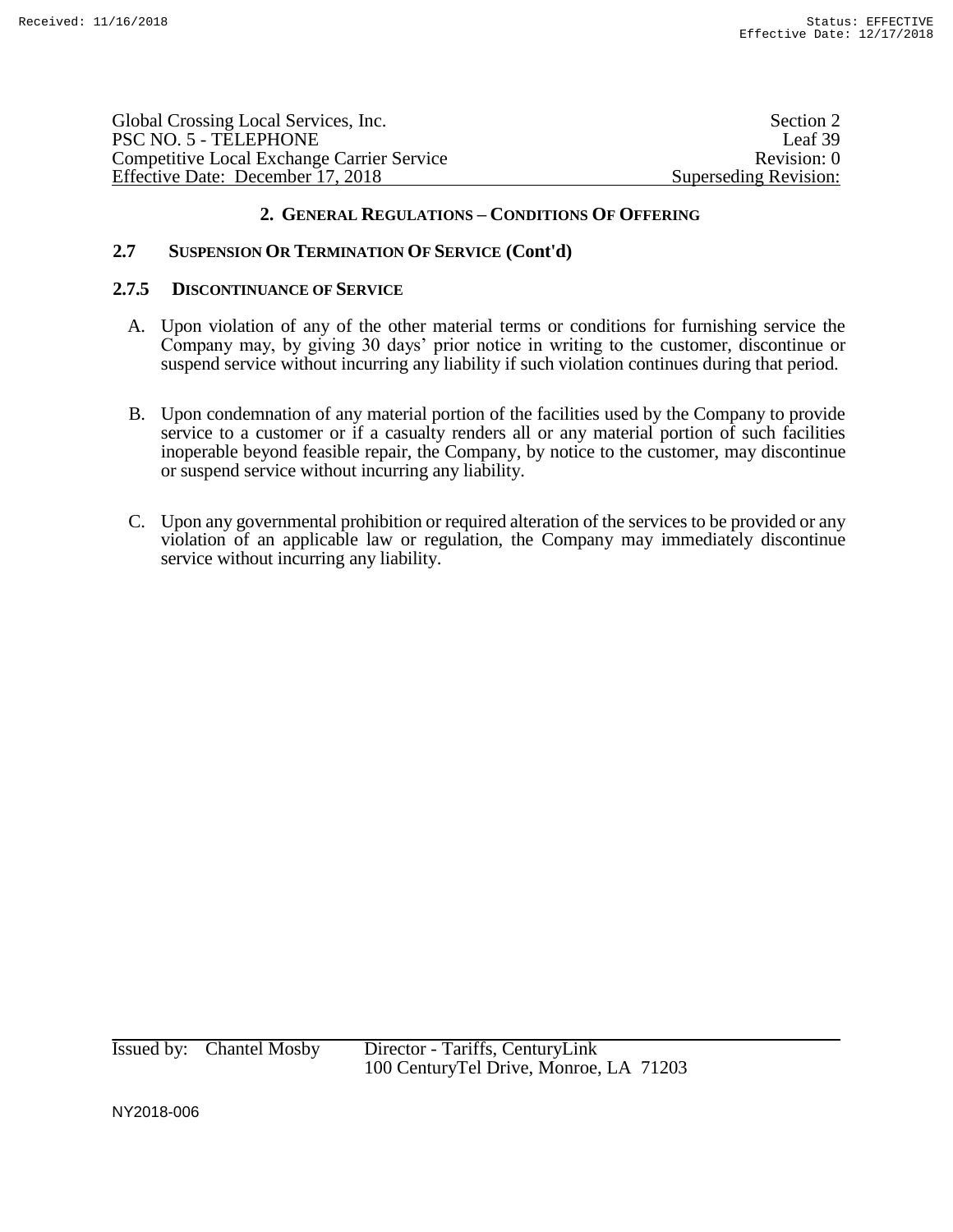| Global Crossing Local Services, Inc.              | Section 2             |
|---------------------------------------------------|-----------------------|
| PSC NO. 5 - TELEPHONE                             | Leaf 40               |
| <b>Competitive Local Exchange Carrier Service</b> | Revision: 0           |
| Effective Date: December 17, 2018                 | Superseding Revision: |

# **2.7 SUSPENSION OR TERMINATION OF SERVICE (Cont'd)**

#### **2.7.6 EMERGENCY TERMINATION OF SERVICE**

The Company will immediately terminate the service of any customer, on request, when the customer has reasonable belief that the service is being used by an unauthorized person or persons. The Company may require that the request be submitted in writing as a followup to a request made by telephone.

#### **2.7.7 CANCELLATION OF APPLICATION FOR SERVICE**

- A. In general, applications for service are non-cancelable unless the Company otherwise agrees. Where the Company permits customer to cancel an application for service prior to the start of service or prior to any special construction, no charges will be imposed except for those specified below.
- B. Where, prior to cancellation by the customer, the Company incurs any expenses in installing the service or in preparing to install the service that it otherwise would not have incurred, a charge equal to the costs the Company incurred, less net salvage, shall apply, but in no case shall this charge exceed the sum of the charge for the minimum period of services ordered, including installation charges, and all charges others levy against the Company that would have been chargeable to the customer had service begun (all discounted to present value at six percent).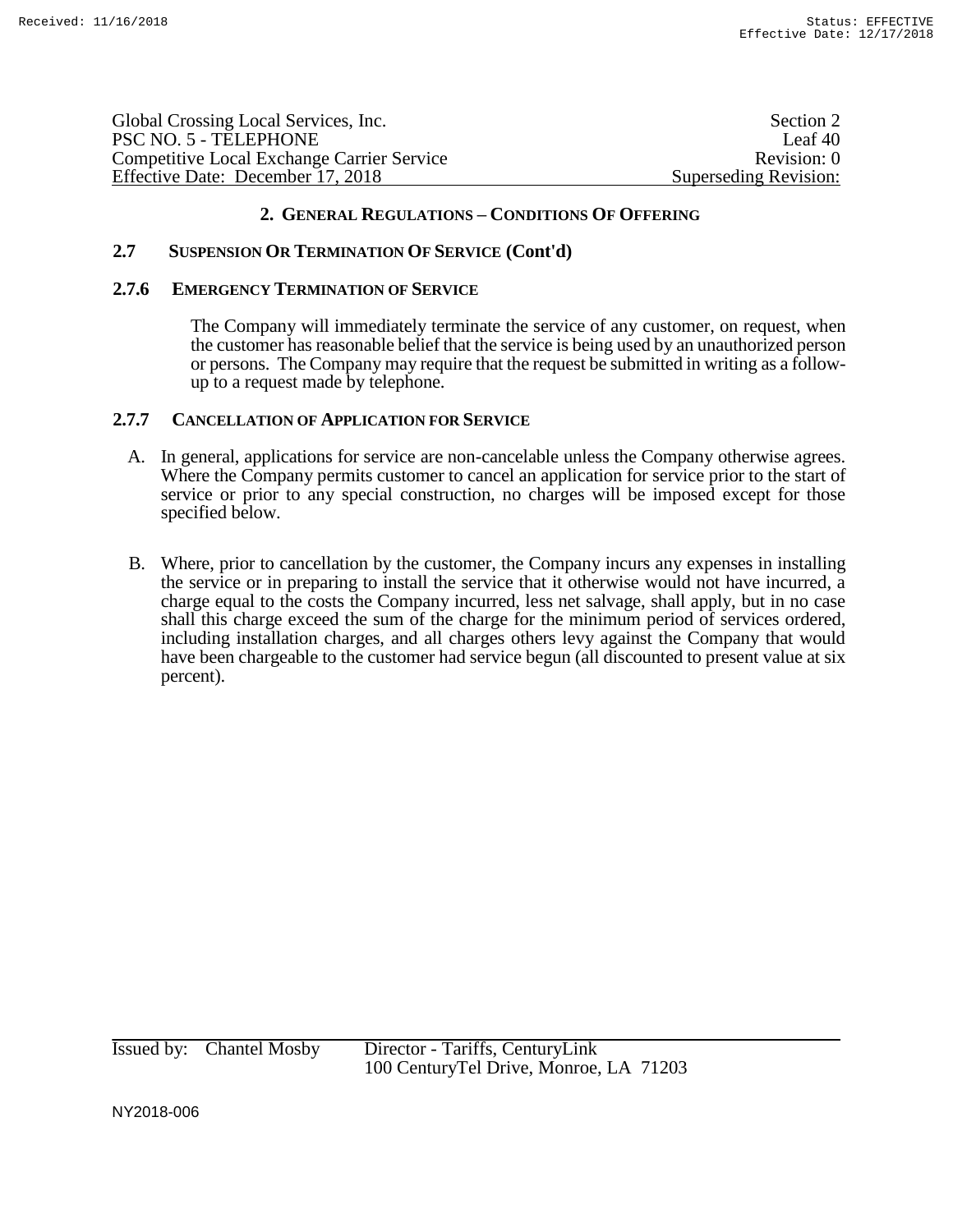| Global Crossing Local Services, Inc.              | Section 2             |
|---------------------------------------------------|-----------------------|
| PSC NO. 5 - TELEPHONE                             | Leaf 41               |
| <b>Competitive Local Exchange Carrier Service</b> | Revision: 0           |
| Effective Date: December 17, 2018                 | Superseding Revision: |

#### **2.7 SUSPENSION OR TERMINATION OF SERVICE 2.7.7 CANCELLATION OF APPLICATION FOR SERVICE (CONT'D)**

- C. Where the Company incurs any expense in connection with special construction, or where special arrangements of facilities or equipment have begun, before the Company receives a cancellation notice, a charge equal to the costs incurred, less net salvage, applies. In such cases, the charge will be based on such elements as the cost of the equipment, facilities, and material, the cost of installation, engineering, labor, and supervision, general and administrative expense, other disbursements, depreciation, maintenance, taxes, provision for return on investment, and any other costs associated with the special construction or arrangements.
- D. The special charges described in (a) through (c) will be calculated and applied on a case-bycase basis.

# **2.7.8 CHANGES IN SERVICE REQUESTED**

If the customer makes or requests material changes in circuit engineering, equipment specifications, service parameters, premises locations, or otherwise materially modifies any provision of the application for service, the customer's installation fee shall be adjusted accordingly.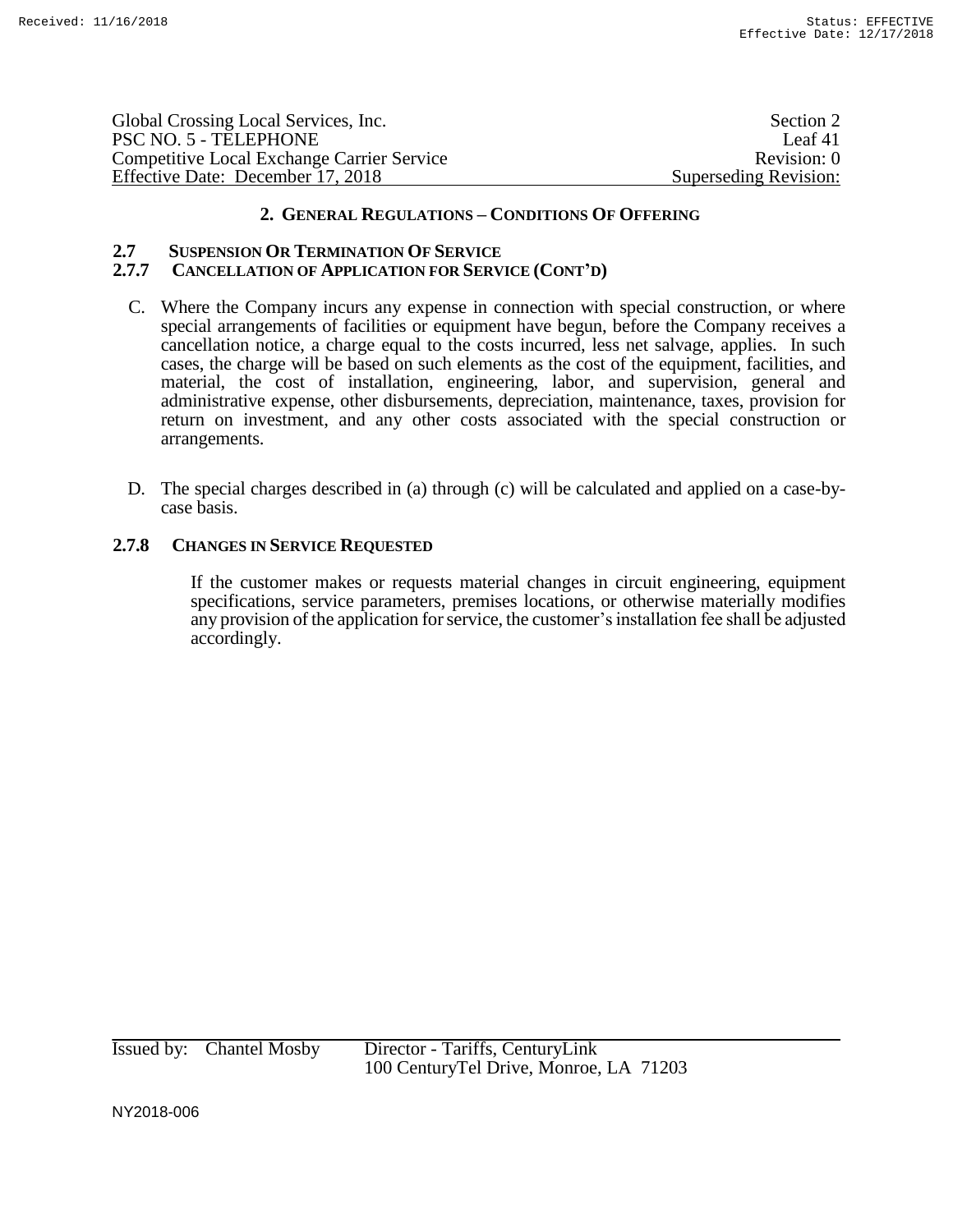| Section 2             |
|-----------------------|
| Leaf $42$             |
| Revision: 0           |
| Superseding Revision: |
|                       |

# **2.7 SUSPENSION OR TERMINATION OF SERVICE (Cont'd)**

# **2.7.9 CANCELLATION OF SERVICE**

If a customer cancels a Service Order or terminates services before the completion of the term for any reason whatsoever other than a service interruption (as defined in 2.10.1 below), customer agrees to pay to Company the following sums which shall become due and owing as of the effective date of the cancellation or termination and be payable within the period set forth in 2.4.1: all costs, fees and expenses reasonably incurred in connection with:

- A. All non-recurring charges reasonably expended by Company to establish service to customer, plus
- B. Any disconnection, early cancellation or termination charges reasonably incurred and paid to third parties by Company on behalf of customer, plus
- C. All recurring charges specified in the applicable Tariff for the balance of the then current term.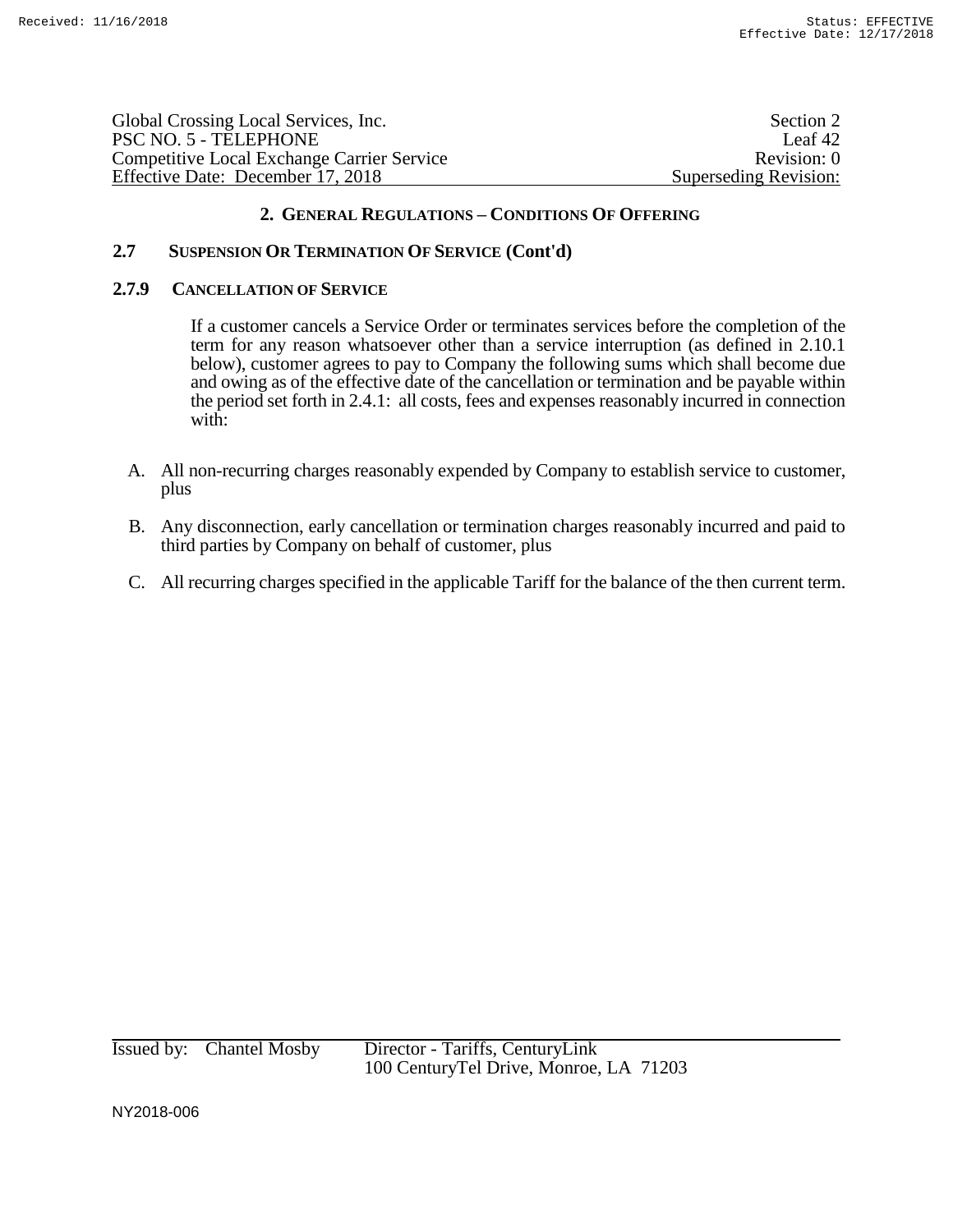| Global Crossing Local Services, Inc.              | Section 2             |
|---------------------------------------------------|-----------------------|
| PSC NO. 5 - TELEPHONE                             | Leaf 43               |
| <b>Competitive Local Exchange Carrier Service</b> | Revision: 0           |
| Effective Date: December 17, 2018                 | Superseding Revision: |
|                                                   |                       |

# **2.8 ADDITIONAL PROVISIONS APPLICABLE TO BUSINESS CUSTOMERS**

#### **2.8.1 APPLICATION OF RATES**

- A. Business rates as described in Section 6 and shown in the Rate Schedule apply to service furnished:
- (1) In office buildings, stores, factories and all other places of a business nature;
- (2) In hotels, apartment houses, clubs and boarding and rooming houses except when service is within the customer's domestic establishment and no business listings are provided; and in churches except when service is provided to an individual of the clergy for personal use only and business service is already established for the church at the same location;
- (3) At any location when the listing or public advertising indicates a business or a profession;
- (4) At any location where the service includes an extension which is at a location where business rates apply unless the extension is restricted to incoming calls;
- (5) At any location where the customer resells or shares exchange service;
- B. The use of business facilities and service is restricted to the customer, customer's agents and representatives of the customer, and joint users.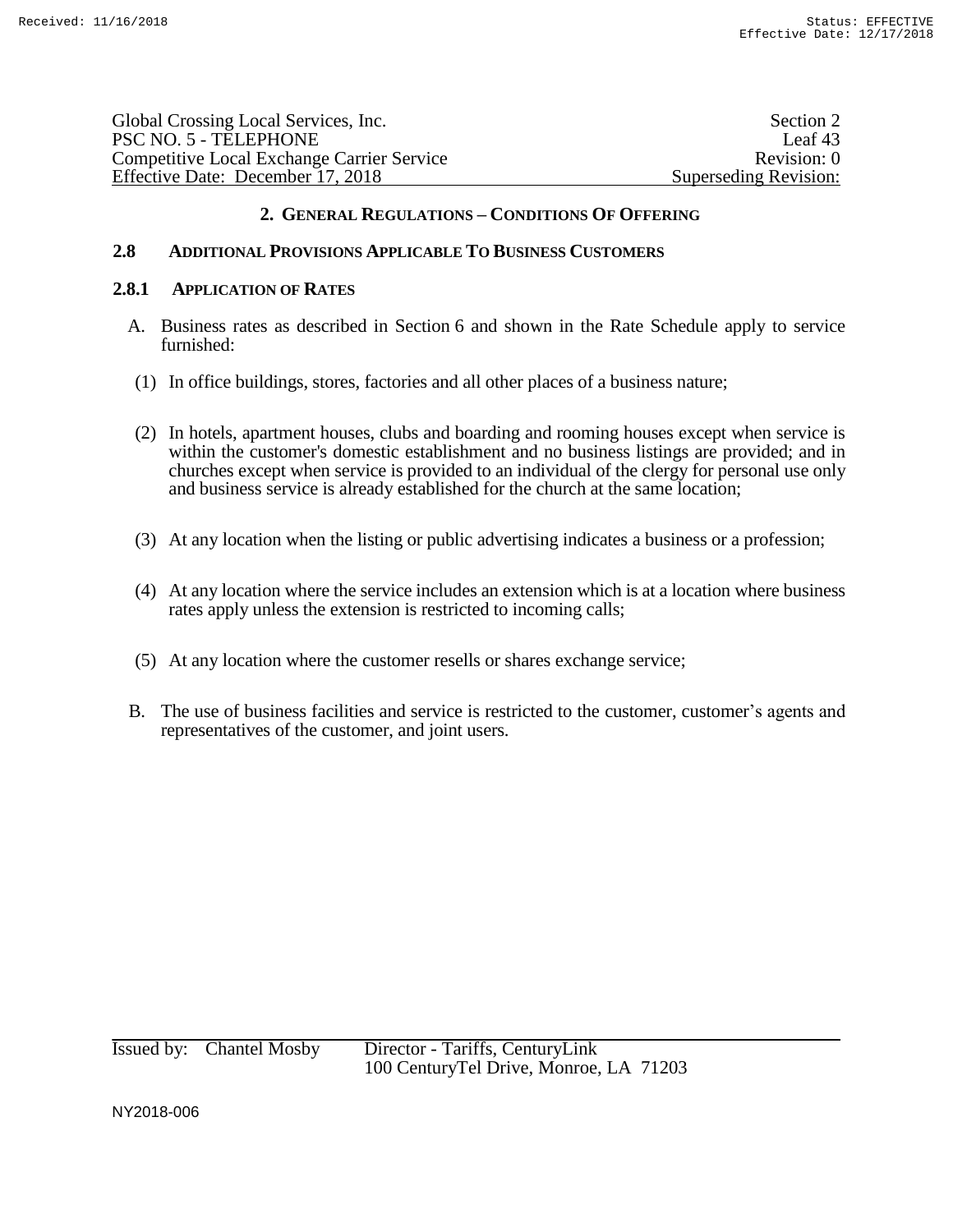| Global Crossing Local Services, Inc.              | Section 2             |
|---------------------------------------------------|-----------------------|
| PSC NO. 5 - TELEPHONE                             | Leaf 44               |
| <b>Competitive Local Exchange Carrier Service</b> | Revision: 0           |
| Effective Date: December 17, 2018                 | Superseding Revision: |

## **2.8 ADDITIONAL PROVISIONS APPLICABLE TO BUSINESS CUSTOMERS (Cont'd)**

#### **2.8.2 TELEPHONE NUMBER CHANGES**

When a business customer requests a telephone number change, the referral period for the disconnected number is at least 90 days.

The Company reserves all rights to the telephone numbers assigned to any customer. The customer may order a Customized Number where facilities permit for an additional charge as specified in Section 5.9 of this Tariff.

When service in an existing location is continued for a new customer, the existing telephone number may be retained by the new customer only if the new customer is accepted for service and the former customer consents in writing, and if all charges against the account are paid or assumed by the new customer.

Deposits will be returned to a business customer upon cancellation of service or after oneyear, whichever event occurs first, unless the customer is delinquent in payment, in which case the Company will continue to retain the deposit until the delinquency is satisfied. If a service is involuntarily discontinued, the deposit is applied against the final bill, and any balance is returned to the customer.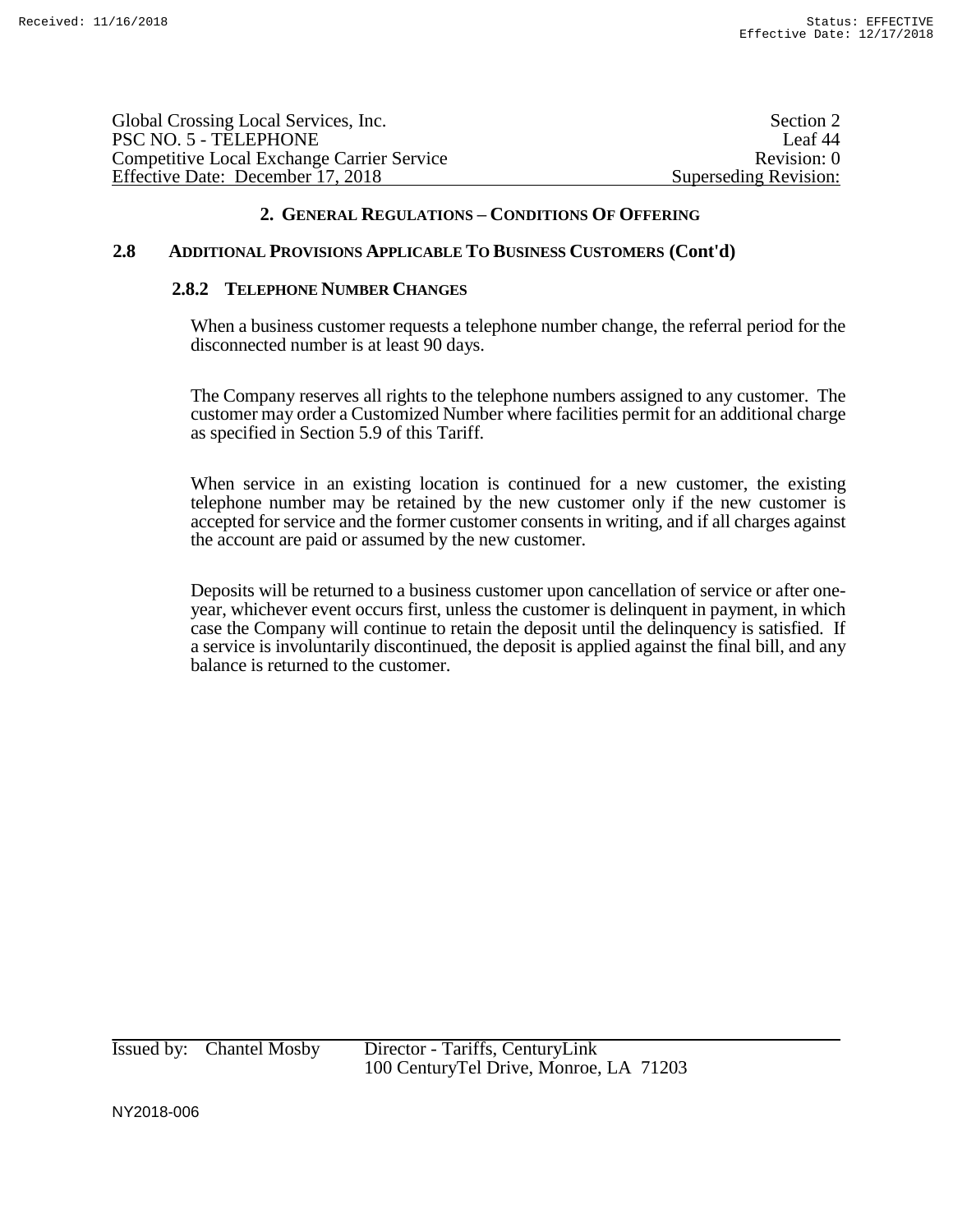| Global Crossing Local Services, Inc.              | Section 2             |
|---------------------------------------------------|-----------------------|
| PSC NO. 5 - TELEPHONE                             | Leaf $45$             |
| <b>Competitive Local Exchange Carrier Service</b> | Revision: 0           |
| Effective Date: December 17, 2018                 | Superseding Revision: |
|                                                   |                       |

# **2.8 ADDITIONAL PROVISIONS APPLICABLE TO BUSINESS CUSTOMERS (Cont'd)**

#### **2.8.3 DISHONORED CHECKS**

If a business customer who has received a notice of discontinuance pays the bill with a check that is subsequently dishonored, the account remains unpaid and the Company is not required to issue any additional notice before disconnecting service.

# **2.9 RESERVED FOR FUTURE USE**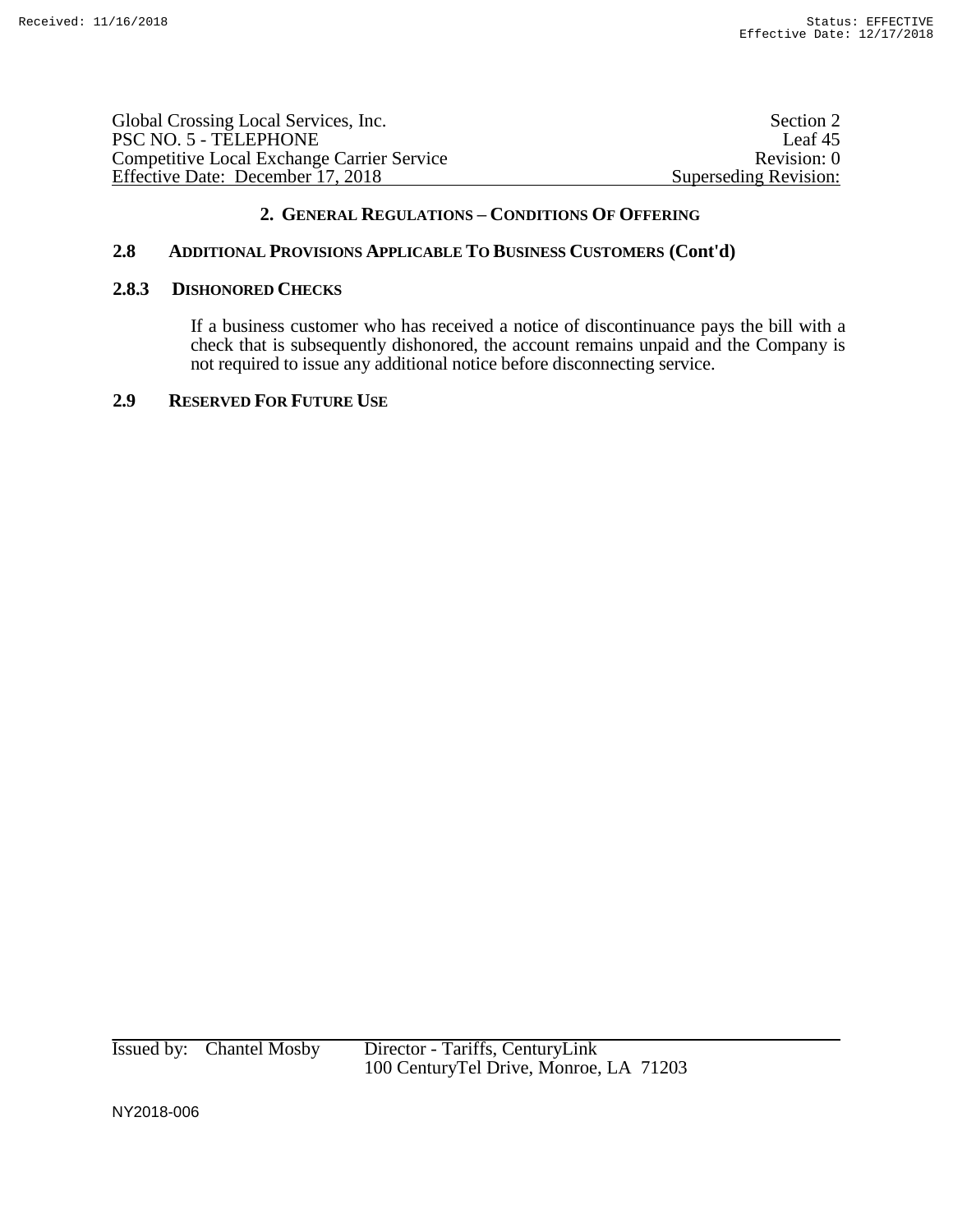| Global Crossing Local Services, Inc.       | Section 2             |
|--------------------------------------------|-----------------------|
| PSC NO. 5 - TELEPHONE                      | Leaf 46               |
| Competitive Local Exchange Carrier Service | Revision: 0           |
| Effective Date: December 17, 2018          | Superseding Revision: |

#### **2.10 ALLOWANCES FOR INTERRUPTIONS IN SERVICE**

Interruptions in service, which are not due to the negligence of, or non-compliance with the provisions of this Tariff by the customer, or the operation or malfunction of the facilities, power, or equipment provided by the customer, will be credited to the customer as set forth below for the part of the service that the interruption affects. A credit allowance will be made when an interruption occurs because of a failure of any component furnished by the Company under this Tariff.

#### **2.10.1 CREDIT FOR INTERRUPTIONS**

A. A credit allowance will be made when an interruption occurs because of a failure of any component furnished by the Company under this tariff. An interruption period begins when the customer reports a service, facility, or circuit to be interrupted and releases it for testing and repair. An interruption period ends when the service, facility, or circuit is operative. If the customer reports a service, facility, or circuit to be inoperative but declines to release it for testing and repair, it is considered to be impaired, but not interrupted.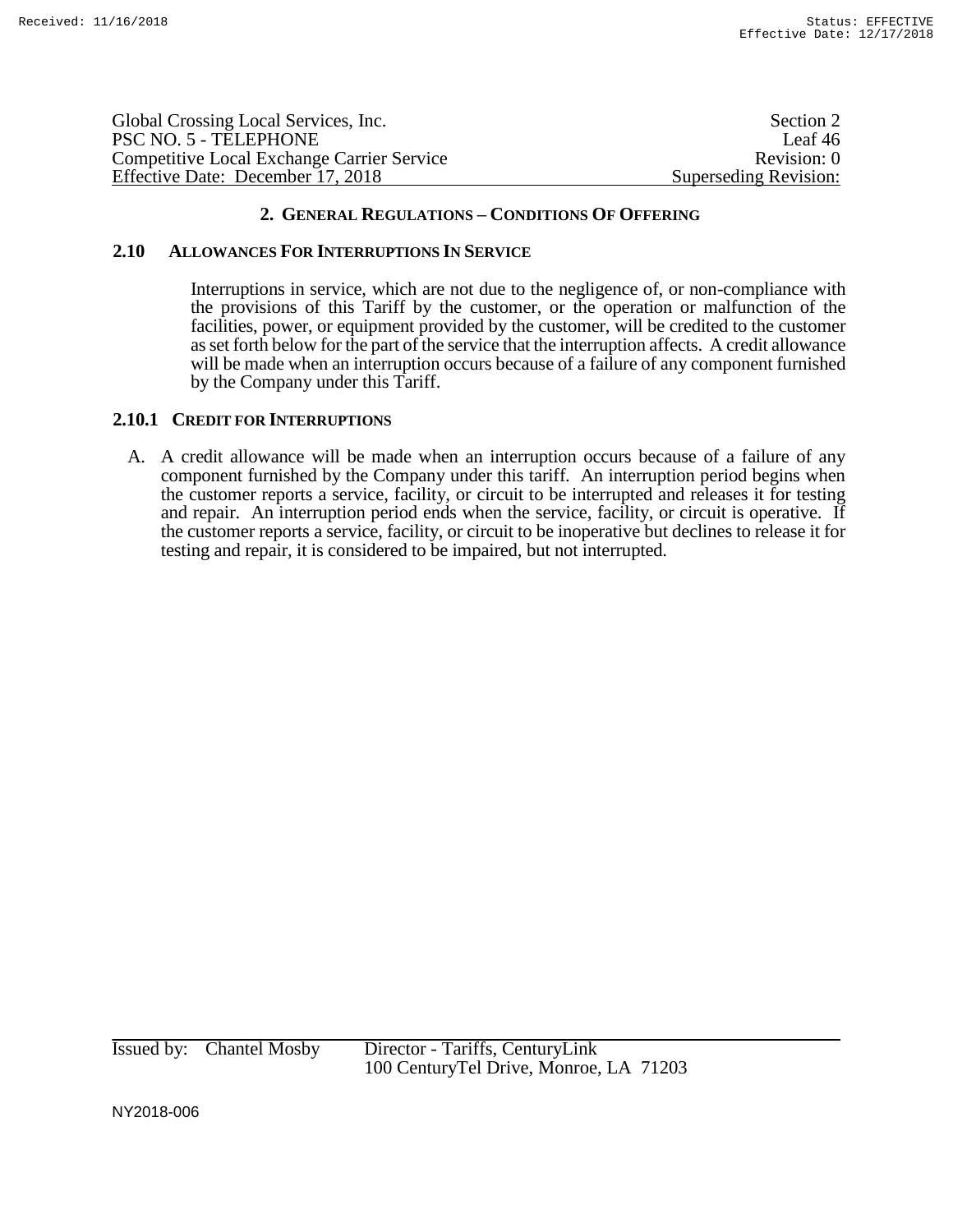| Global Crossing Local Services, Inc.              | Section 2             |
|---------------------------------------------------|-----------------------|
| PSC NO. 5 - TELEPHONE                             | Leaf $47$             |
| <b>Competitive Local Exchange Carrier Service</b> | Revision: 0           |
| Effective Date: December 17, 2018                 | Superseding Revision: |

#### **2.10 ALLOWANCES FOR INTERRUPTIONS IN SERVICE 2.10.1 CREDIT FOR INTERRUPTIONS (CONT'D)**

- B. For calculating credit allowances, every month is considered to have 30 days. A credit allowance is applied on a pro rata basis against the rates specified hereunder and is dependent upon the length of the interruption. Only those facilities on the interrupted portion of the circuit will receive a credit.
- C. A credit allowance will be given, upon request of the customer to the business office, for interruptions of 30 minutes or more. Credit allowances will be calculated as follows:
- (1) if interruption continues for less than 24 hours:
	- (a) 1/30th of the monthly rate, if there was not a previous interruption of at least twentyfour (24) hours in the same billing period;
	- (b) 2/30th of the monthly rate, if there was a previous interruption of at least twenty-four (24) hours in the same billing period.

Issued by: Chantel Mosby Director - Tariffs, CenturyLink 100 CenturyTel Drive, Monroe, LA 71203

NY2018-006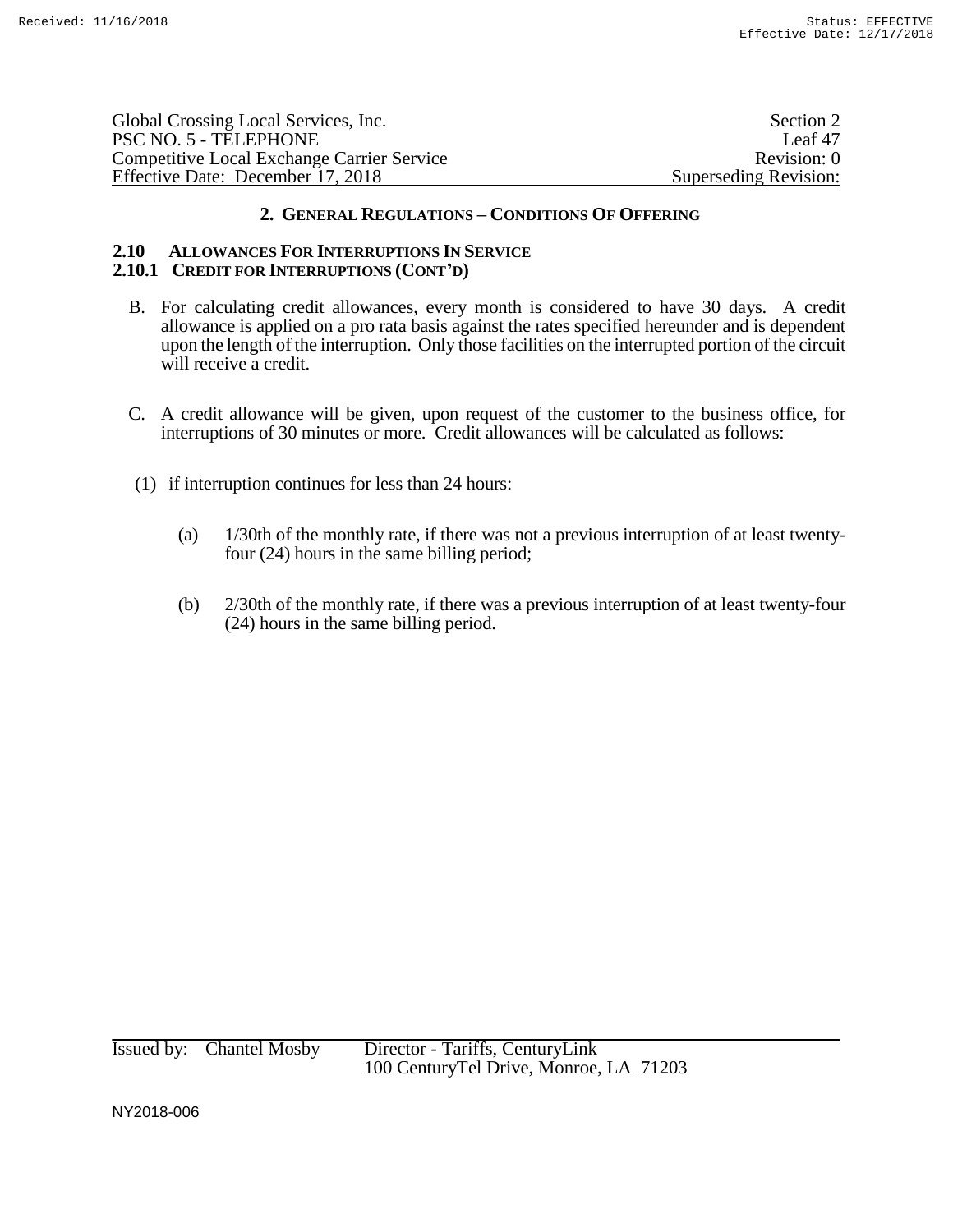Global Crossing Local Services, Inc. Section 2 and Section 2 and Section 2 and Section 2 and Section 2 and Section 2 and Section 2 and Section 2 and Section 2 and Section 2 and Section 2 and Section 2 and Section 2 and Sec PSC NO. 5 - TELEPHONE Leaf 48 Competitive Local Exchange Carrier Service Revision: 0 Effective Date: December 17, 2018 Superseding Revision:

# **2. GENERAL REGULATIONS – CONDITIONS OF OFFERING**

# **2.10 ALLOWANCES FOR INTERRUPTIONS IN SERVICE**

#### **2.10.1 CREDIT FOR INTERRUPTIONS**

- C. (Cont'd)
- (2) if interruption continues for more than 24 hours:
	- (a) if caused by storm, fire, flood or other condition out of Company's control, 1/30th of the monthly rate for each twenty-four (24) hours of interruption (or fraction thereof);
	- (b) For other interruption, 1/30th of the monthly rate for the first 24 hours and 2/30th of the monthly rate for each additional 24 hours (or fraction thereof); however, if service is interrupted for over 24 hours, more than once in the same billing period, the 2/30ths allowance applies to the first 24 hours of the second and subsequent interruptions.
	- (c) Two or more interruptions of 15 minutes or more during any one 24-hour period shall be considered as one interruption.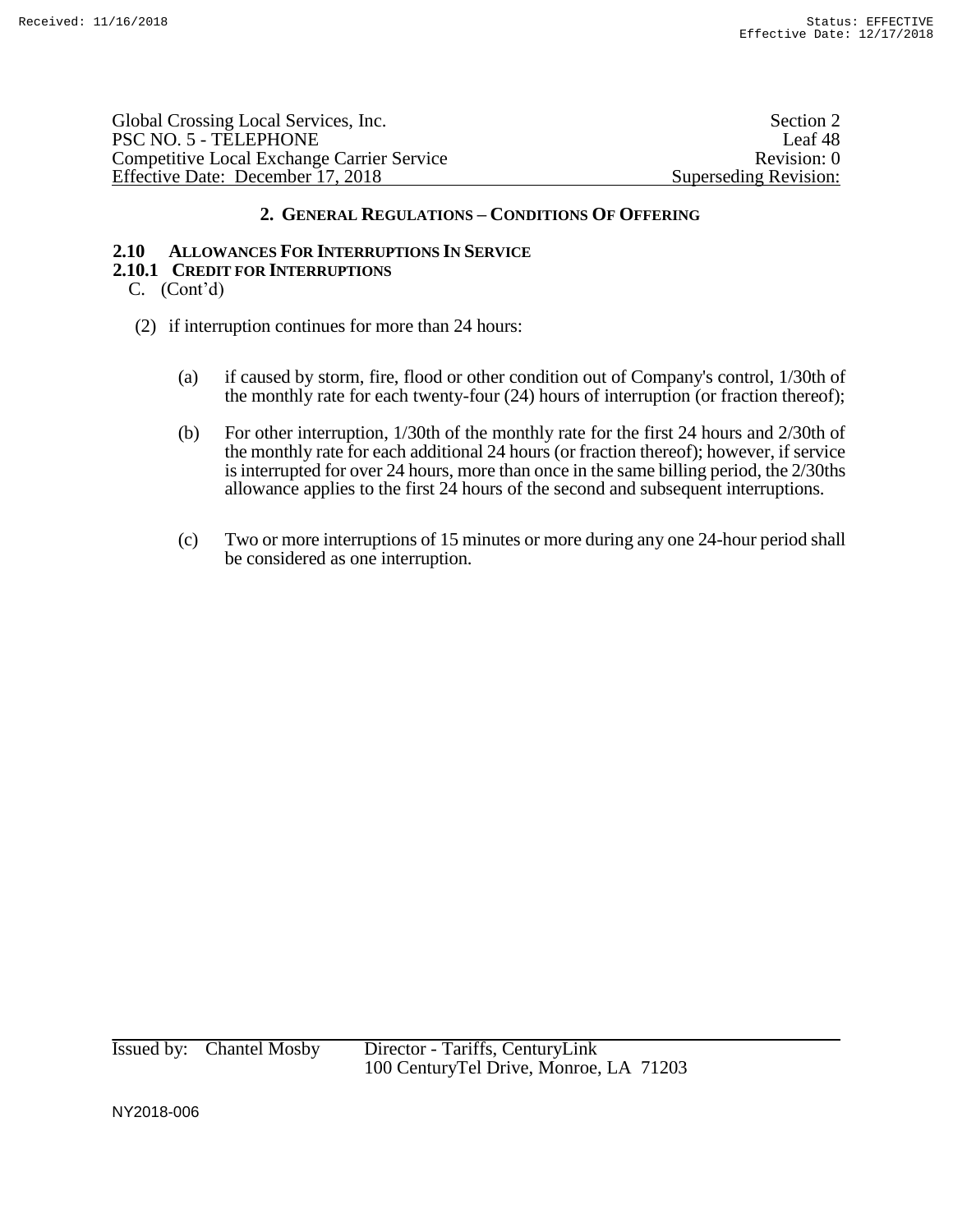Global Crossing Local Services, Inc. Section 2 and Section 2 and Section 2 and Section 2 and Section 2 and Section 2 and Section 2 and Section 2 and Section 2 and Section 2 and Section 2 and Section 2 and Section 2 and Sec PSC NO. 5 - TELEPHONE Leaf 49 Competitive Local Exchange Carrier Service **Revision: 0** Revision: 0 Effective Date: December 17, 2018 Superseding Revision:

# **2. GENERAL REGULATIONS – CONDITIONS OF OFFERING**

#### **2.10 ALLOWANCES FOR INTERRUPTIONS IN SERVICE 2.10.1 CREDIT FOR INTERRUPTIONS (CONT'D)**

D. Credit to Customer

Credits attributable to any billing period for interruptions of service shall not exceed the total charges for that period for the service and facilities furnished by the Company rendered useless or substantially impaired.

E. "Interruption" Defined

For the purpose of applying this provision, the word "interruption" shall mean the inability to complete calls either incoming or outgoing or both due to equipment malfunction or human errors. "Interruption" does not include, and no allowance shall be given for service difficulties such as slow dial tone, circuits busy or other network and/or switching capacity shortages. Nor shall the interruption allowance apply where service is interrupted by the negligence or willful act of the subscriber or where the Company, pursuant to the terms of the Tariff, suspends or terminates service because of nonpayment of bills due to the company, unlawful or improper use of the facilities or service, or any other reason covered by the Tariff. No allowance shall be made for interruptions due to electric power failure where, by the provisions of this Tariff, the subscriber is responsible for providing electric power. Allowance for interruptions of message rate service will not affect the subscriber's local call allowance during a given billing period.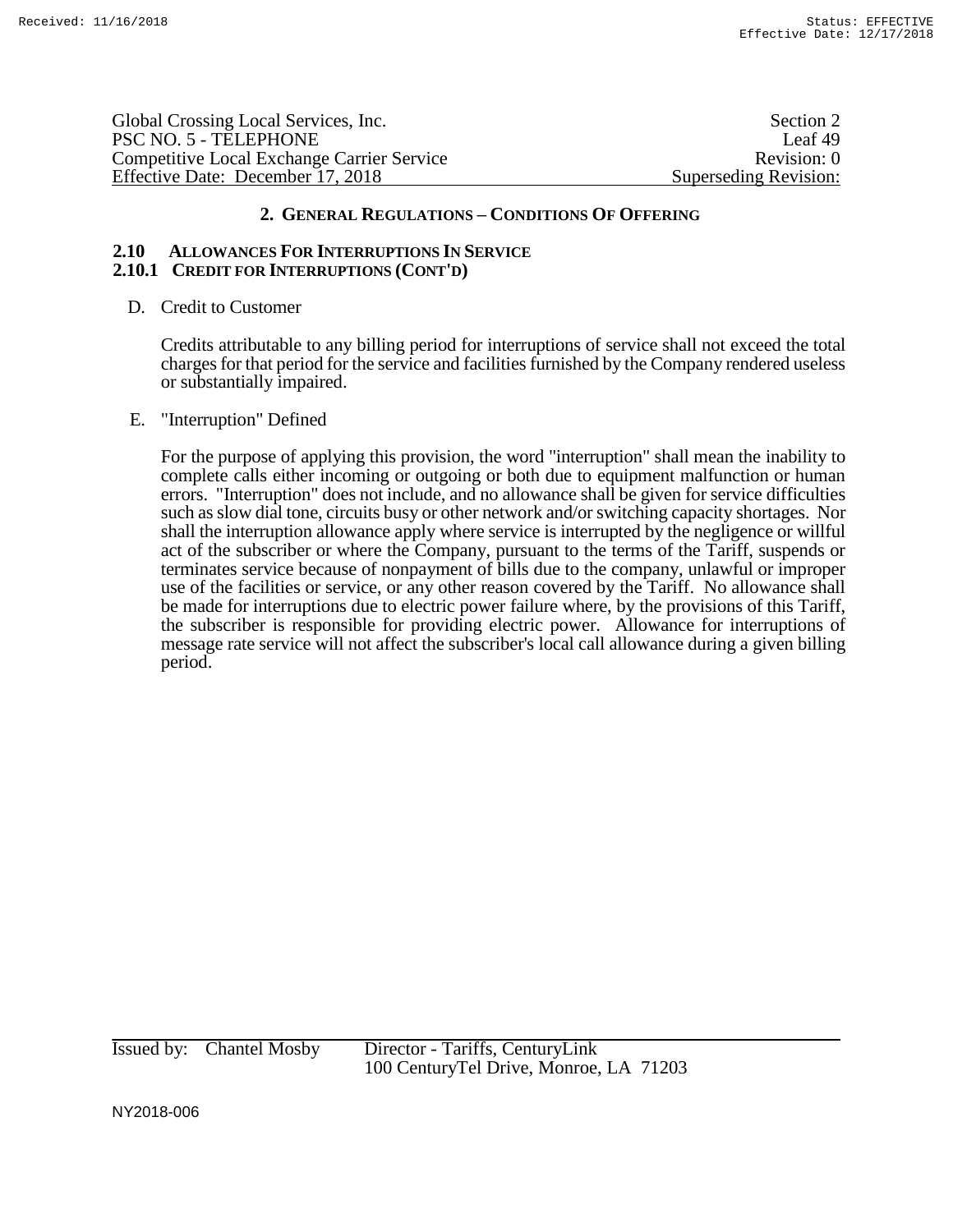| Global Crossing Local Services, Inc.              | Section 2             |
|---------------------------------------------------|-----------------------|
| PSC NO. 5 - TELEPHONE                             | Leaf 50               |
| <b>Competitive Local Exchange Carrier Service</b> | Revision: 0           |
| Effective Date: December 17, 2018                 | Superseding Revision: |
|                                                   |                       |

# **2.10 ALLOWANCES FOR INTERRUPTIONS IN SERVICE (Cont'd)**

#### **2.10.2 LIMITATIONS ON CREDIT ALLOWANCES**

No credit allowance will be made for:

- A. interruptions due to the negligence of, or non-compliance with the provisions of this Tariff, by any party other than the Company, including but not limited to the customer, authorized user, or other common carriers connected to, or providing service connected to, the service of the Company or to the Company's facilities;
- B. interruptions due to the failure or malfunction of non-Company equipment, including service connected to customer provided electric power;
- C. interruptions of service during any period in which the Company is not given full and free access to its facilities and equipment for the purpose of investigating and correcting interruptions;
- D. interruptions of service during any period when the customer has released service to the Company for maintenance purposes or for implementation of a customer order for a change in service arrangements;
- E. interruptions of service due to circumstances or causes beyond the control of the Company.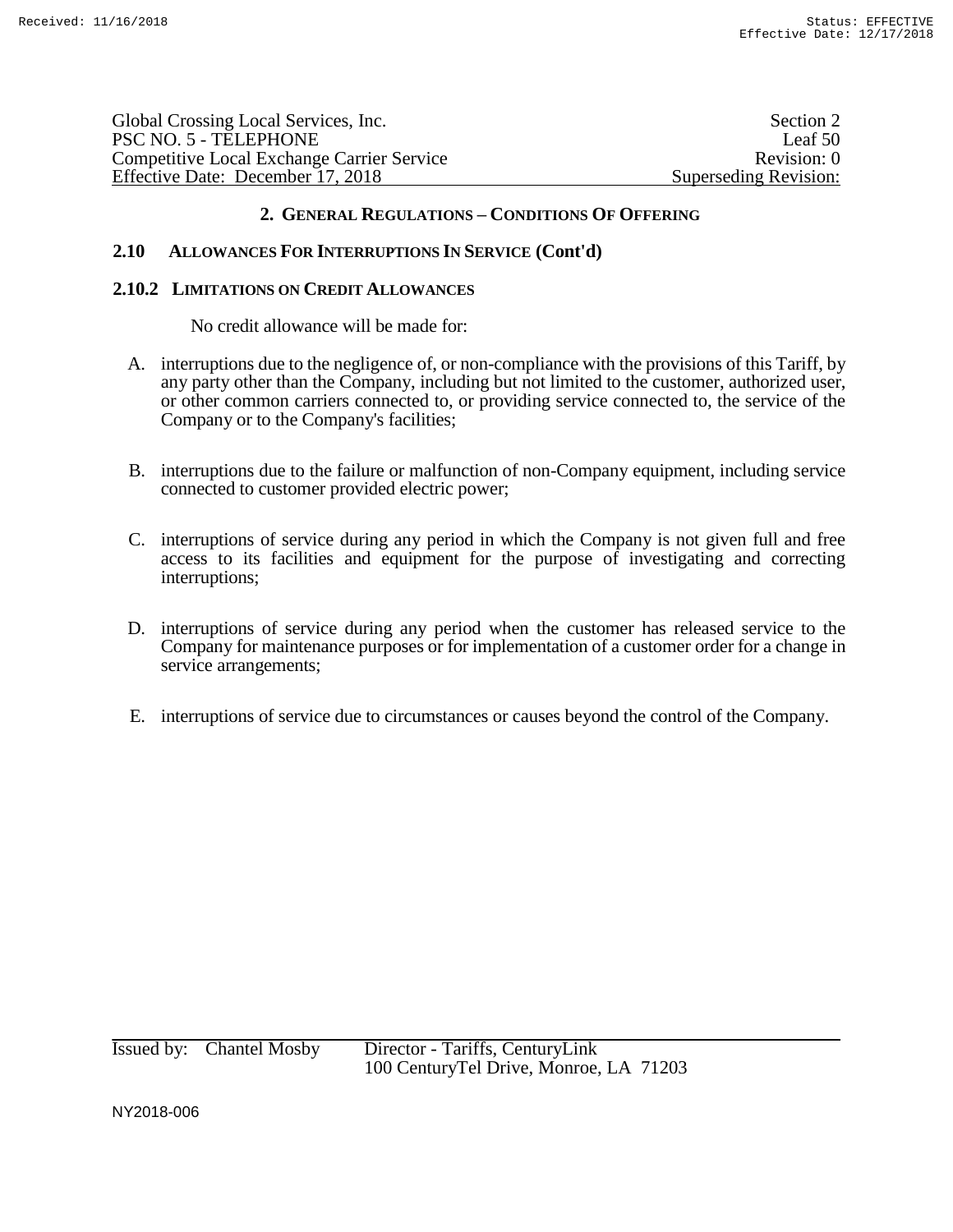| Global Crossing Local Services, Inc.              | Section 2             |
|---------------------------------------------------|-----------------------|
| PSC NO. 5 - TELEPHONE                             | Leaf 51               |
| <b>Competitive Local Exchange Carrier Service</b> | Revision: 0           |
| Effective Date: December 17, 2018                 | Superseding Revision: |
|                                                   |                       |

# **2.11 AUTOMATIC NUMBER IDENTIFICATION**

#### **2.11.1 REGULATIONS**

The Company will provide Automatic Number Identification (ANI) associated with an intrastate service, by tariff, to any entity (ANI recipient), only under the following terms and conditions:

- A. The ANI recipient or its designated billing agent may use or transmit ANI information to third parties for billing and collection, routing, screening, ensuring network performance, and completion of a telephone subscriber's call or transaction, or for performing a service directly related to the telephone subscriber's original call or transaction, or for performing a service directly related to the telephone subscriber's original call or transaction.
- B. The ANI recipient may offer to any telephone subscriber with whom the ANI recipient has an established customer relationship, a product or service that is directly related to products or service previously purchased by the telephone subscriber from the ANI recipient.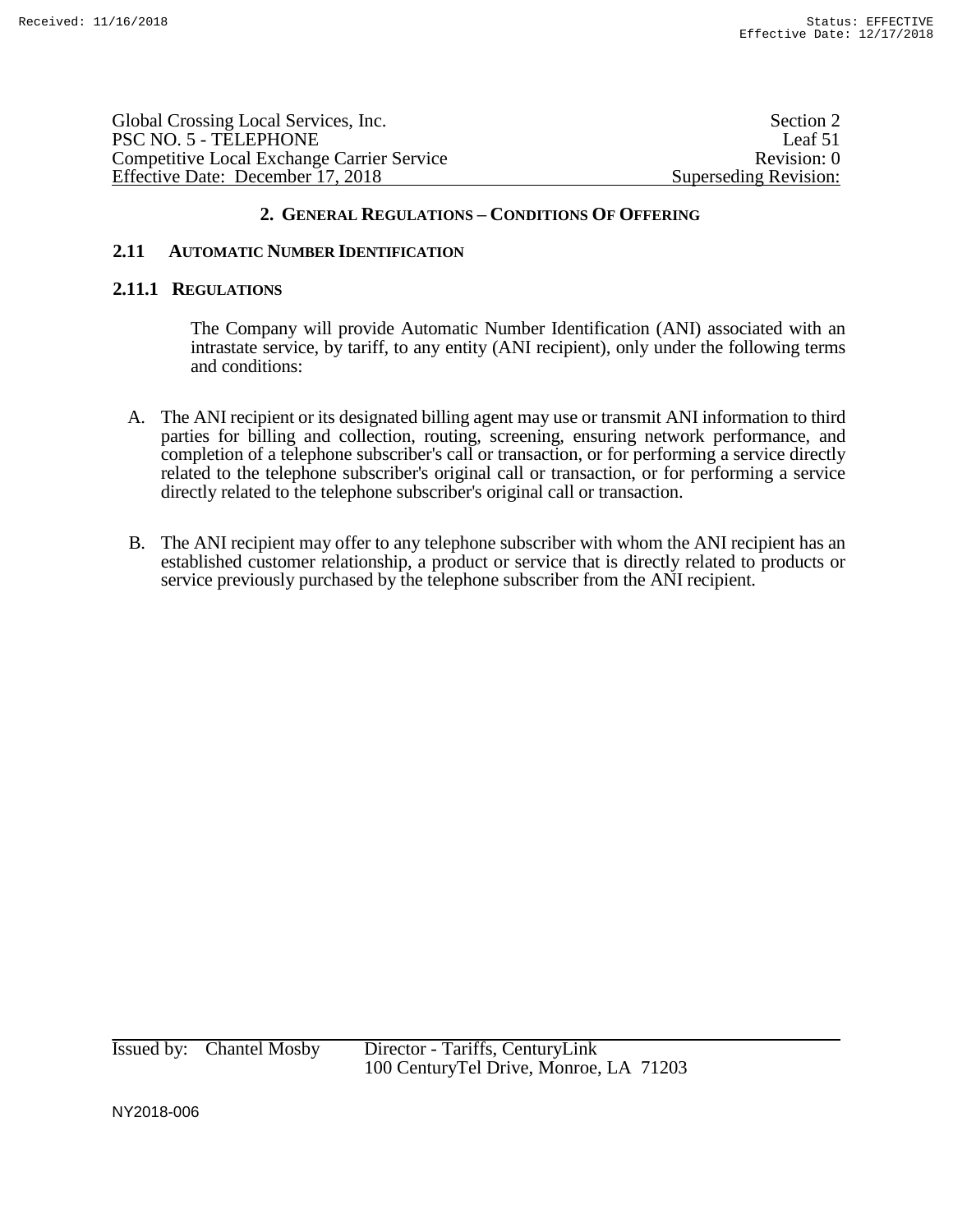| Global Crossing Local Services, Inc.              | Section 2             |
|---------------------------------------------------|-----------------------|
| PSC NO. 5 - TELEPHONE                             | Leaf 52               |
| <b>Competitive Local Exchange Carrier Service</b> | Revision: 0           |
| Effective Date: December 17, 2018                 | Superseding Revision: |
|                                                   |                       |

#### **2.11 AUTOMATIC NUMBER IDENTIFICATION 2.11.1 REGULATIONS (CONT'D)**

- C. The ANI recipient or its designated billing agent is prohibited from utilizing ANI information to establish marketing lists or to conduct outgoing marketing calls, except as permitted by the preceding paragraph, unless the ANI recipient obtains the prior written consent of the telephone subscriber permitting the use of ANI information for such purposes. The foregoing provisions notwithstanding, no ANI recipient or its designated billing agent may utilize ANI information if prohibited elsewhere by law.
- D. The ANI recipient or its designated billing agent is prohibited from reselling, or otherwise disclosing ANI information to any other third party for any use other than those listed in Provision 1, unless the ANI recipient obtains the prior written consent of the subscriber permitting such resale or disclosure.
- E. Violation of any of the foregoing terms and conditions by any ANI recipient other than a Telephone Corporation shall result, after a determination through the Commission's complaint process, in suspension of the transmission of ANI by the Telephone Corporation until such time as the Commission receives written confirmation from the ANI recipient that the violations have ceased or have been corrected. If the Commission determines that there have been three or more separate violations in a 24-month period, delivery of ANI to the offending party shall be terminated under terms and conditions determined by the Commission.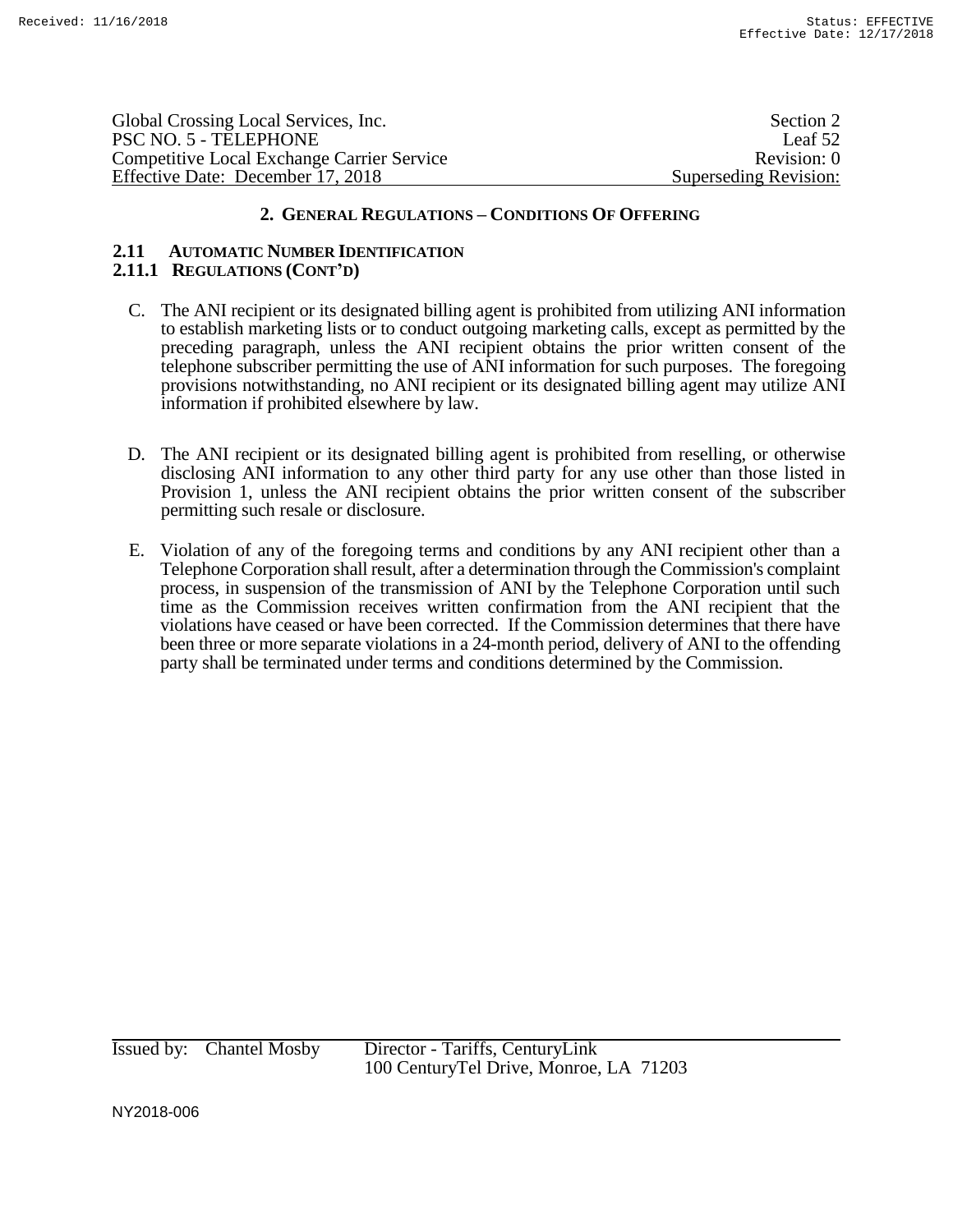| Section 2             |
|-----------------------|
| Leaf 53               |
| Revision: 0           |
| Superseding Revision: |
|                       |

# **2.11 AUTOMATIC NUMBER IDENTIFICATION (Cont'd)**

#### **2.11.2 TERMS AND CONDITIONS**

Violation of any of the foregoing terms and conditions by a Telephone Corporation may result in Commission prosecution of penalty and enforcement proceedings pursuant to Section 24, 25 and 26 of the Public Service Law.

#### **2.12 OBLIGATIONS OF THE CUSTOMER**

# **2.12.1 GENERAL**

The customer shall be responsible for:

- A. the payment of all applicable charges pursuant to the tariff;
- B. damage to or loss of the Company's facilities or equipment caused by the acts or omissions of the customer; or the noncompliance by the customer, with these regulations; or by fire or theft or other casualty on the customer Premises, unless caused by the negligence or willful misconduct of the employees or agents of the Company;
- C. providing at no charge, as specified from time to time by the Company, any needed personnel, equipment space and power to operate Company facilities and equipment installed on the premises of the customer Premises, and the level of heating and air conditioning necessary to maintain the proper operating environment on such premises;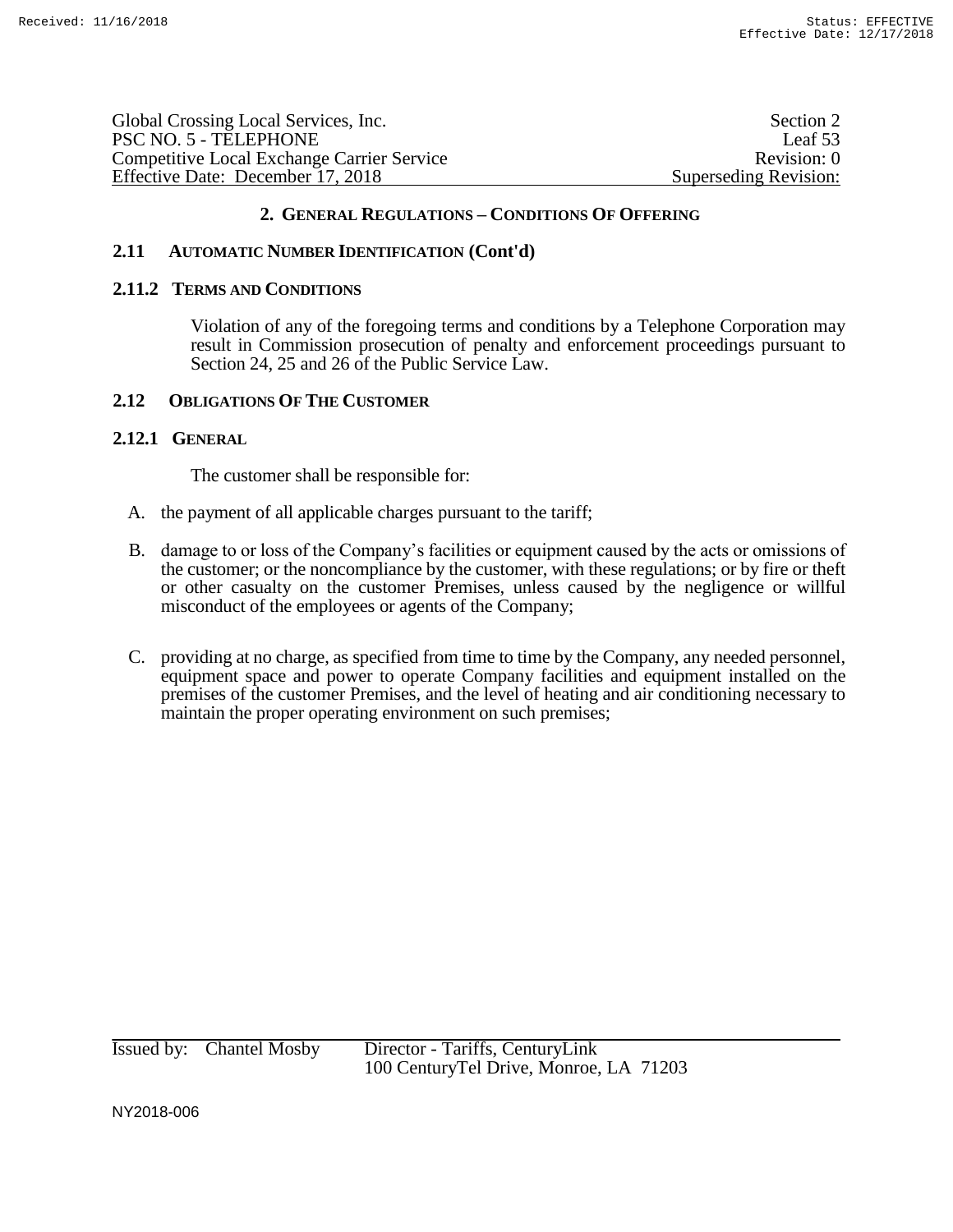Global Crossing Local Services, Inc. Section 2 PSC NO. 5 - TELEPHONE Leaf 54 Competitive Local Exchange Carrier Service Revision: 0 Effective Date: December 17, 2018 Superseding Revision:

# **2. GENERAL REGULATIONS – CONDITIONS OF OFFERING**

# **2.12 OBLIGATIONS OF THE CUSTOMER 2.12.1 GENERAL**

# The customer shall be responsible for: (Cont'd)

- D. obtaining, maintaining, and otherwise having full responsibility for all rights-of-way and conduit necessary for installation of fiber optic cable and associated equipment used to provide Communications Services to the customer from the cable building entrance or property line to the location of the equipment space described in 2.12.1(c). Any and all costs associated with the obtaining and maintaining the rights-of-way described herein, including the costs of altering the structure to permit installation of the Company-provided facilities, shall be borne entirely by, or may be charged by the Company to, the customer. The Company may require the customer to demonstrate its compliance with this section prior to accepting an order for service.
- E. providing a safe place to work and complying with all laws and regulations regarding the working conditions on the premises at which Company employees and agents shall be installing or maintaining the Company's facilities and equipment. The customer may be required to install and maintain Company facilities and equipment within a hazardous area if, in the Company's opinion, injury or damage to the Company employees or property might result from installation or maintenance by the Company. The customer shall be responsible for identifying, monitoring, removing and disposing of any hazardous material (e.g. friable asbestos) prior to any construction or installation work;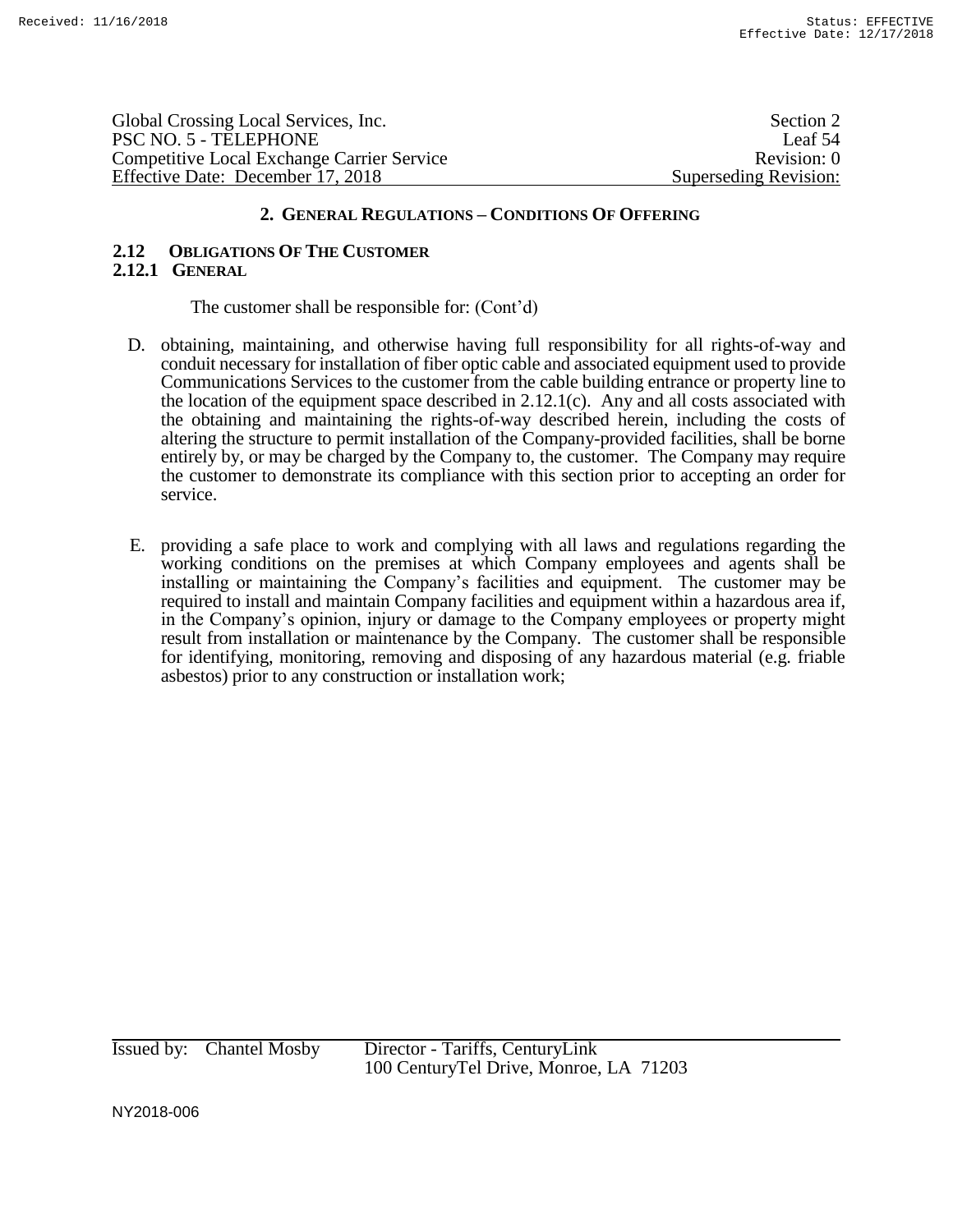| Global Crossing Local Services, Inc.              | Section 2             |
|---------------------------------------------------|-----------------------|
| PSC NO. 5 - TELEPHONE                             | Leaf 55               |
| <b>Competitive Local Exchange Carrier Service</b> | Revision: 0           |
| Effective Date: December 17, 2018                 | Superseding Revision: |

# **2.12 OBLIGATIONS OF THE CUSTOMER**

# **2.12.1 GENERAL**

The customer shall be responsible for: (Cont'd)

- F. complying with all laws and regulations applicable to, and obtaining all consents, approvals, licenses and permits as may be required with respect to, the location of Company facilities and equipment in any customer premises or the rights-of-way for which customer is responsible under Section 2.12.1(d); and granting or obtaining permission for Company agents or employees to enter the premises of the customer at any time for the purpose of installing, inspecting, maintaining, repairing, or upon termination of service as stated herein, removing the facilities or equipment of the Company;
- G. not creating or allowing to be placed any liens or other encumbrances on the Company's equipment or facilities; and
- H. making Company facilities and equipment available periodically for maintenance purposes at a time agreeable to both the Company and the customer. No allowance will be made for the period during which service is interrupted for such purposes.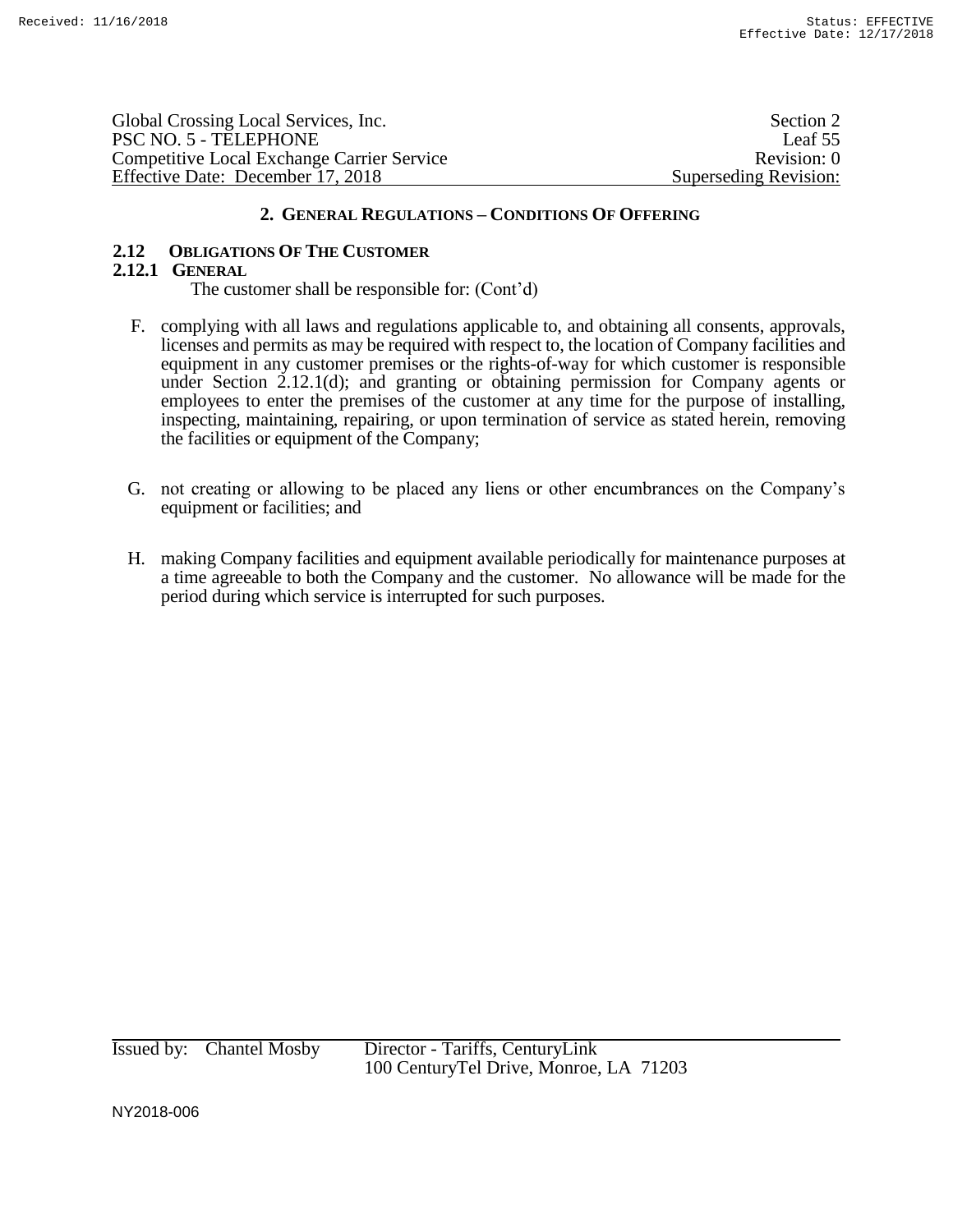| Global Crossing Local Services, Inc.              | Section 2             |
|---------------------------------------------------|-----------------------|
| PSC NO. 5 - TELEPHONE                             | Leaf 56               |
| <b>Competitive Local Exchange Carrier Service</b> | Revision: 0           |
| Effective Date: December 17, 2018                 | Superseding Revision: |
|                                                   |                       |

# **2.12 OBLIGATIONS OF THE CUSTOMER (Cont'd)**

## **2.12.2 CLAIMS**

With respect to any service or facility provided by the Company, customer shall indemnify, defend and hold harmless the Company from and against all claims, actions, damages, liabilities, costs and expenses, including reasonable attorney's fees for:

- A. any loss, destruction or damage to property of the Company or any third party, or the death or injury to persons, including, but not limited to, employees or invitees of either party, to the extent caused by or resulting from the negligent or intentional act or omission of the customer, its employees, agents, representatives or invitees; or
- B. any claim, loss, damage, expense or liability for infringement of any copyright, patent, trade secret, or any proprietary or intellectual property right of any third party, arising from any act or omission by the customer, including, without limitation, use of the Company's services and facilities in a manner not contemplated by the agreement between customer and Company.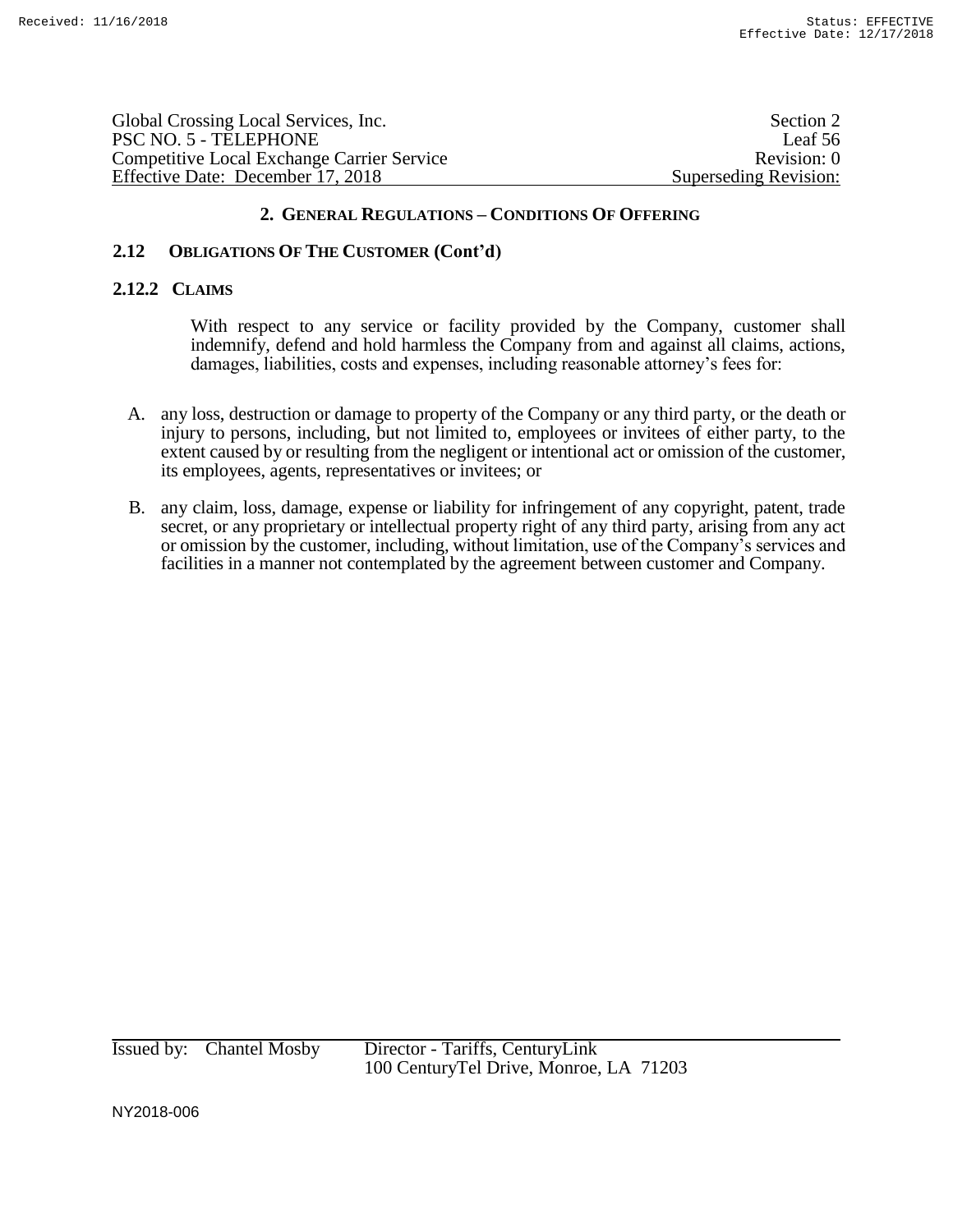| Global Crossing Local Services, Inc.              | Section 2             |
|---------------------------------------------------|-----------------------|
| PSC NO. 5 - TELEPHONE                             | Leaf 57               |
| <b>Competitive Local Exchange Carrier Service</b> | Revision: 0           |
| Effective Date: December 17, 2018                 | Superseding Revision: |
|                                                   |                       |

## **2.13 CUSTOMER EQUIPMENT AND CHANNELS**

#### **2.13.1 GENERAL**

A User may transmit or receive information or signals via the facilities of the Company. The Company's services are designed primarily for the transmission of voice-grade telephonic signals, except as otherwise stated in this tariff. A User may transmit any form of signal that is compatible with the Company's equipment, but the Company does not guarantee that its services will be suitable for purposes other than voice-grade telephonic communication except as specifically stated in the tariff.

#### **2.13.2 STATION EQUIPMENT**

Terminal equipment on the User's Premises and the electric power consumed by such equipment shall be provided by and maintained at the expense of the User. The User is responsible for the provision of wiring or cable to connect its terminal equipment to the Company Point of Connection.

The customer is responsible for ensuring that customer-provided equipment connected to Company equipment and facilities is compatible with such equipment and facilities. The magnitude and character of the voltages and currents impressed on Company-provided equipment and wiring by the connection, operation, or maintenance of such equipment and wiring shall be such as not to cause damage to the Company-provided equipment and wiring or injury to the Company's employees or to other persons. Any additional protective equipment required to prevent such damage or injury shall be provided by the Company at the customer's expense.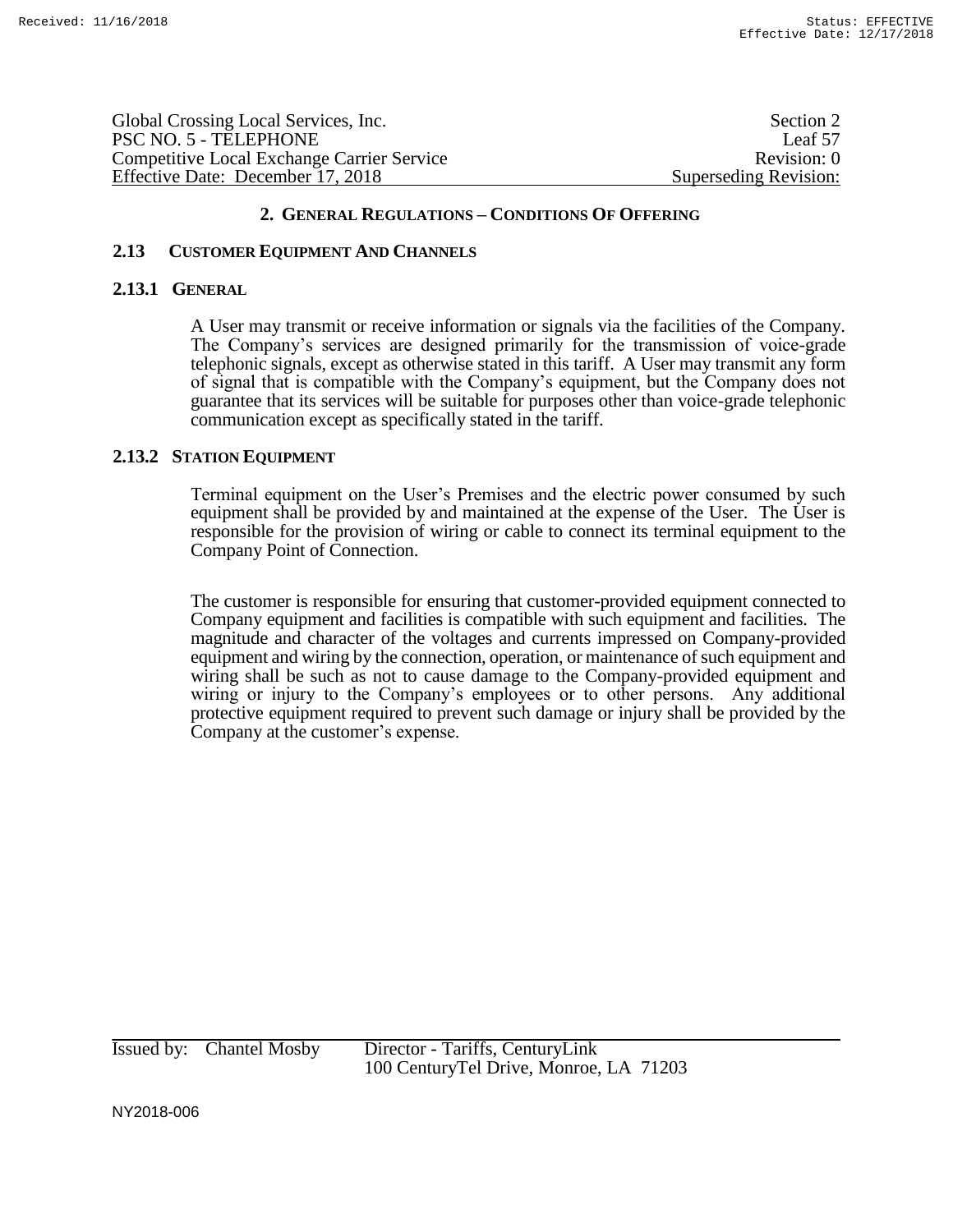| Global Crossing Local Services, Inc.              | Section 2             |
|---------------------------------------------------|-----------------------|
| PSC NO. 5 - TELEPHONE                             | Leaf 58               |
| <b>Competitive Local Exchange Carrier Service</b> | Revision: 0           |
| Effective Date: December 17, 2018                 | Superseding Revision: |

# **2.13 CUSTOMER EQUIPMENT AND CHANNELS (Cont'd)**

#### **2.13.3 INTERCONNECTION OF FACILITIES**

Any special interface equipment necessary to achieve compatibility between the facilities and equipment of the Company used for furnishing Communications Services and the channels, facilities, or equipment of others shall be provided at the customer's expense.

Communications Services may be connected to the services or facilities of other communications carriers only when authorized by, and in accordance with, the terms and conditions of the tariffs of the other communications carriers which are applicable to such connections.

Facilities furnished under this tariff may be connected to customer-provided terminal equipment in accordance with the provisions of this tariff. All such terminal equipment shall be registered by the Federal Communications Commission pursuant to Part 68 of Title 47, Code of Federal Regulations; and all User-provided wiring shall be installed and maintained in compliance with those regulations.

Users may interconnect communications facilities that are used in whole or in part for interstate communications to services provided under this tariff only to the extent that the user is an "end user" as defined in Section 69.2(m), Title 47, Code of Federal Regulations (1992 edition).

Issued by: Chantel Mosby Director - Tariffs, CenturyLink 100 CenturyTel Drive, Monroe, LA 71203

NY2018-006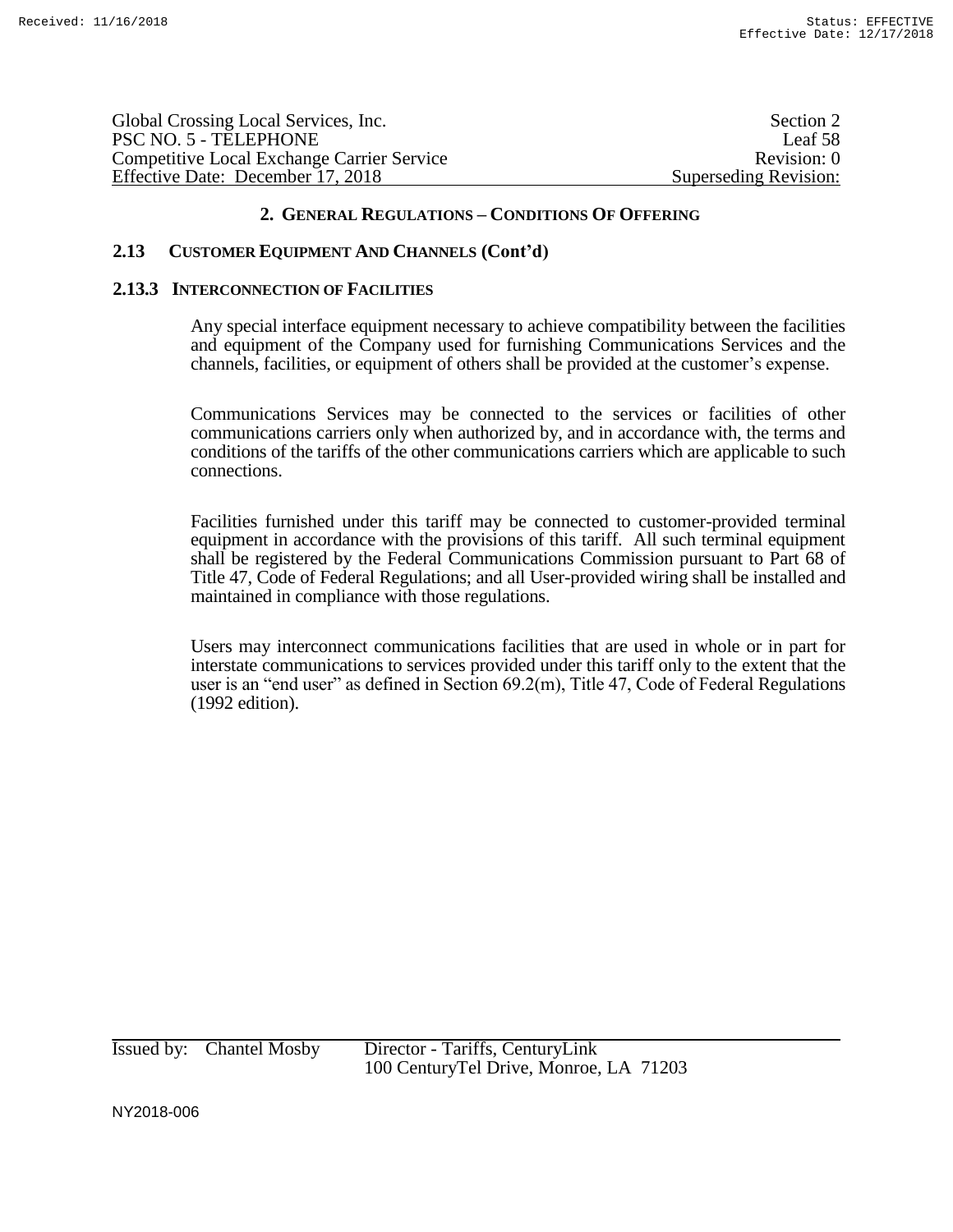Global Crossing Local Services, Inc. Section 2 and Section 2 and Section 2 and Section 2 and Section 2 and Section 2 and Section 2 and Section 2 and Section 2 and Section 2 and Section 2 and Section 2 and Section 2 and Sec PSC NO. 5 - TELEPHONE Leaf 59 Competitive Local Exchange Carrier Service Revision: 0 Effective Date: December 17, 2018 Superseding Revision:

## **2. GENERAL REGULATIONS – CONDITIONS OF OFFERING**

# **2.13 CUSTOMER EQUIPMENT AND CHANNELS (Cont'd)**

#### **2.13.4 INSPECTIONS**

Upon suitable notification to the customer, and at a reasonable time, the Company may make such tests and inspections as may be necessary to determine that the customer is complying with the requirements set forth in Section 2.13.2 for the installation, operation, and maintenance of customer-provided facilities, equipment, and wiring in the connection of customer-provided facilities and equipment to Company-owned facilities and equipment.

If the protective requirements for customer-provided equipment are not being complied with, the Company may take such action as it deems necessary to protect its facilities, equipment, and personnel. The Company will notify the customer promptly if there is any need for further corrective action. Within ten days of receiving this notice, the customer must take this corrective action and notify the Company of the action taken. If the customer fails to do this, the Company may take whatever additional action is deemed necessary, including the suspension of service, to protect its facilities, equipment and personnel from harm.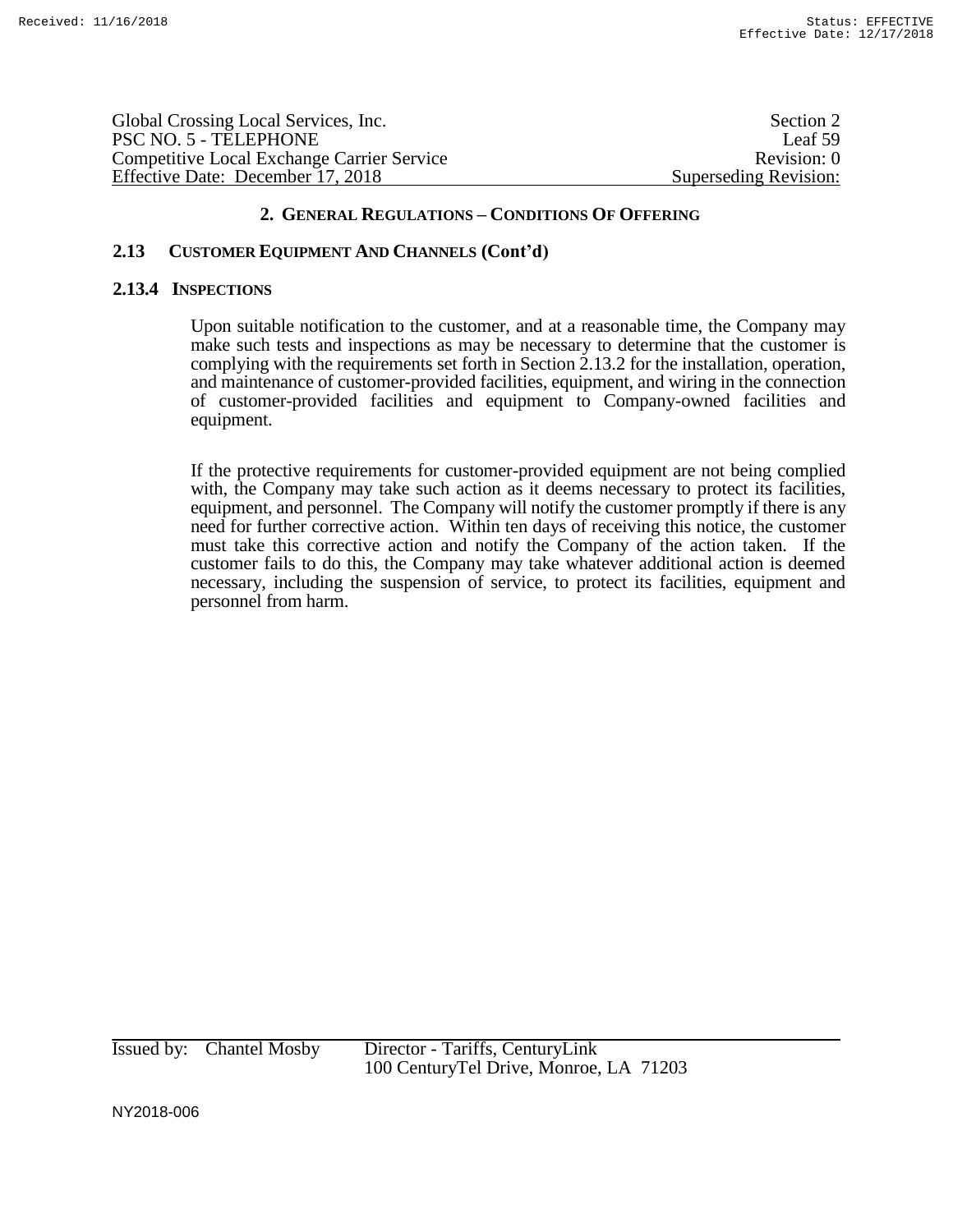| Global Crossing Local Services, Inc.       | Section 2             |
|--------------------------------------------|-----------------------|
| PSC NO. 5 - TELEPHONE                      | Leaf 60               |
| Competitive Local Exchange Carrier Service | Revision: 0           |
| Effective Date: December 17, 2018          | Superseding Revision: |

## **2.14 TRANSFERS AND ASSIGNMENTS**

Neither the Company nor the customer may assign or transfer its rights or duties in connection with the services and facilities provided by the Company without the written consent of the other party, except that the Company may assign its rights and duties (a) to any subsidiary, parent company or affiliate of the Company, (b) pursuant to any sale or transfer of substantially all the assets of the Company; or (c) pursuant to any financing, merger or reorganization of the Company.

## **2.15 NOTICES AND COMMUNICATIONS**

The customer shall designate on the Service Order an address to which the Company shall mail or deliver all notices and other communications, except that customer may also designate a separate address to which the Company's bills for service shall be mailed.

The Company shall designate on the Service Order an address to which the customer shall mail or deliver all notices and other communications, except that Company may designate a separate address on each bill for service to which the customer shall mail payment on the bill.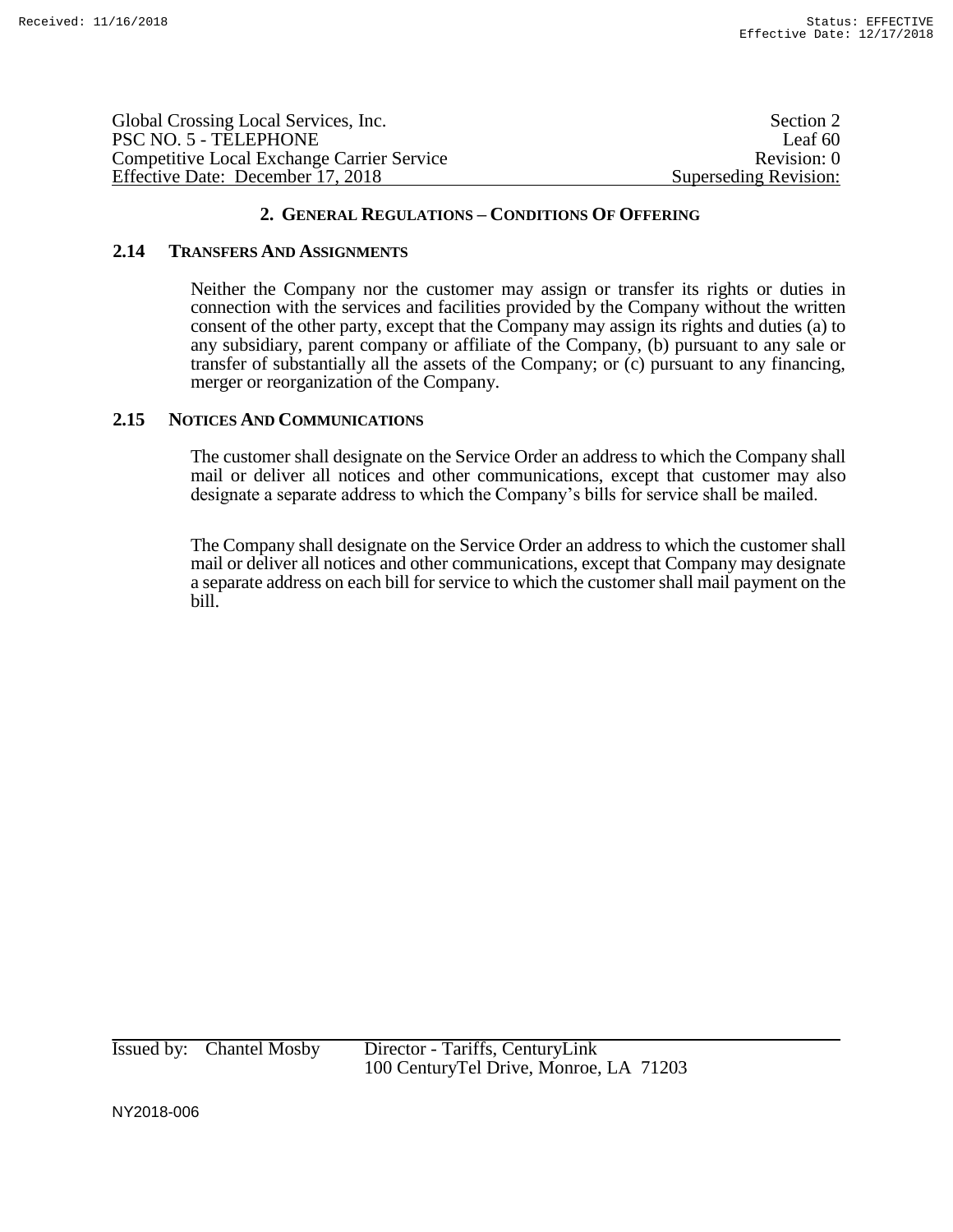| Global Crossing Local Services, Inc.              | Section 2             |
|---------------------------------------------------|-----------------------|
| PSC NO. 5 - TELEPHONE                             | Leaf 61               |
| <b>Competitive Local Exchange Carrier Service</b> | Revision: 0           |
| Effective Date: December 17, 2018                 | Superseding Revision: |

#### **2.15 NOTICES AND COMMUNICATIONS (Cont'd)**

All notices or other communications required to be given pursuant to this tariff will be in writing. Notices and other communications of either party, and all bills mailed by the Company, shall be presumed to have been delivered to the other party on the third business day following placement of the notice, communication or bill with the U.S. Mail or a private delivery service, prepaid and properly addressed, or when actually received or refused by the addressee, whichever occurs first.

The Company of the customer shall advise the other party of any changes to the addresses designated for notices, other communications or billing, by following the procedures for giving notice set forth herein.

## **2.16 SCHOOLS AND LIBRARIES DISCOUNT PROGRAM**

#### **2.16.1. GENERAL**

A. The Schools and Libraries Discount Program permits eligible schools (public and private, grades Kindergarten through 12) to purchase the Company services offered in this tariff at a discount rate, in accordance with the Rules adopted by the Federal Communications Commission (FCC)in its Universal Services Order 97-157, issued May 8, 1997 and the New York State Public Service Commission in its Opinion and Order 97-11 Adopting Discounts for Services for Schools and Libraries, issued June 25, 1997. The Rules are codified at 47 Code of Federal Regulation (CFR) 54.500 et.seq.

Issued by: Chantel Mosby Director - Tariffs, CenturyLink 100 CenturyTel Drive, Monroe, LA 71203

NY2018-006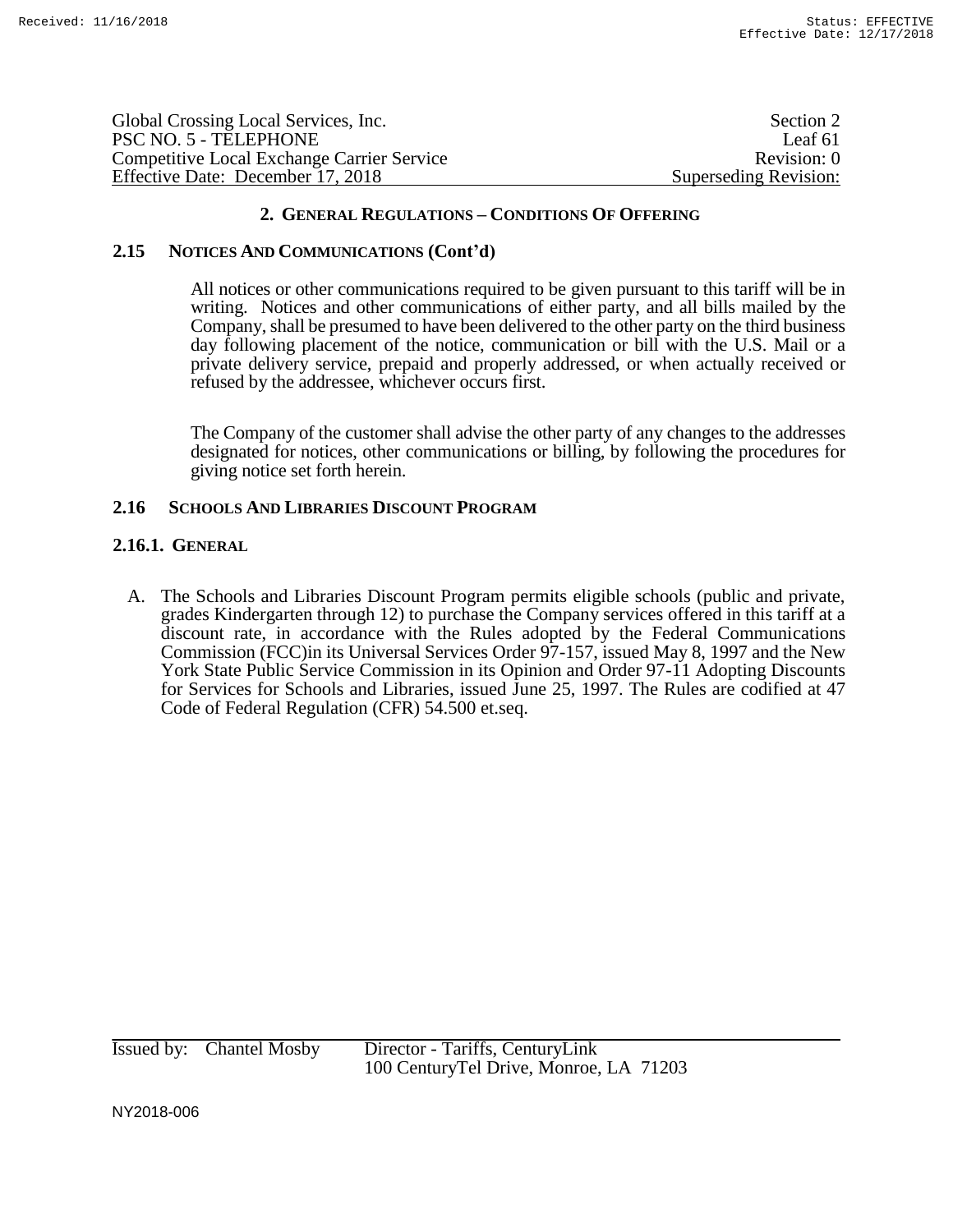Global Crossing Local Services, Inc. Section 2 PSC NO. 5 - TELEPHONE Leaf 62 Competitive Local Exchange Carrier Service Revision: 0 Effective Date: December 17, 2018 Superseding Revision:

# **2. GENERAL REGULATIONS – CONDITIONS OF OFFERING**

#### **2.16 SCHOOLS AND LIBRARIES DISCOUNT PROGRAM 2.16.1. GENERAL (CONT'D)**

B. As indicated in the Rules, the discounts will be between 20 and 90 percent of the pre-discount price which is the price of the services to schools and libraries prior to application of a discount. The level of discount will be based on an eligible school or library's level of economic disadvantage and by its location in either an urban or rural area. A school's level of economic disadvantage will be determined by the percentage of its students eligible for participation in the national school lunch program, and a library's level of economic disadvantage will be calculated on the basis of the school lunch eligibility in the public school district in which the library is located. A non-public school may use either eligibility for the national school lunch program or other federally approved alternative measures to determine its level of economic disadvantage. To be eligible for the discount, schools and libraries will be required to comply with the terms and conditions set forth in the Rules. Discounts are available only to the extent that they are funded by the federal universal service fund. Schools and libraries may aggregate demand with other eligible entities to create a consortium.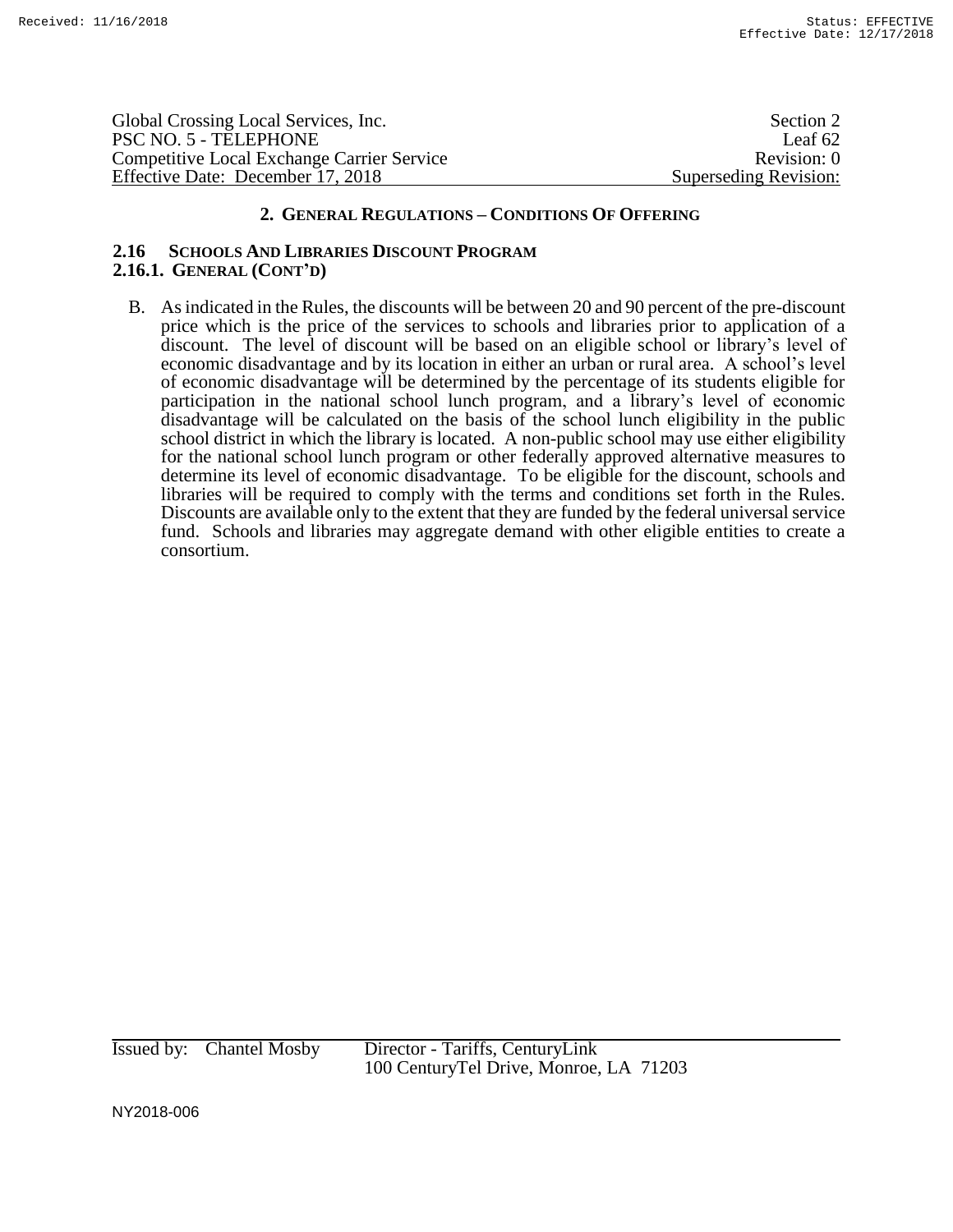Global Crossing Local Services, Inc. Section 2 PSC NO. 5 - TELEPHONE Leaf 63 Competitive Local Exchange Carrier Service Revision: 0 Effective Date: December 17, 2018 Superseding Revision:

# **2. GENERAL REGULATIONS – CONDITIONS OF OFFERING**

# **2.16 SCHOOLS AND LIBRARIES DISCOUNT PROGRAM (Cont'd)**

#### **2.16.2 REGULATIONS**

- A. Obligations of eligible schools and libraries
- (1) Request for service

(a) Schools and libraries and consortia shall participate in a competitive bidding process for all services eligible for discounts, in accordance with any state and local procurement rules.

(b) Schools and libraries and consortia shall submit requests for services to the Schools and Libraries Corporation, as designated by the FCC, and follow established procedures.

(c) Services requested will used for educational purposes.

(d) Services will not be sold, resold or transferred in consideration for money or any other thing of value.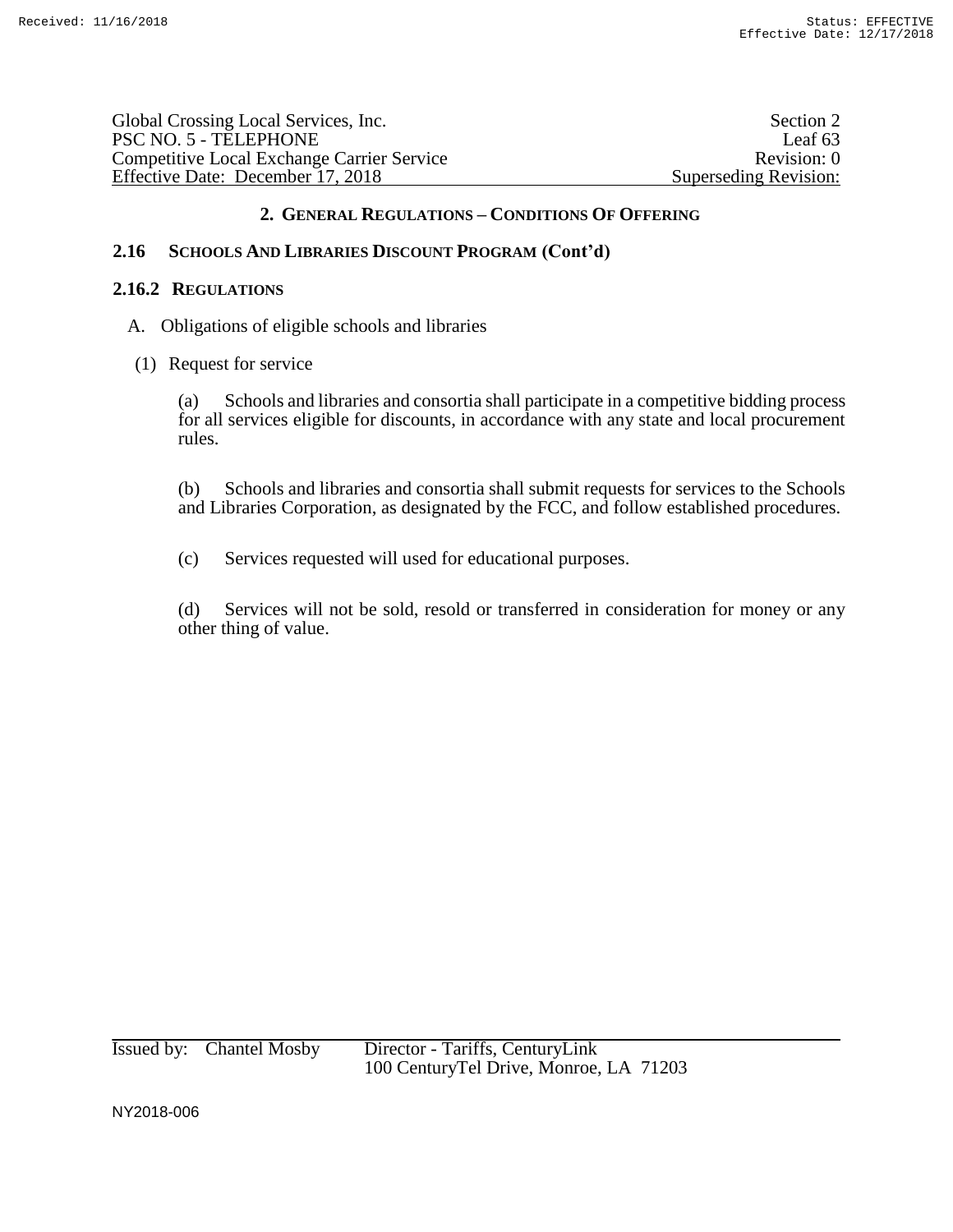Global Crossing Local Services, Inc. Section 2 and Section 2 and Section 2 and Section 2 and Section 2 and Section 2 and Section 2 and Section 2 and Section 2 and Section 2 and Section 2 and Section 2 and Section 2 and Sec PSC NO. 5 - TELEPHONE Leaf 64 Competitive Local Exchange Carrier Service Revision: 0 Effective Date: December 17, 2018 Superseding Revision:

# **2. GENERAL REGULATIONS – CONDITIONS OF OFFERING**

#### **2.16 SCHOOLS AND LIBRARIES DISCOUNT PROGRAM 2.16.2 REGULATIONS (CONT'D)**

- B. Obligations of the Company
- (1) The Company will offer discounts to eligible schools and libraries on commercially available telecommunications services contained in this tariff. Those services contained in this tariff which are excluded from the discount program, in accordance with the Rules are included as an attachment to this tariff.
- (2) The Company will offer services to eligible schools, libraries and consortia at prices no higher than the lowest price it charges to similarly situated non-residential customers for similar services (lowest corresponding price).
- (3) In competitive bidding situations, the Company may offer flexible pricing or rates other than in this tariff, where specific flexible pricing arrangements are allowed, subject to New York State Public Service Commission approval.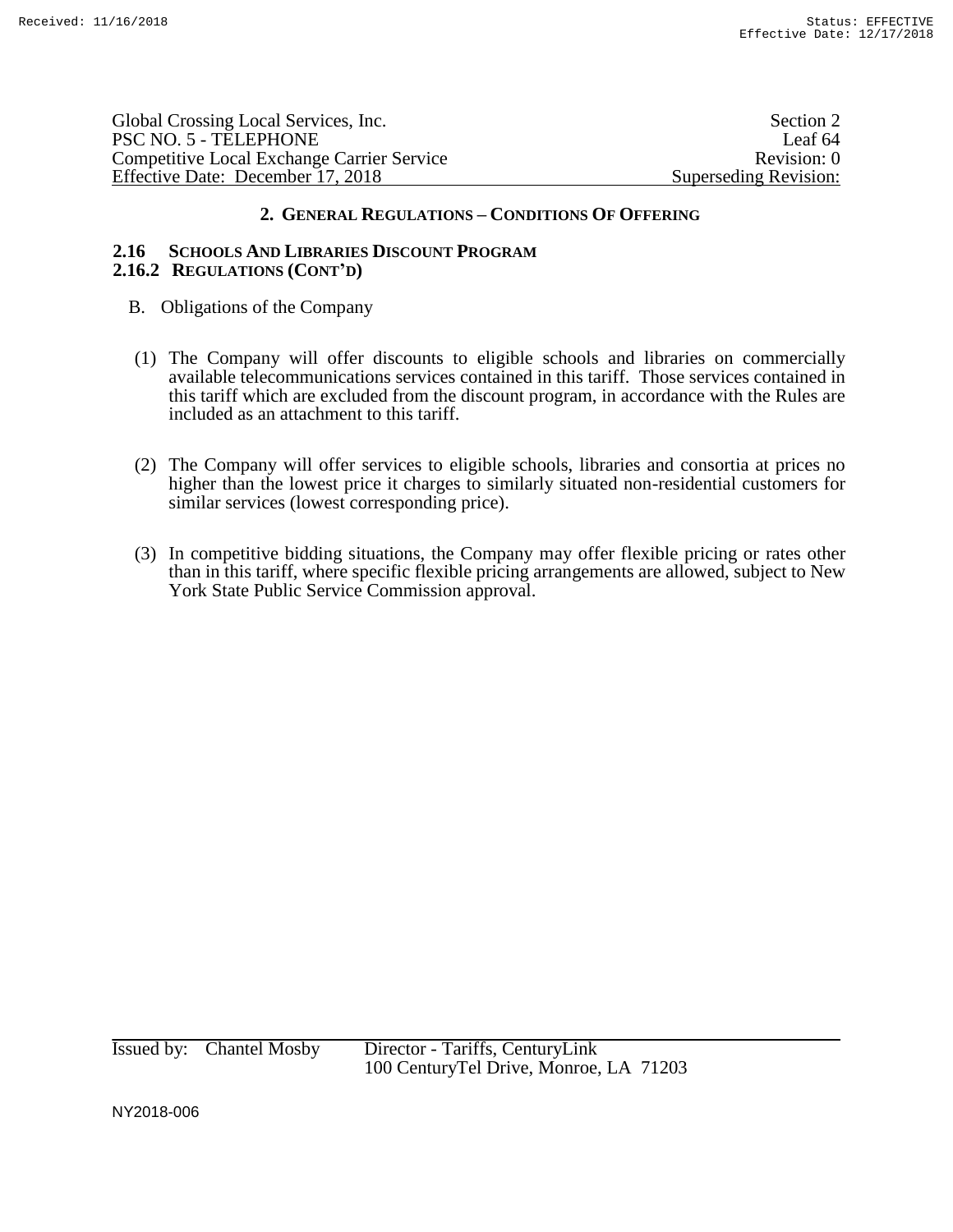| Global Crossing Local Services, Inc.       | Section 2             |
|--------------------------------------------|-----------------------|
| PSC NO. 5 - TELEPHONE                      | Leaf 65               |
| Competitive Local Exchange Carrier Service | Revision: 0           |
| Effective Date: December 17, 2018          | Superseding Revision: |

# **2.16 SCHOOLS AND LIBRARIES DISCOUNT PROGRAM (Cont'd)**

#### **2.16.3 DISCOUNTED RATES FOR SCHOOLS AND LIBRARIES**

- A. Discounts for eligible schools and libraries and consortia shall be set as a percentage from the pre-discount price, which is the price of services to schools and libraries prior to application of a discount.
- B. The discount rate will be applied to eligible intrastate services purchased by eligible schools, libraries or consortia.
- C The discount rate is based on each school or library's level of economic disadvantage as determined in accordance with the FCC Order or other federally approved alternative measures (as permitted by the Rules) and by its location in either an urban or rural area.
- D. The discount matrix for eligible schools, libraries and consortia is included as an attachment to this tariff.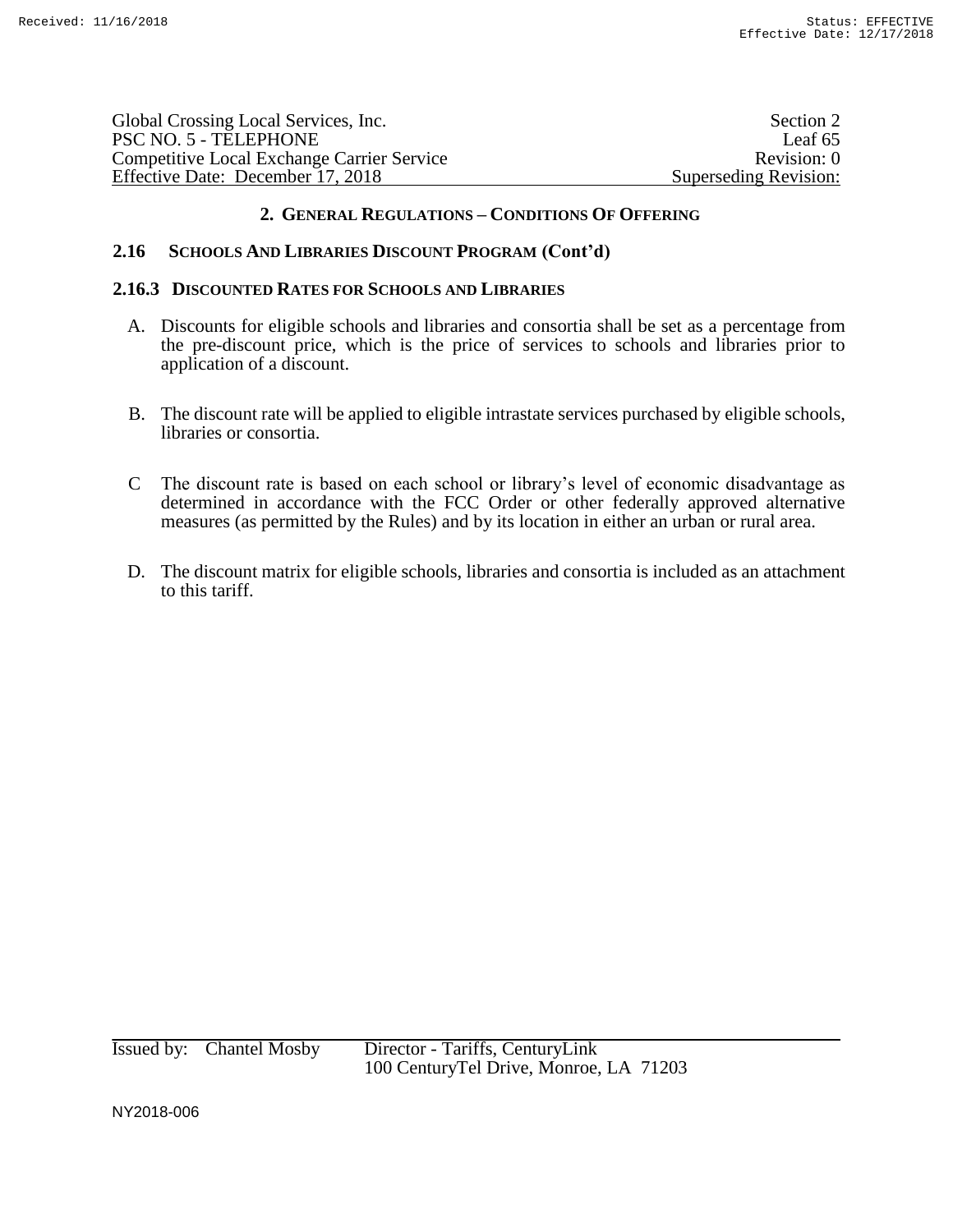Global Crossing Local Services, Inc. Section 2 and Section 2 and Section 2 and Section 2 and Section 2 and Section 2 and Section 2 and Section 2 and Section 2 and Section 2 and Section 2 and Section 2 and Section 2 and Sec PSC NO. 5 - TELEPHONE Leaf 66 Competitive Local Exchange Carrier Service Revision: 0 Effective Date: December 17, 2018 Superseding Revision:

# **2. GENERAL REGULATIONS – CONDITIONS OF OFFERING**

# **2.17 HEALTH CARE PROVIDERS SUPPORT PROGRAM**

## A. General

The purpose of the Health Care Providers Support Program is to enable public and non-profit rural health care providers to have access to telecommunications services necessary for the provision of health care services at rates comparable to those paid for similar services in urban areas. The Health Care Providers Support Program offers eligible public and nonprofit health care providers located in rural areas reduced rates for Company intrastate services, available in this tariff. Such services must be purchased in accordance with the Rules adopted by the Federal Communications Commission (FCC) in its Universal Service Order 97-157, issued May 8, 1997 and the New York State Public Service Commission in its Order in Cases 94-C-0095 and 28425, issued November 4, 1997. The FCC Rules are codified at 47 Code of Federal Regulation (C.F.R.) et. seq. and any amendments made thereto.

# B. Regulations

- (1) To be eligible for the reduced rates, rural health care providers are required to comply with the terms and conditions set forth in the FCC Rules.
- (2) Reduced rates are available only to the extent that they are funded by the federal universal service fund.
- (3) Eligible rural health care providers may aggregate demand with other entities to create a consortium. Universal service support shall apply only to the portion of eligible services used by an eligible health care provider.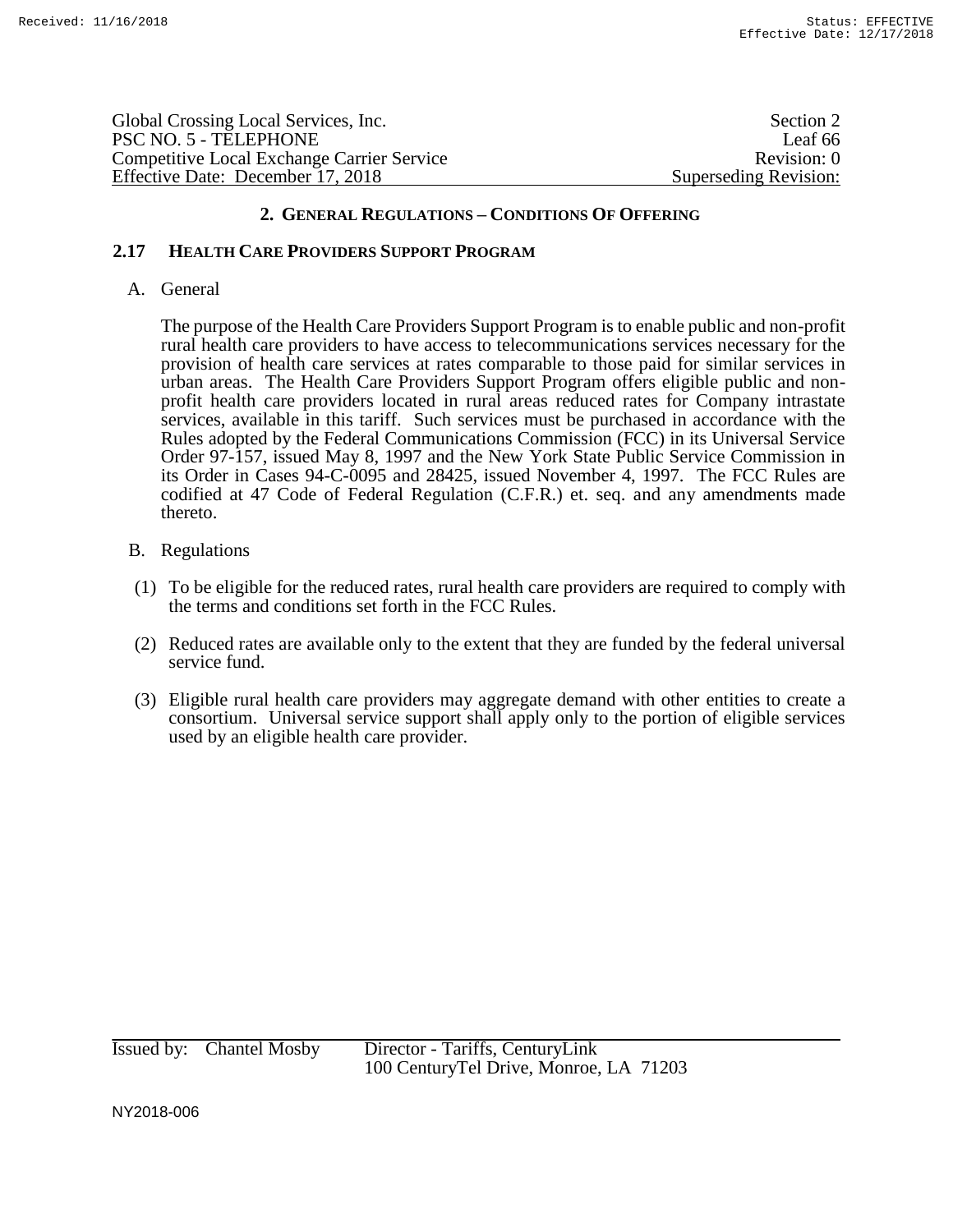| Global Crossing Local Services, Inc.              | Section 2             |
|---------------------------------------------------|-----------------------|
| PSC NO. 5 - TELEPHONE                             | Leaf 67               |
| <b>Competitive Local Exchange Carrier Service</b> | Revision: 0           |
| Effective Date: December 17, 2018                 | Superseding Revision: |
|                                                   |                       |

# **2.17 HEALTH CARE PROVIDERS SUPPORT PROGRAM (Cont'd)**

- C. Responsibility of eligible health care providers:
- (1) Rural health care providers and consortia shall participate in a competitive bidding process for all services eligible for reduced rates in accordance with any state and local procurement rules.
- (2) Rural health care providers and consortia shall submit requests for services to the program Administrator, as designated by the FCC, and follow established procedures.
- (3) Services requested must be used for purposes related to the provision of health care services or instruction that the health care provider is legally authorized to provide under the law.
- (4) A health care provider that cannot obtain toll free access to an Internet Service Provider and who is eligible for support for limited toll-free access under the Rules must certify that it lacks toll-free Internet access and that it is an eligible health care provider.
- (5) Services cannot be sold, resold or transferred in consideration for money or any other thing of value.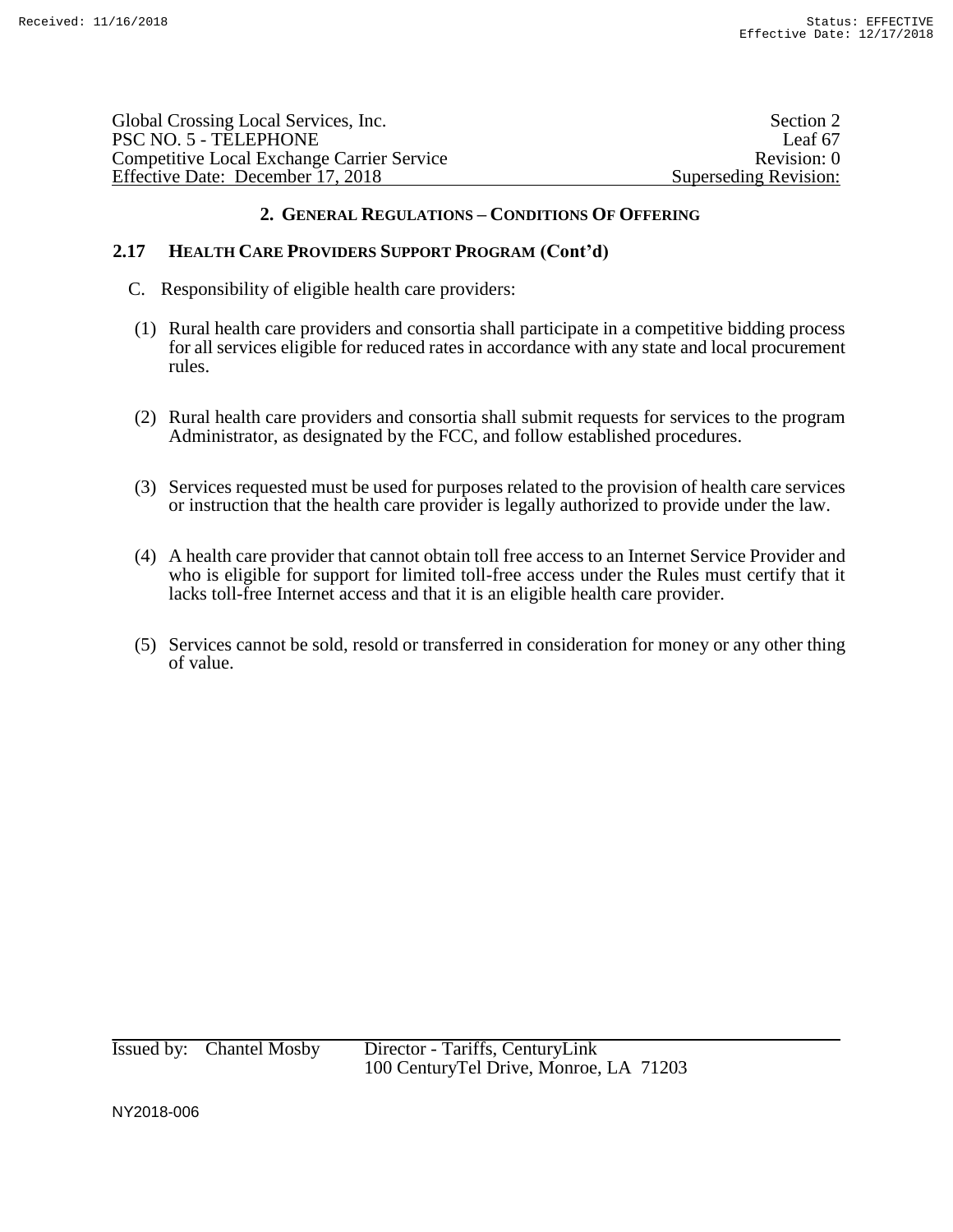| Global Crossing Local Services, Inc.              | Section 2             |
|---------------------------------------------------|-----------------------|
| PSC NO. 5 - TELEPHONE                             | Leaf 68               |
| <b>Competitive Local Exchange Carrier Service</b> | Revision: 0           |
| Effective Date: December 17, 2018                 | Superseding Revision: |
|                                                   |                       |

# **2.17 HEALTH CARE PROVIDERS SUPPORT PROGRAM (Cont'd)**

- D. Responsibility of the Company
- (1) The Company shall offer the rates and charges as specified in Section 6, to eligible health care providers to the extent that facilities and services are available and offered as specified in 1., preceding.
- (2) The Company shall offer services to eligible rural health care providers and consortia at prices no higher than the highest urban rate as defined in the FCC Order and Rules.
- (3) In competitive bidding situations, where specific flexible pricing arrangements are allowed, the Company may offer flexible pricing (to determine the reduced rate) subject to New York State Public Service Commission approval.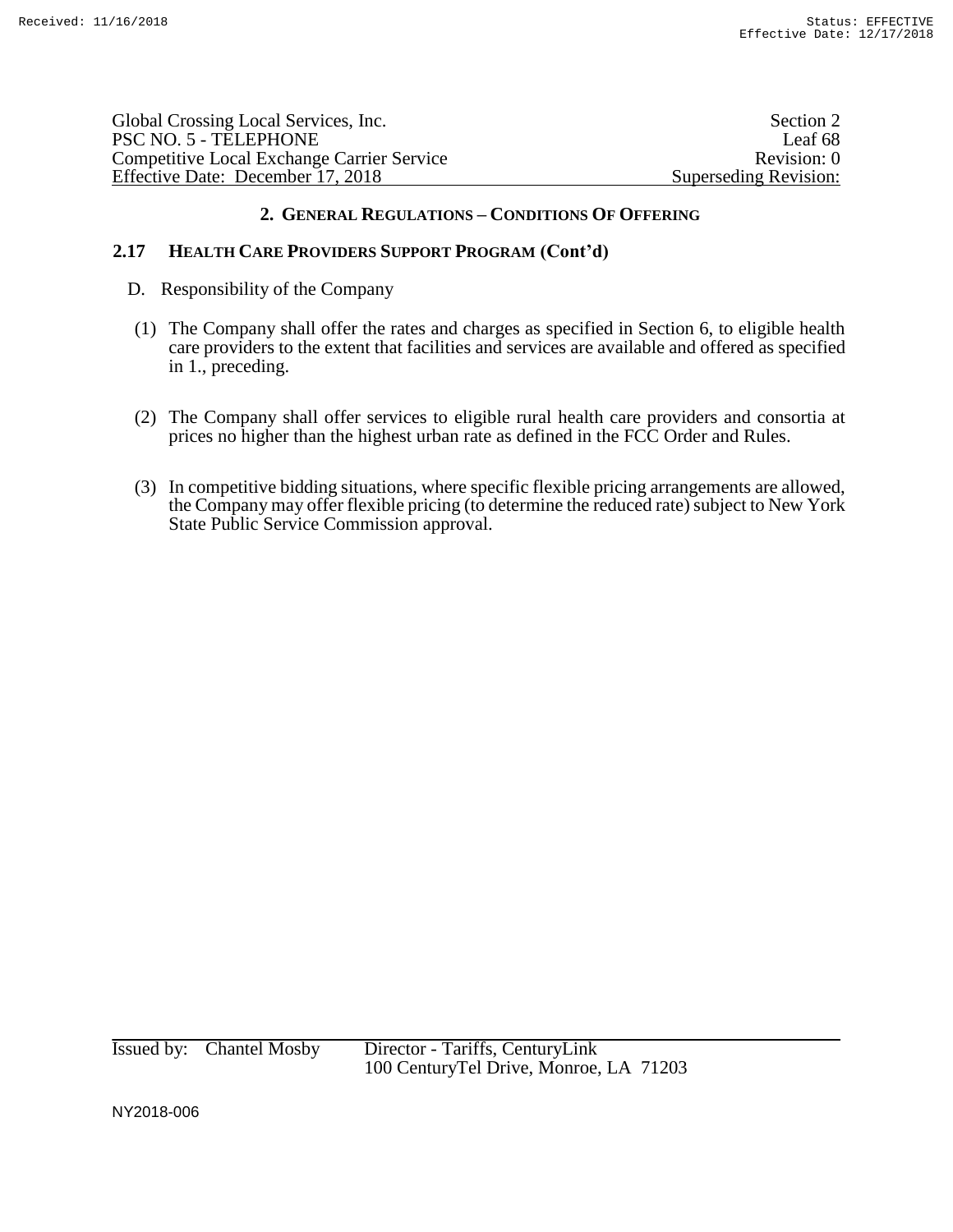Global Crossing Local Services, Inc. Section 2 PSC NO. 5 - TELEPHONE Leaf 69 Competitive Local Exchange Carrier Service Revision: 0 Effective Date: December 17, 2018 Superseding Revision:

# **2. GENERAL REGULATIONS – CONDITIONS OF OFFERING**

# **2.17 HEALTH CARE PROVIDERS SUPPORT PROGRAM (Cont'd)**

E. Rates and Charges

The following price adjustments will be available to eligible rural health care providers, except subparagraph c., which shall be available to all eligible health care providers, regardless of location:

- (1) A reduced rate for telecommunications services, using a bandwidth capacity of up to 1.544 Mbps, not to exceed the highest tariffed or publicly available rate charged to a commercial customer for a similar service provided over the same distance in the nearest city in New York State with a population of at least 50,000.
- (2) An exemption from some mileage charges for any telecommunications services, using a bandwidth capacity of up to 1.544 Mbps, that is necessary for the provision of health care services. The exempted mileage includes the distance between the rural health care provider and the most distant perimeter of the nearest city in New York State with a population of 50,000 or more, less the standard urban distance, which is the maximum average diameter of all cities with population of 50,000 or more in the state.
- (3) Each eligible health care provider that cannot obtain toll-free access to an Internet service provider is entitled to receive toll charge credits for toll charges imposed for connecting to an Internet service provider as per the FCC Rules. Such toll charge credits are available pursuant to applicable toll tariffs.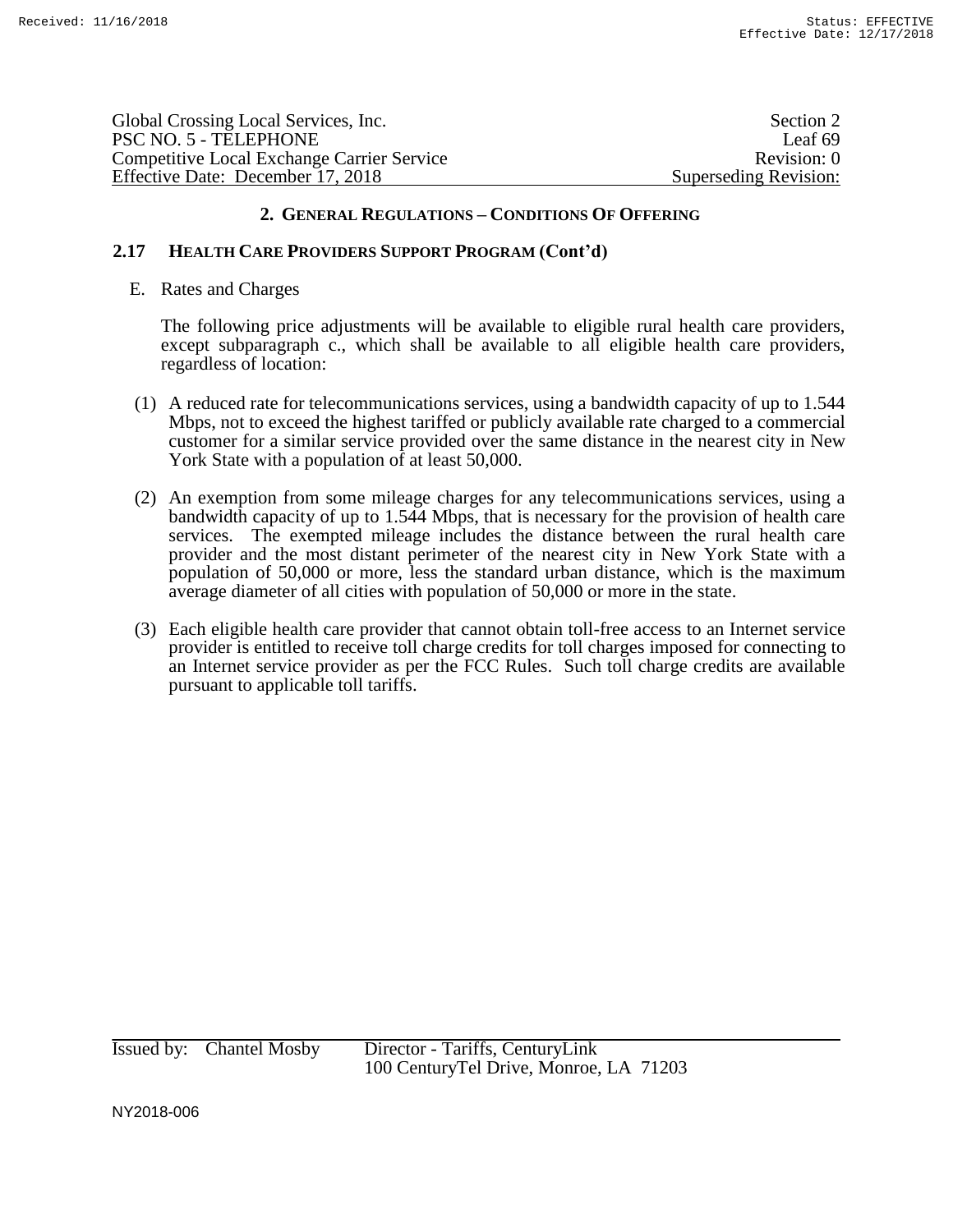| Global Crossing Local Services, Inc.              | Section 2             |
|---------------------------------------------------|-----------------------|
| PSC NO. 5 - TELEPHONE                             | Leaf 70               |
| <b>Competitive Local Exchange Carrier Service</b> | Revision: 0           |
| Effective Date: December 17, 2018                 | Superseding Revision: |
|                                                   |                       |

#### **2.18 EMERGENCY/ CRISIS/ DISASTER RESTORATION AND PROVISIONING - TELECOMMUNICATIONS SERVICE PRIORITY**

#### A. General

(1) The Telecommunications Service Priority (TSP) Program is a federal program used to identify and prioritize telecommunications services that support national security or emergency preparedness (NS/EP) missions.

NS/EP services are defined as those telecommunications services which are used to maintain a state of readiness or respond to and manage any event or crisis which causes or could cause injury or harm to the population, damage or loss to property, or degrades or threatens the NS/EP posture of the United States.

TSP restoration and/or provisioning shall be provided in accordance with Part 64, Appendix A of the Federal Communications Commission's Rules and Regulations (47 C.F.R.), and the "Service Vendor Handbook For The Telecommunications Service Priority (TSP) Program" and the "Service User Manual for the Telecommunications Service Priority (TSP) System" (NCS Manual 3-1-1) (Service User Manual) issued and updated as necessary by the Office of Priority Telecommunications (OPT) of the National Communications System. Any changes to or reissuance of these regulations or manuals supersede tariff language contained herein.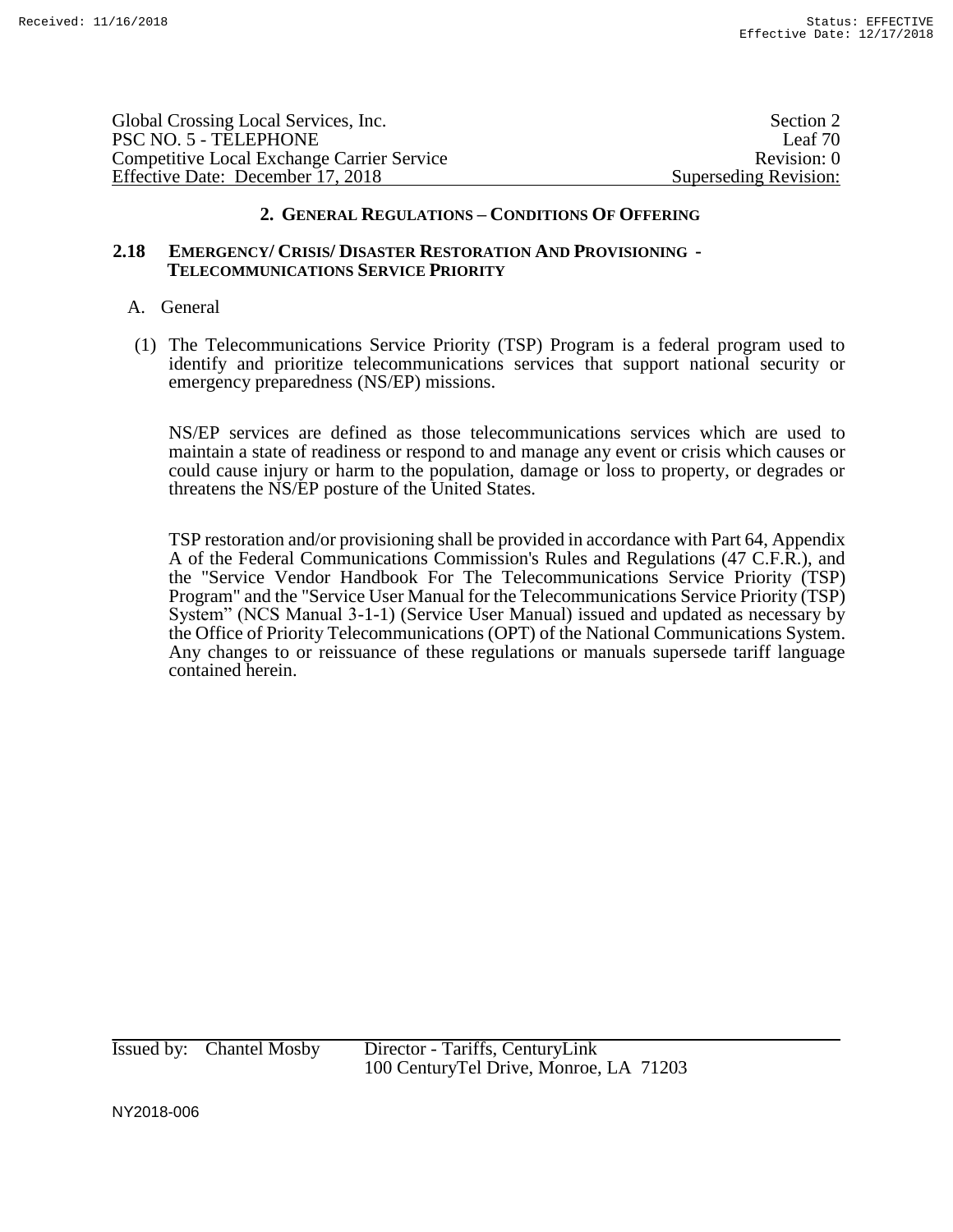Global Crossing Local Services, Inc. Section 2 PSC NO. 5 - TELEPHONE Leaf 71 Competitive Local Exchange Carrier Service Revision: 0 Effective Date: December 17, 2018 Superseding Revision:

#### **2. GENERAL REGULATIONS – CONDITIONS OF OFFERING**

# **2.18 EMERGENCY/ CRISIS/ DISASTER RESTORATION AND PROVISIONING - TELECOMMUNICATIONS SERVICE PRIORITY**

- A. General (Cont'd)
- (2) The TSP program has two components, restoration and provisioning.
	- (a) A restoration priority is applied to new or existing telecommunications services to ensure restoration before any other services during a service outage. TSP restoration priorities must be requested and assigned before a service outage occurs.
	- (b) A provisioning priority is obtained to facilitate priority installation of new telecommunications services during a service outage. Provisioning on a priority basis becomes necessary when an end-user has an urgent requirement for a new NS/EP service that must be installed immediately or by a specific due date that can be met only by a shorter than standard or expedited Company provisioning time frame. As a matter of general practice, existing TSP services will be restored before provisioning new TSP services.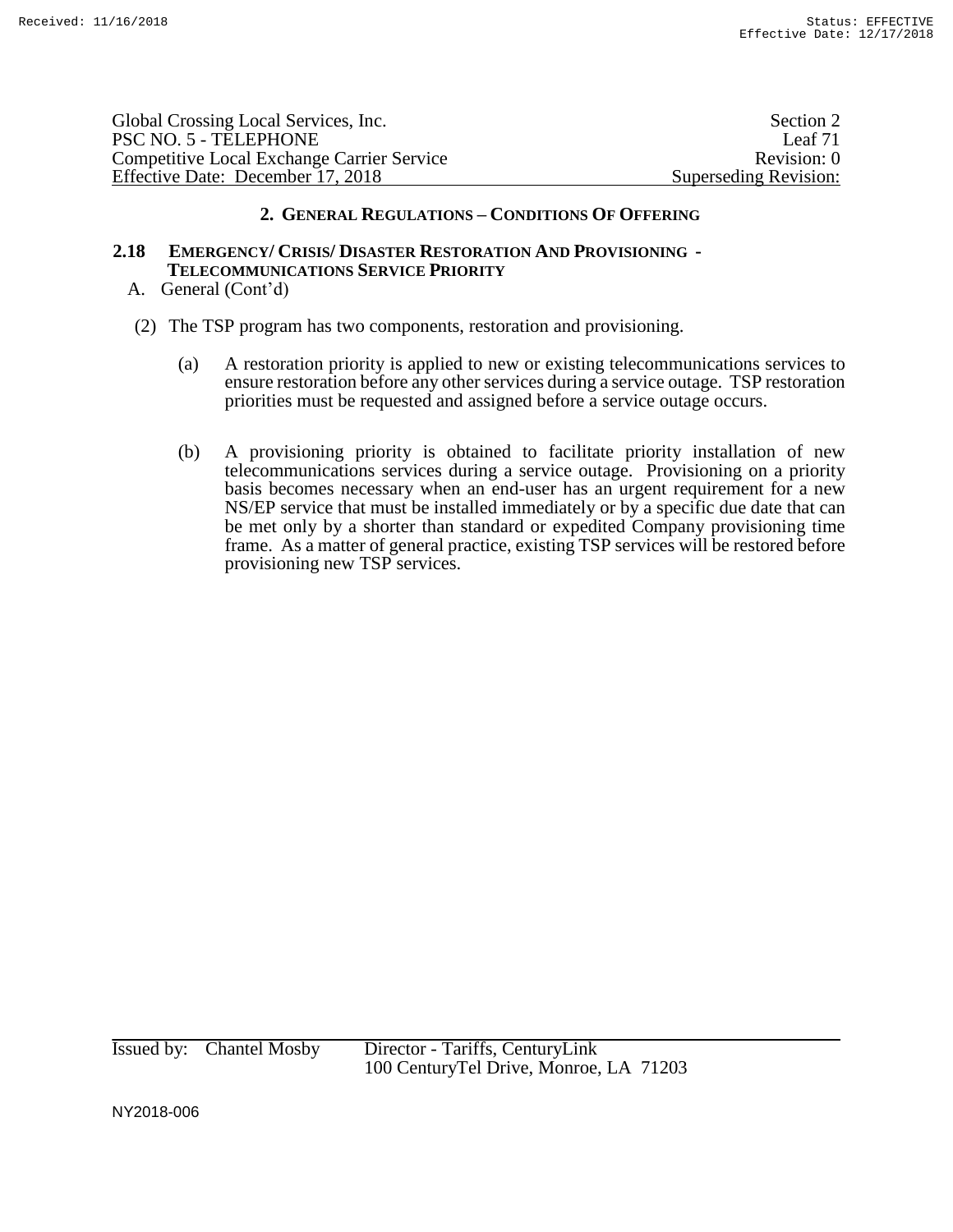| Global Crossing Local Services, Inc.              | Section 2             |
|---------------------------------------------------|-----------------------|
| PSC NO. 5 - TELEPHONE                             | Leaf 72               |
| <b>Competitive Local Exchange Carrier Service</b> | Revision: 0           |
| Effective Date: December 17, 2018                 | Superseding Revision: |
|                                                   |                       |

# **2.18 EMERGENCY/ CRISIS/ DISASTER RESTORATION AND PROVISIONING - TELECOMMUNICATIONS SERVICE PRIORITY (Cont'd)**

B. TSP Request Process – Restoration

To request a TSP restoration priority assignment, a prospective TSP user must:

- (1) determine that the user's telecommunications service supports an NS/EP function under one of the following four TSP categories.
	- (a) National Security Leadership
	- (b) National Security Posture and U.S. Population Attack Warning
	- (c) Public Health, Safety, and Maintenance of Law and Order
	- (d) Public Welfare and Maintenance of National Economic Posture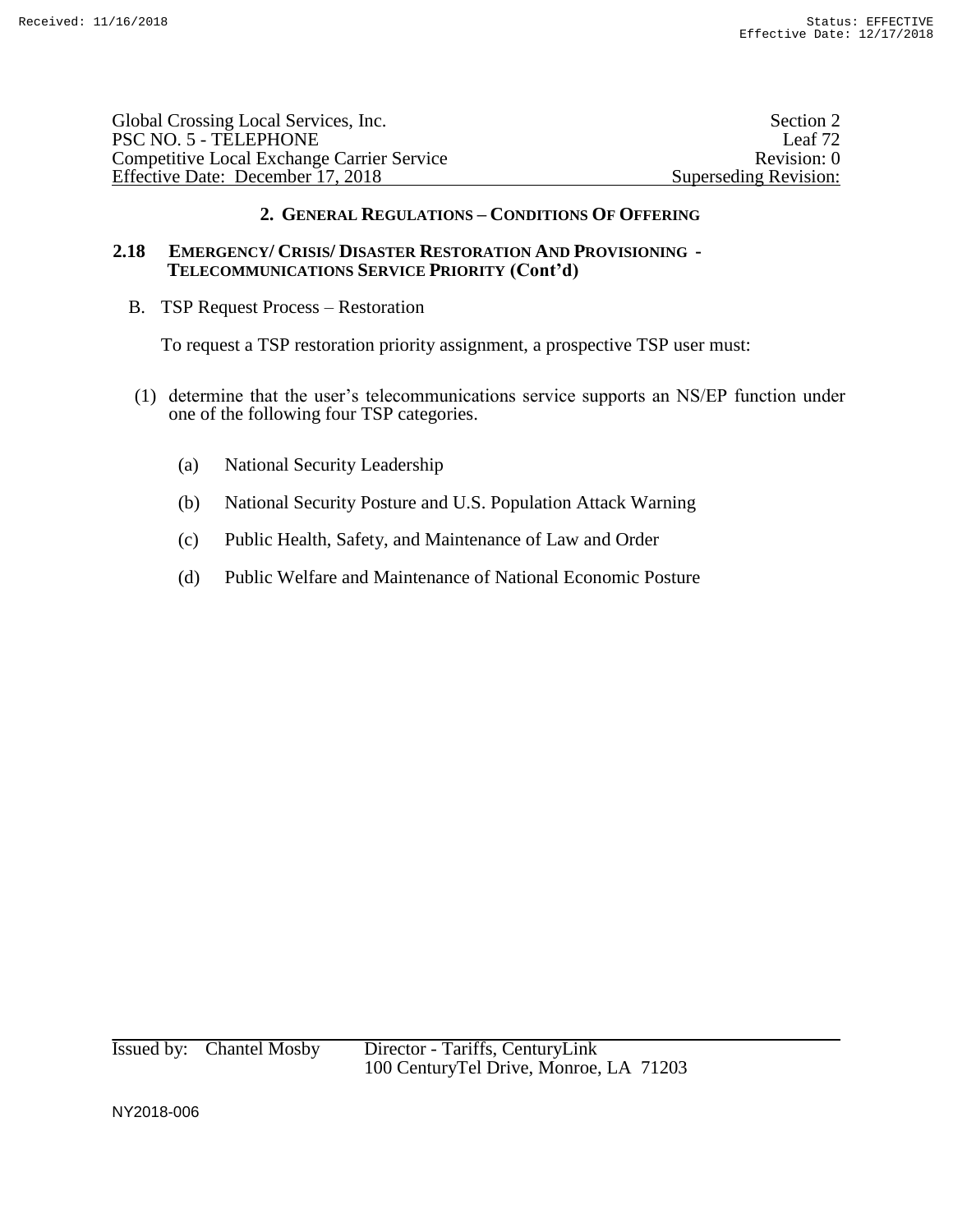| Global Crossing Local Services, Inc.              | Section 2             |
|---------------------------------------------------|-----------------------|
| PSC NO. 5 - TELEPHONE                             | Leaf 73               |
| <b>Competitive Local Exchange Carrier Service</b> | Revision: 0           |
| Effective Date: December 17, 2018                 | Superseding Revision: |
|                                                   |                       |

### **2.18 EMERGENCY/ CRISIS/ DISASTER RESTORATION AND PROVISIONING - TELECOMMUNICATIONS SERVICE PRIORITY**

- B. TSP Request Process Restoration (Cont'd)
- (2) Identify the priority level to be requested for the telecommunications service. The priority level is determined by the end-user's TSP category and service profile. The service profile defines the user's level of support to the portion of the telecommunications service that the user owns and operates, such as customer premises equipment or wiring. The five levels of priority and seven element groups that define the service profile are contained in the Service User Manual.
- (3) Complete the TSP Request for Service Users form (SF 315) available on the National Communications System (NCS) website (http://tsp.ncs.gov/).
- (4) For non-federal users, have their TSP requests approved by a federal agency sponsor. Nonfederal users should contact the OPT, at the NCS website (http://tsp.ncs.gov/), for information on identifying a sponsor for TSP requests.
- (5) Submit the SF 315 to the OPT.
- (6) Upon receipt of the TSP Authorization Code from the OPT, notify the Company, and include the TSP Authorization Code in any service order to the Company requesting restoration of NS/EP services.

Issued by: Chantel Mosby Director - Tariffs, CenturyLink 100 CenturyTel Drive, Monroe, LA 71203

NY2018-006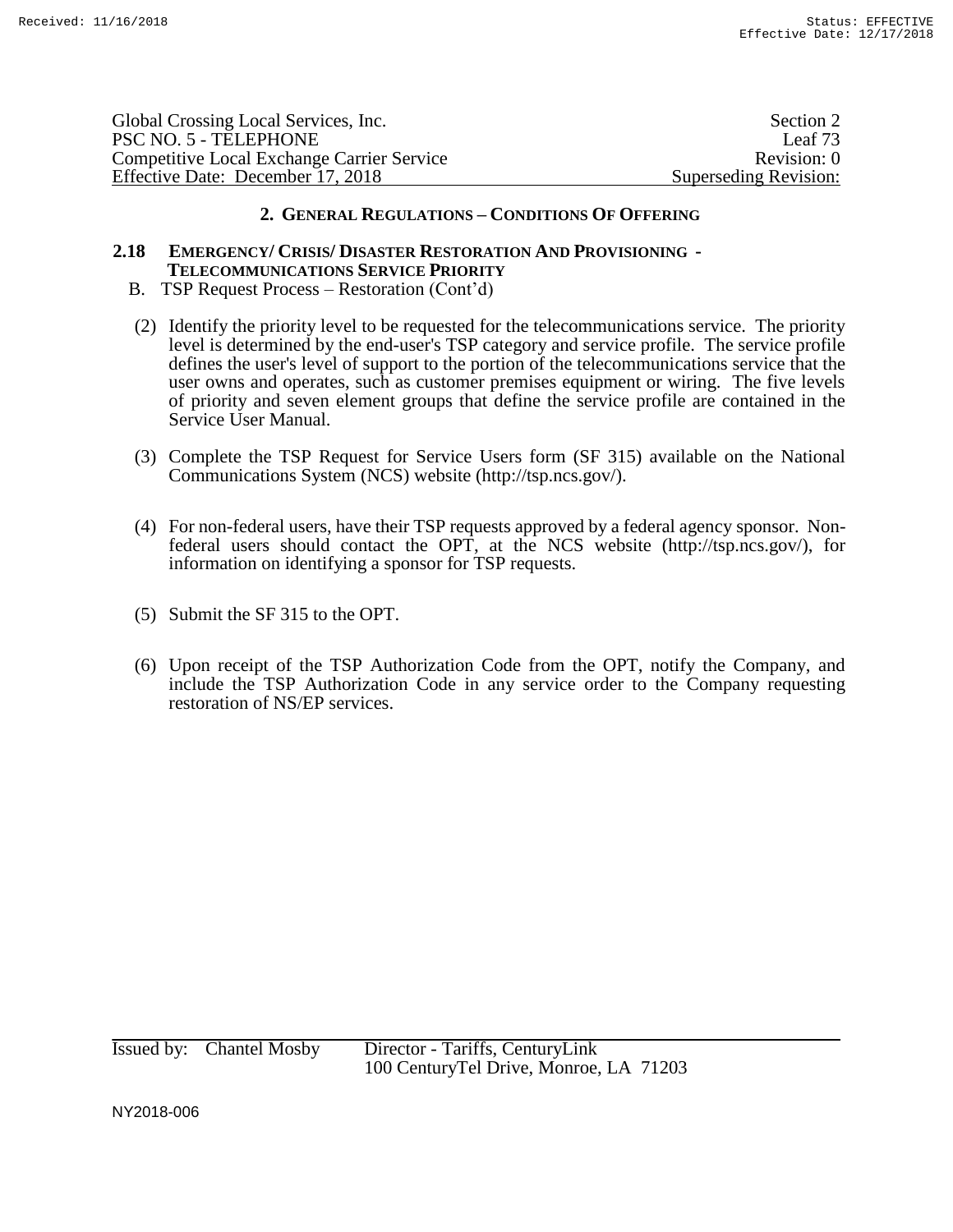| Global Crossing Local Services, Inc.              |                       |
|---------------------------------------------------|-----------------------|
| PSC NO. 5 - TELEPHONE                             | Leaf 74               |
| <b>Competitive Local Exchange Carrier Service</b> | Revision: 0           |
| Effective Date: December 17, 2018                 | Superseding Revision: |

#### **2.18 EMERGENCY/ CRISIS/ DISASTER RESTORATION AND PROVISIONING - TELECOMMUNICATIONS SERVICE PRIORITY (Cont'd)**

C. TSP Request Process – Provisioning

To request a TSP provisioning priority assignment, a prospective TSP user must follow the same steps listed in 2a. above for restoration priority assignment except for the following differences. The user should:

- (1) Certify that its telecommunications service is an Emergency service. Emergency services are those that support one of the NS/EP functions listed in 2a(a) above and are so critical that they must be provisioned at the earliest possible time, without regard to cost to the user.
- (2) Verify that the Company cannot meet the service due date without a TSP assignment.
- (3) Obtain approval from the end-user's invocation official to request a provisioning priority. Invocation officials are designated individuals with the authority to request TSP provisioning for a telecommunications service and include the head or director of a federal agency, commander of a unified/specified military command, chief of a military service, commander of a major military command, or state governor.

Issued by: Chantel Mosby Director - Tariffs, CenturyLink 100 CenturyTel Drive, Monroe, LA 71203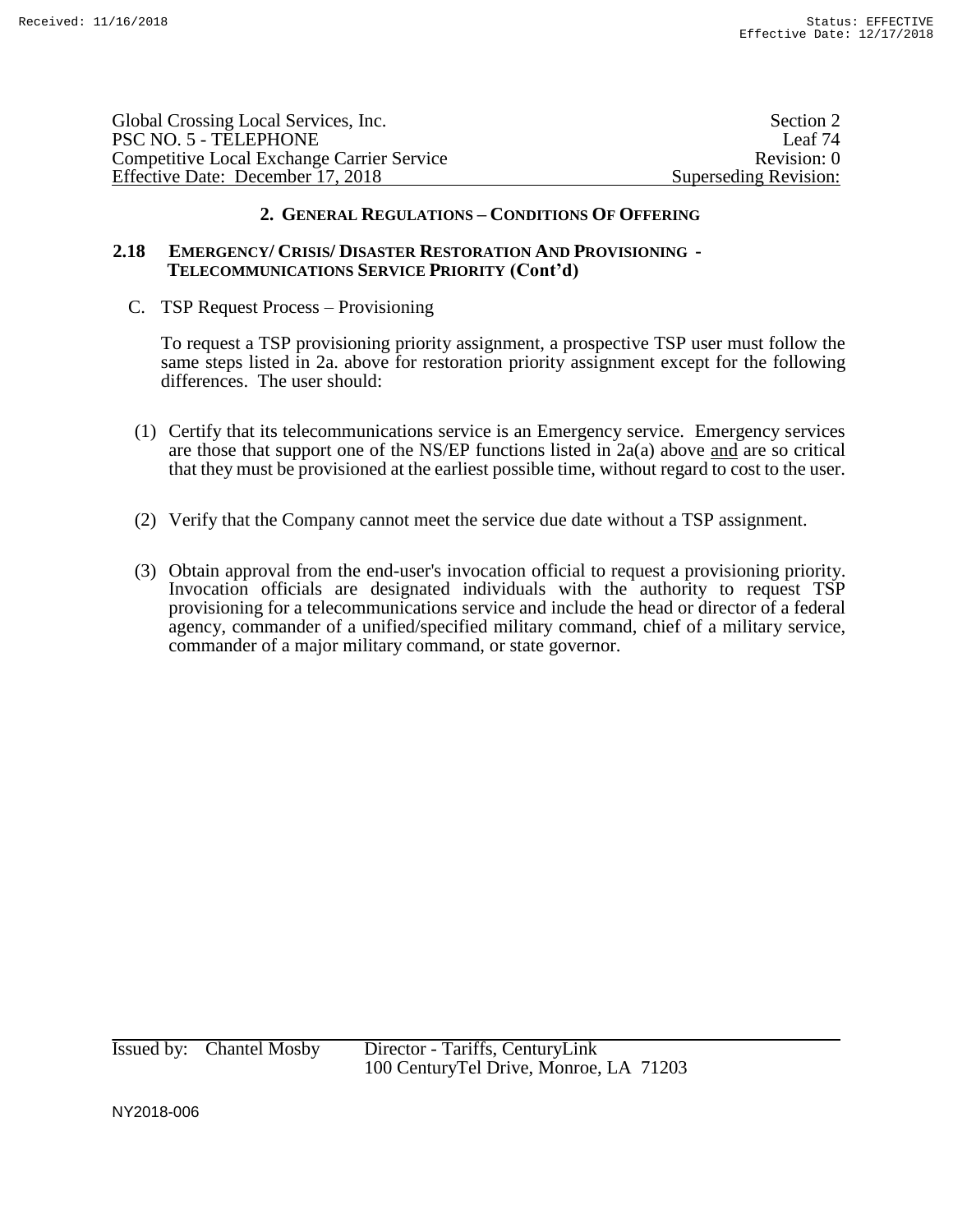| Global Crossing Local Services, Inc.              | Section 2             |
|---------------------------------------------------|-----------------------|
| PSC NO. 5 - TELEPHONE                             | Leaf 75               |
| <b>Competitive Local Exchange Carrier Service</b> | Revision: 0           |
| Effective Date: December 17, 2018                 | Superseding Revision: |
|                                                   |                       |

### **2.18 EMERGENCY/ CRISIS/ DISASTER RESTORATION AND PROVISIONING - TELECOMMUNICATIONS SERVICE PRIORITY (Cont'd)**

D. Responsibilities of the End-User

End-users or entities acting on their behalf must perform the following:

- (1) Identify telecommunications services requiring priority.
- (2) Request, justify, and revalidate all priority level assignments. Revalidation must be completed every 2-years and must be done before expiration of the end-user's TSP Authorization Code(s).
- (3) Accept TSP services by the service due dates.
- (4) Have customer Premises Equipment (CPE) and customer Premises Wiring (CPW) available by the requested service due date and ensure (through contractual means or otherwise) priority treatment for CPE and CPW necessary for end-to-end service continuity.
- (5) Pay the Company any authorized costs associated with priority services.
- (6) Report to the Company any failed or unusable services with priority levels.
- (7) Designate a 24-hour point of contact for each TSP request and apprise the OPT.
- (8) Cooperate with the OPT during reconciliation (comparison of NS/EP service information and resolution of any identified discrepancies) and revalidation.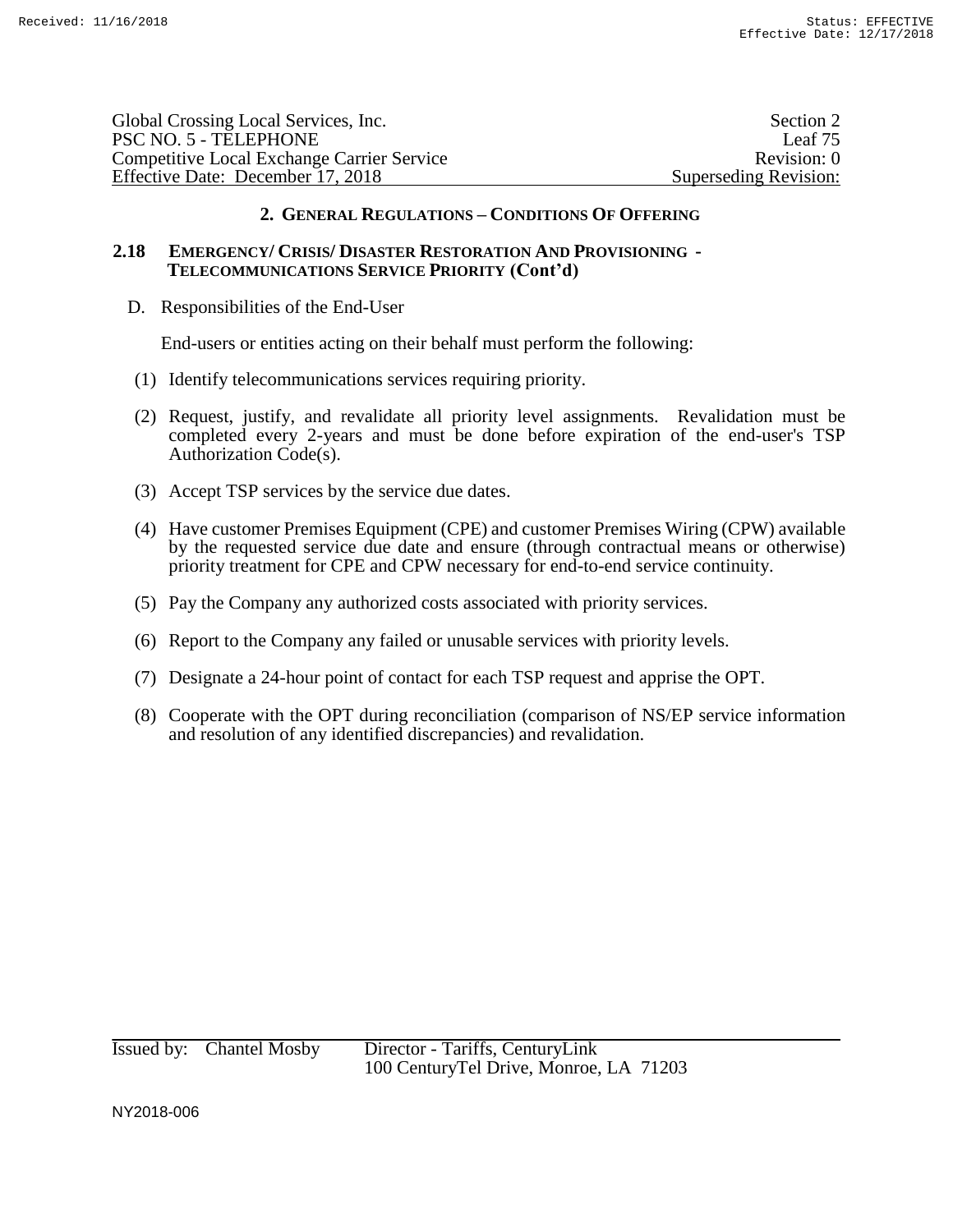| Global Crossing Local Services, Inc.              | Section 2             |
|---------------------------------------------------|-----------------------|
| PSC NO. 5 - TELEPHONE                             | Leaf 76               |
| <b>Competitive Local Exchange Carrier Service</b> | Revision: 0           |
| Effective Date: December 17, 2018                 | Superseding Revision: |
|                                                   |                       |

### **2.18 EMERGENCY/ CRISIS/ DISASTER RESTORATION AND PROVISIONING - TELECOMMUNICATIONS SERVICE PRIORITY (Cont'd)**

E. Responsibilities of the Company

The Company will perform the following:

- (1) Provide TSP service only after receipt of a TSP authorization code.
- (2) Revoke TSP services at the direction of the end-user or OPT.
- (3) Ensure that TSP Program priorities supersede any other telecommunications priority that may be provided (other than control services and order wires).
- (4) Designate a 24-hour point of contact to receive reports of TSP service outages from TSP service users.
- (5) Designate a 24-hour point of contact to coordinate TSP processes with the OPT.
- (6) Confirm completion of TSP service order activity to the OPT.
- (7) Participate in reconciliation of TSP information at the request of the OPT.
- (8) Ensure that all subcontractors complete reconciliation of TSP information with the service vendor.
- (9) Ensure that other carriers supplying underlying facilities are provided information necessary to implement priority treatment of facilities that support NS/EP services.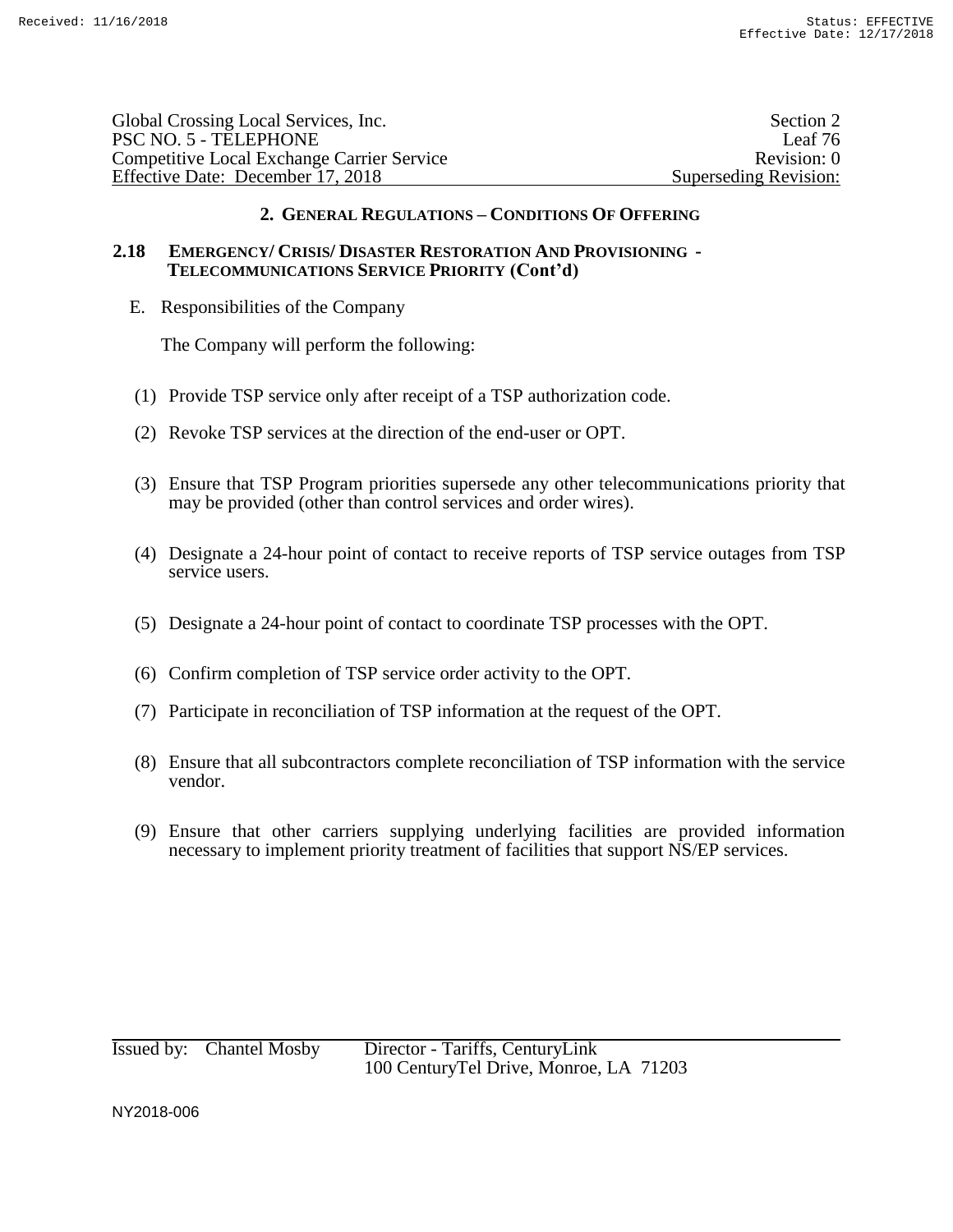| Global Crossing Local Services, Inc.              | Section 2             |
|---------------------------------------------------|-----------------------|
| PSC NO. 5 - TELEPHONE                             | Leaf 77               |
| <b>Competitive Local Exchange Carrier Service</b> | Revision: 0           |
| Effective Date: December 17, 2018                 | Superseding Revision: |
|                                                   |                       |

### **2.18 EMERGENCY/ CRISIS/ DISASTER RESTORATION AND PROVISIONING - TELECOMMUNICATIONS SERVICE PRIORITY**

- E. Responsibilities of the Company (Cont'd)
- (10) Assist in ensuring that priority level assignments of NS/EP services are accurately identified "end-to-end" by providing to subcontractors and interconnecting carriers the restoration priority level assigned to a service.
- (11) Disclose content of the NS/EP TSP database only as may be required by law.
- (12) Comply with regulations and procedures supplemental to and consistent with guidelines issued by the OPT.

#### F. Preemption

When spare facilities are not available, it may be necessary for the Company to preempt the facilities required to provision or restore a TSP service. When preemption is necessary, non-TSP services may be preempted based on the Company's best judgment. If no suitable spare or non-TSP services are available, the Company may preempt an existing TSP service to restore a TSP service with a higher restoration priority assignment. When preemption is necessary, prior consent of the service user whose service will be preempted is not required; however, the Company will make every reasonable effort to notify the preempted customer of the action to be taken.

Issued by: Chantel Mosby Director - Tariffs, CenturyLink 100 CenturyTel Drive, Monroe, LA 71203

NY2018-006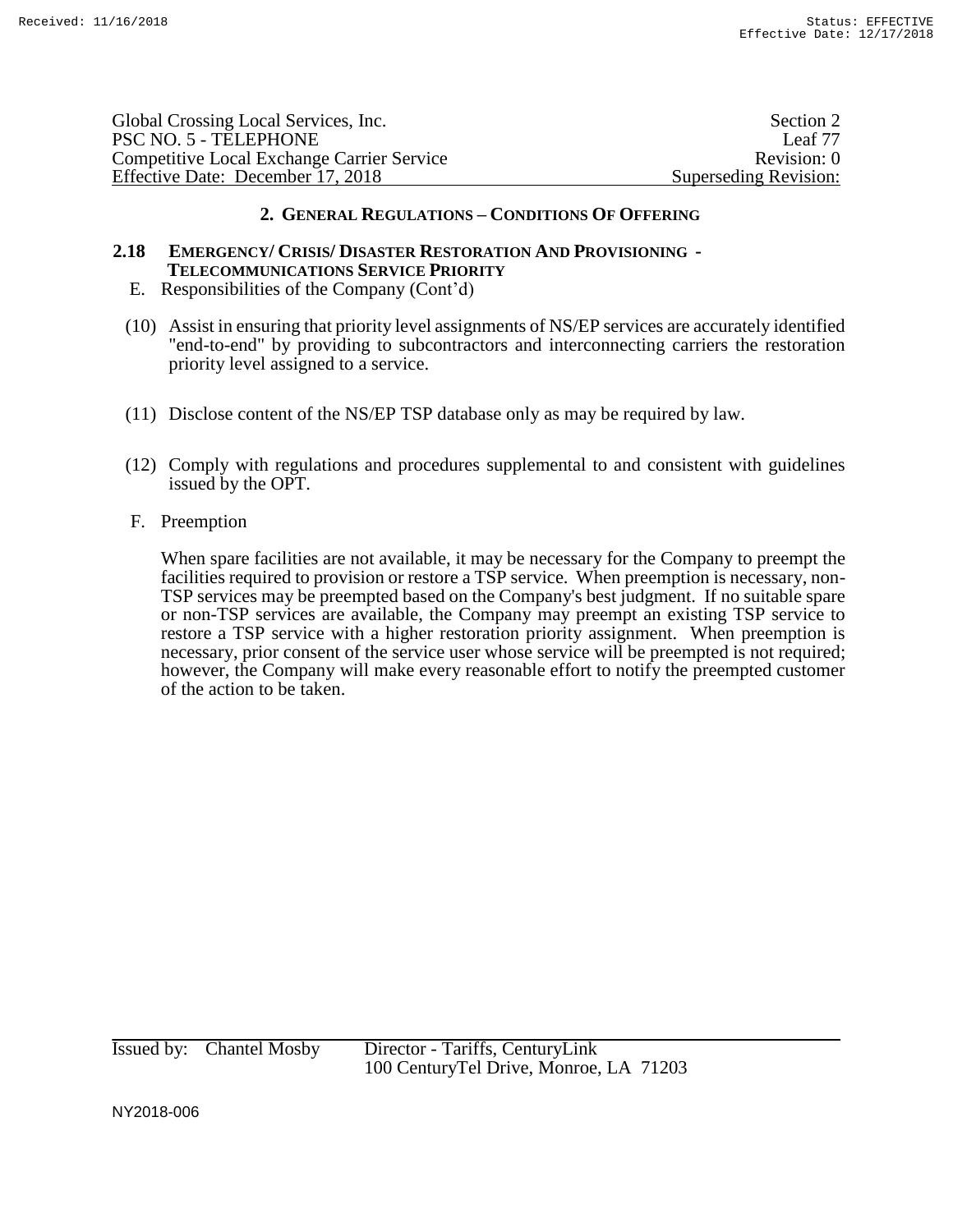| Global Crossing Local Services, Inc.              | Section 2             |
|---------------------------------------------------|-----------------------|
| PSC NO. 5 - TELEPHONE                             | Leaf 78               |
| <b>Competitive Local Exchange Carrier Service</b> | Revision: 0           |
| Effective Date: December 17, 2018                 | Superseding Revision: |

#### **2.19 TAX SURCHARGES**

### Gross Revenue, Gross Income, and Gross Earnings Surcharges

In addition to all recurring, non-recurring, minimum usage, or special charges, subscriber shall pay each of the following surcharges designed to recover gross revenue, gross income and gross earning taxes imposed on the Company:

A. State Gross Revenue Tax Surcharge rates, imposed on all charges for recurring, non-recurring, minimum, usage or special charges for intrastate service as follows:

#### Period Surcharge

| <b>Local Services</b>               |      |
|-------------------------------------|------|
| October 1, 1998 - December 31, 1999 | 4.1% |
| January 1, 2000 - June 30, 2000     | 3.3% |
| July 1, $2000 +$                    | 2.9% |
| <b>Resold Services</b>              | 0.8% |
| October 1, 1998 - December 31, 1999 |      |
| January 1, 2000 - June 30, 2000     | 0.8% |
| July 1, $2000 +$                    | 0.4% |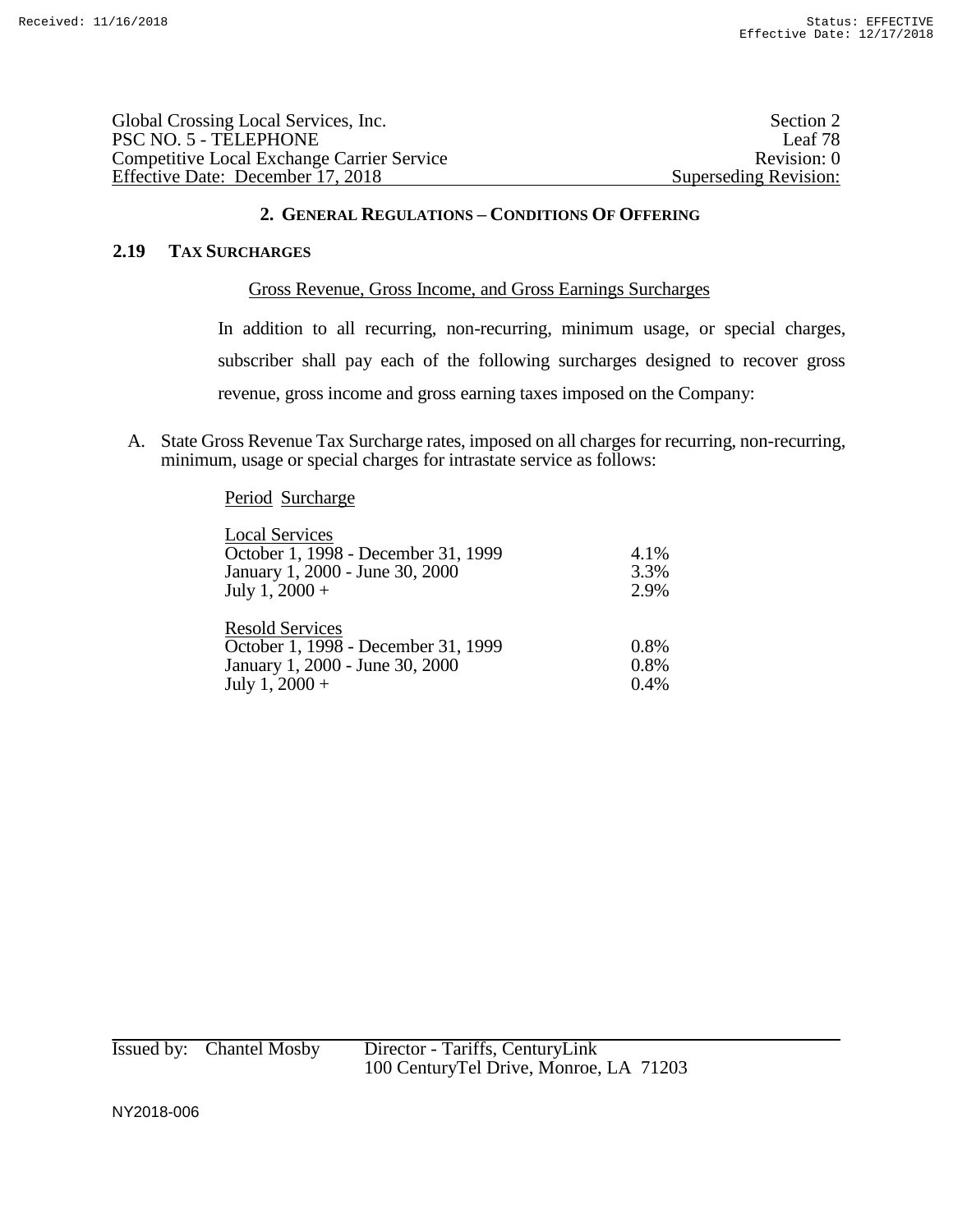| Global Crossing Local Services, Inc.              | Section 2             |
|---------------------------------------------------|-----------------------|
| PSC NO. 5 - TELEPHONE                             | Leaf 79               |
| <b>Competitive Local Exchange Carrier Service</b> | Revision: 0           |
| Effective Date: December 17, 2018                 | Superseding Revision: |

### **2.19 TAX SURCHARGES (Cont'd)**

#### Temporary Metropolitan Transportation Business Tax Surcharge

Retail Services

| October 1, $1998 +$ | 0.6% |
|---------------------|------|
|---------------------|------|

Resold Services [1]

October 1,  $1998 + 0.1\%$ 

[1] To qualify for this rate, resellers must either be included in the list of resellers that New York State Department of Taxation and Finance publishes called "Publication 41, Treatment of Sales for Resale under Sec. 186 (e) of the Tax Law" or must possess and provide to underlying carrier a copy of its Certificate of Public Convenience and Necessity obtained from the New York State Public Service Commission.

| Issued by: Chantel Mosby | Director - Tariffs, CenturyLink        |
|--------------------------|----------------------------------------|
|                          | 100 CenturyTel Drive, Monroe, LA 71203 |

NY2018-006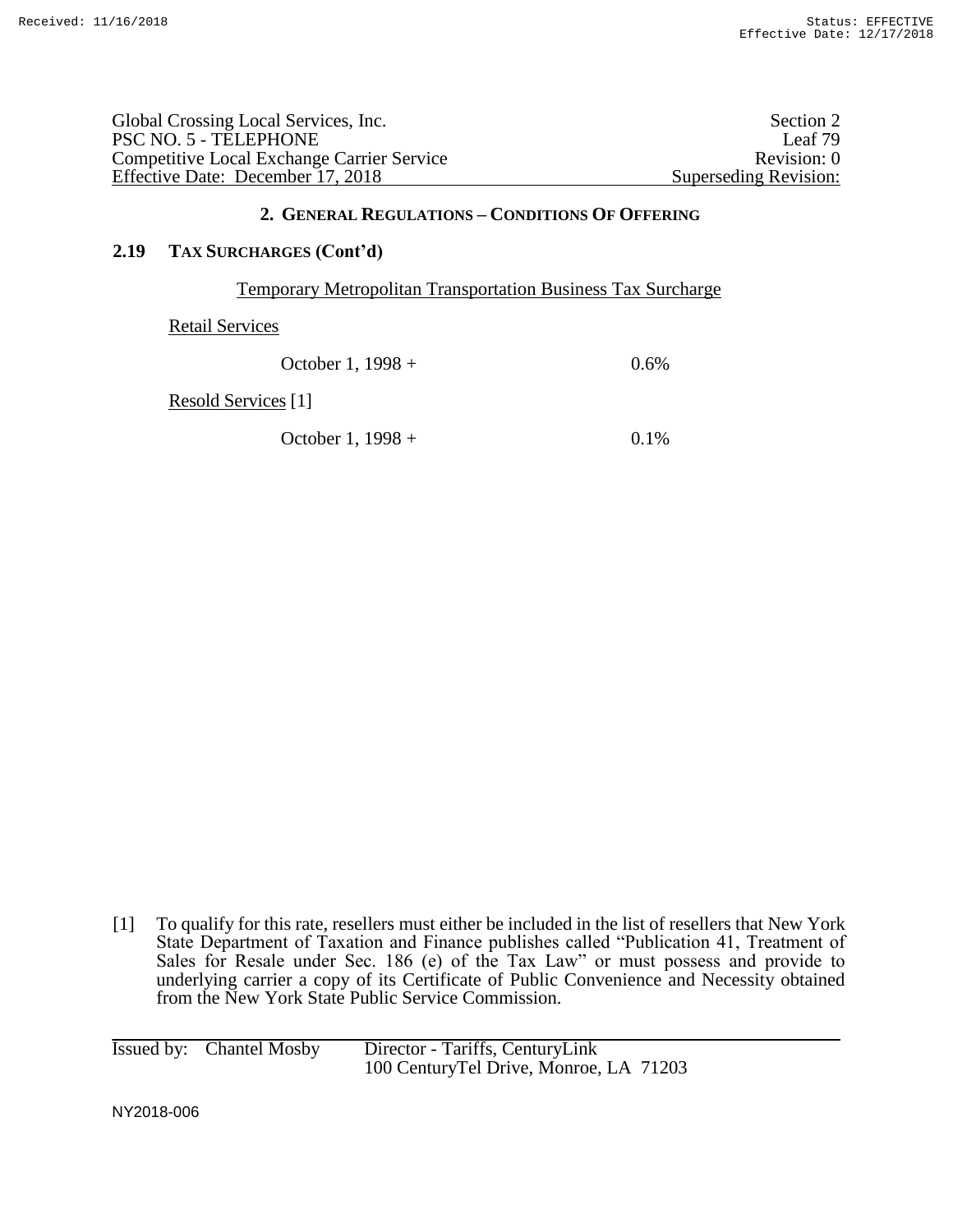| Section 2             |
|-----------------------|
| Leaf 80               |
| Revision: 0           |
| Superseding Revision: |
|                       |

# **2.19 TAX SURCHARGES (Cont'd)**

### Gross Revenue, Gross Income, and Gross Earnings Surcharges

The surcharges noted above shall be added to all charges for services (except for late payment charges and returned check charges), and together with all such charges, shall be subject to all sales, use, and excise taxes payable by subscriber pursuant to Section 2.6 of this tariff.

Issued by: Chantel Mosby Director - Tariffs, CenturyLink 100 CenturyTel Drive, Monroe, LA 71203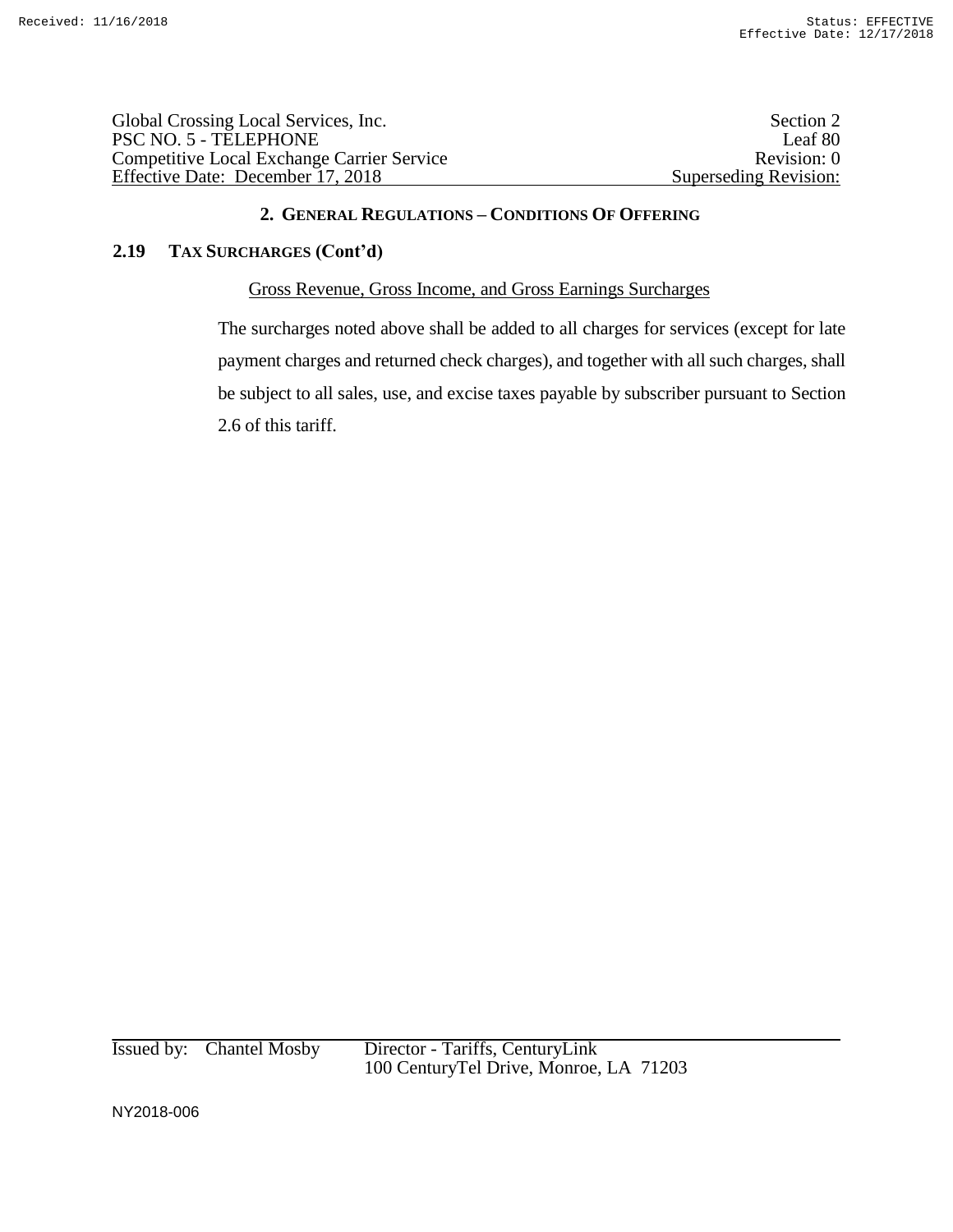Global Crossing Local Services, Inc. Section 2 and Section 2 and Section 2 and Section 2 and Section 2 and Section 2 and Section 2 and Section 2 and Section 2 and Section 2 and Section 2 and Section 2 and Section 2 and Sec P.S.C. NO 5 - TELEPHONE Leaf 81 Competitive Local Exchange Carrier Service **Review Accomputer Revision 0** Revision 0 Effective Date: March 19, 2019 Superseding Revision:

# **2. REGULATIONS**

### **2.20 Critical Facilities Administration**

### **2.20.1 Program Overview**

- A. Facilities-based carriers are responsible to provide data on the physical path of qualified circuits to customers who request such information. Such carriers are required to maintain facilities associated with qualified circuits in such a manner as to ensure that notification of a change in the physical routing of a qualifying circuit is communicated quickly to the affected customer, and the physical path data promptly updated. Such carriers will maintain the data and establish appropriate methods of identification and authentication to secure the data and restrict access by each customer to information relative to that customer's qualifying circuits.
- B. Customers are required to demonstrate for each qualifying circuit that the circuit has been registered under the federal Telecommunications Service Priority program in order to participate.

# **2.20.2 Customer Obligations**

Customers participating under the Critical Facilities Administration program will be required to:

- A. Identify critical facilities by enrolling circuits in the federal Telecommunications Service Priority program and demonstrating the sponsorship of a federal agency supporting the designation of those circuits as qualifying under the federal Telecommunications Service Priority program. Such circuits will be referred to as "qualifying circuits."
- B. Subscribe to the Critical Facilities Administration service offered by their carrier and identify which qualifying circuits it wishes to enroll in the service. Such circuits will be referred to as "subscribed circuits."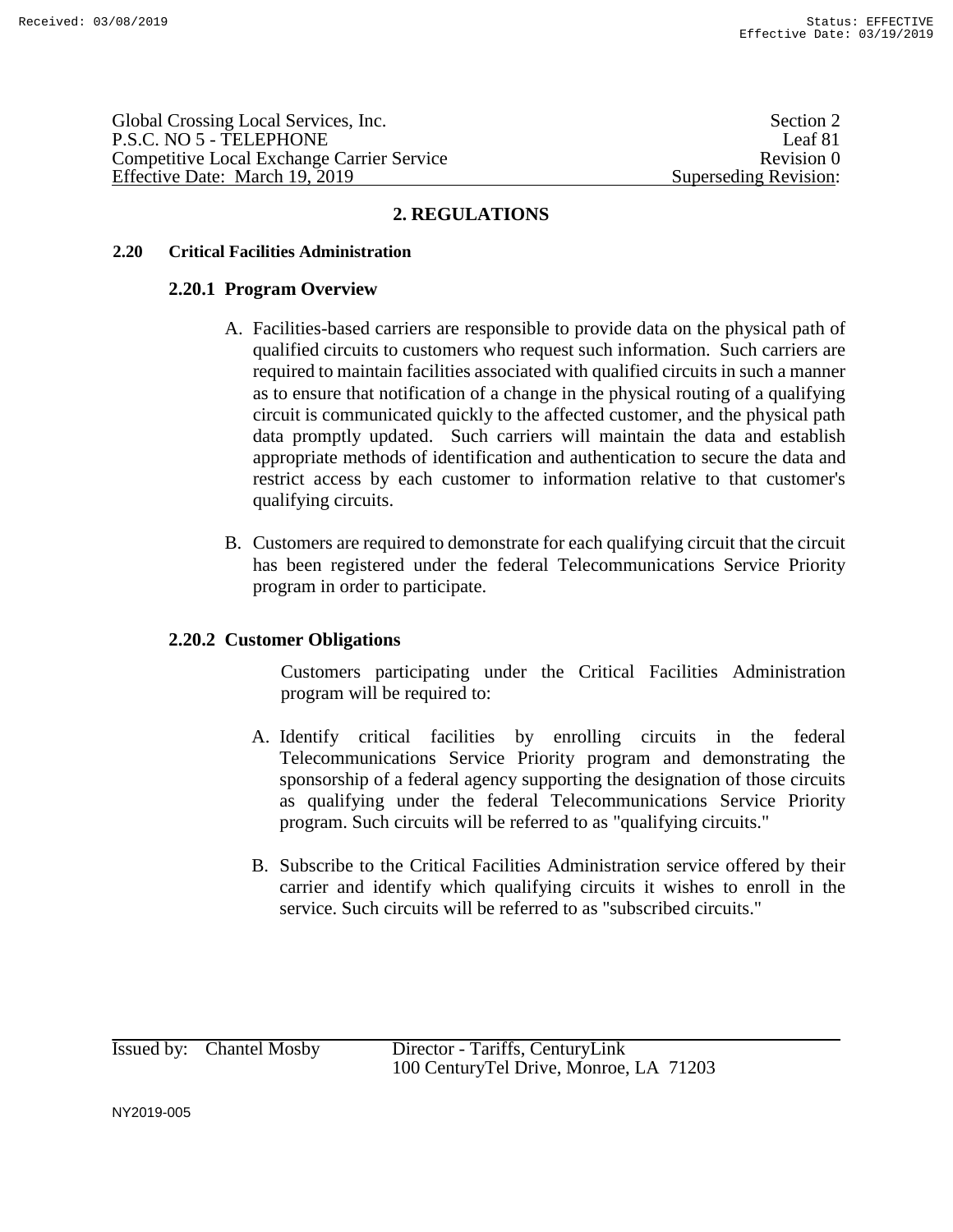Global Crossing Local Services, Inc. Section 2 and Section 2 and Section 2 and Section 2 and Section 2 and Section 2 and Section 2 and Section 2 and Section 2 and Section 2 and Section 2 and Section 2 and Section 2 and Sec P.S.C. NO 5 - TELEPHONE Leaf 82 Competitive Local Exchange Carrier Service **Review Accomputer Revision 0** Revision 0 Effective Date: March 19, 2019 Superseding Revision:

# **2. REGULATIONS**

### **2.20 Critical Facilities Administration**

### **2.20.3 Carrier Obligations**

Facilities-based carriers will be obligated to identify the physical path of each subscribed circuit as follows:

- A. Physical path information will be provided by reference to the latitude and longitude coordinates of suitable points along the circuit's path (e.g., cable entrances to buildings, manholes, riser poles, crossboxes, carrier equipment cabinets, and other circuit access points in the outside plant of the carrier) so as to allow the customer to ascertain with a reasonable degree of accuracy the actual physical path of each subscribed circuit.
- B. Physical path information for newly provisioned subscribed circuits is to be available to the customer within 5 business days after the circuit has been installed, and within 15 business days for existing, in-place subscribed circuits.
- C. Any planned moves, changes, or rearrangements that affect the physical path of a subscribed circuit are to be communicated at least 24 hours in advance to the customer, and information related to a move, change, or rearrangement that was as a result of unplanned activity is to be provided within 24 hours of the change.

Issued by: Chantel Mosby Director - Tariffs, CenturyLink 100 CenturyTel Drive, Monroe, LA 71203